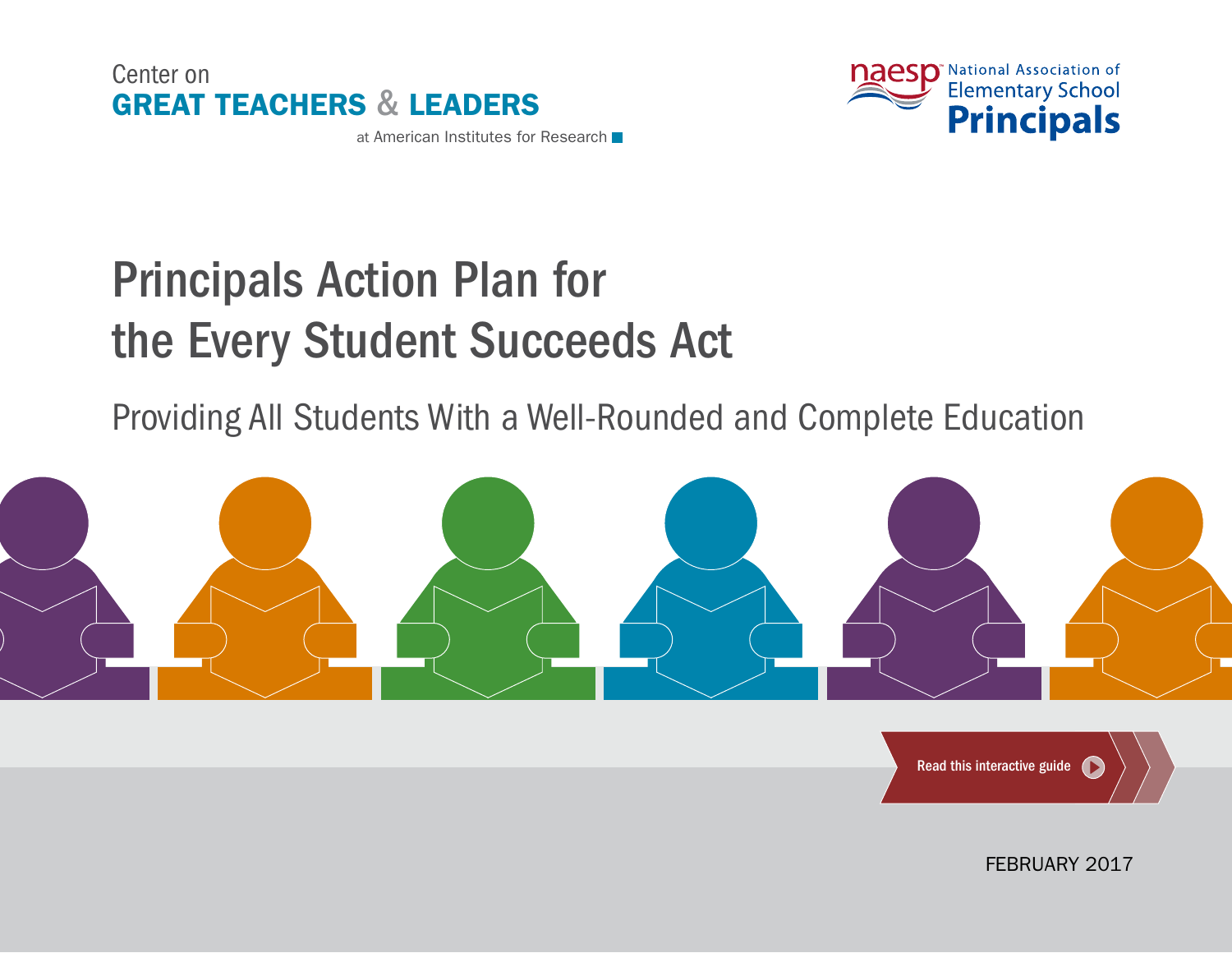# How to Use This Interactive Guide

*Principals Action Plan for the Every Student Succeeds Act (ESSA): Providing All Students With a Well-Rounded and Complete Education* is an interactive tool designed to guide principals in engaging with state and district leaders as they prepare to submit ESSA consolidated plans and work over the coming years to implement the new law. This tool offers principals an overview of the concept of a well-rounded and complete education, as well as actionable policy points for which to advocate with their states and districts on the following topics:

- Standards and Assessments
- Accountability
- School Improvement
- District Title I Plans and Resources
- **Provide Professional Support**
- Student Supports and Academic Enrichment
- **E** High-Quality Early Learning

Finally, the tool highlights suggestions and resources on engaging and communicating with state and district leaders around ESSA.

The guide's contents page and section divider pages are completely interactive. Users may click on a selected entry to navigate directly to that page of the guide. In addition, users may use the toolbar at the right side of each page to navigate to different sections. Finally, users can turn "pages" by clicking on the backward and forward arrows  $\bigodot$  at the bottom of each page.

### Acknowledgments

This interactive tool, initiated by the National Association of Elementary School Principals (NAESP), was written by its agents Kelly Pollitt and Reg Leichty and developed through a collaborative partnership with the Center on Great Teachers and Leaders (GTL Center), led by Angela Minnici. Special thanks are extended to Gail Connelly (NAESP Executive Director) and Dana Chambers and Cortney Rowland (GTL Center) for their review and contributions to the tool.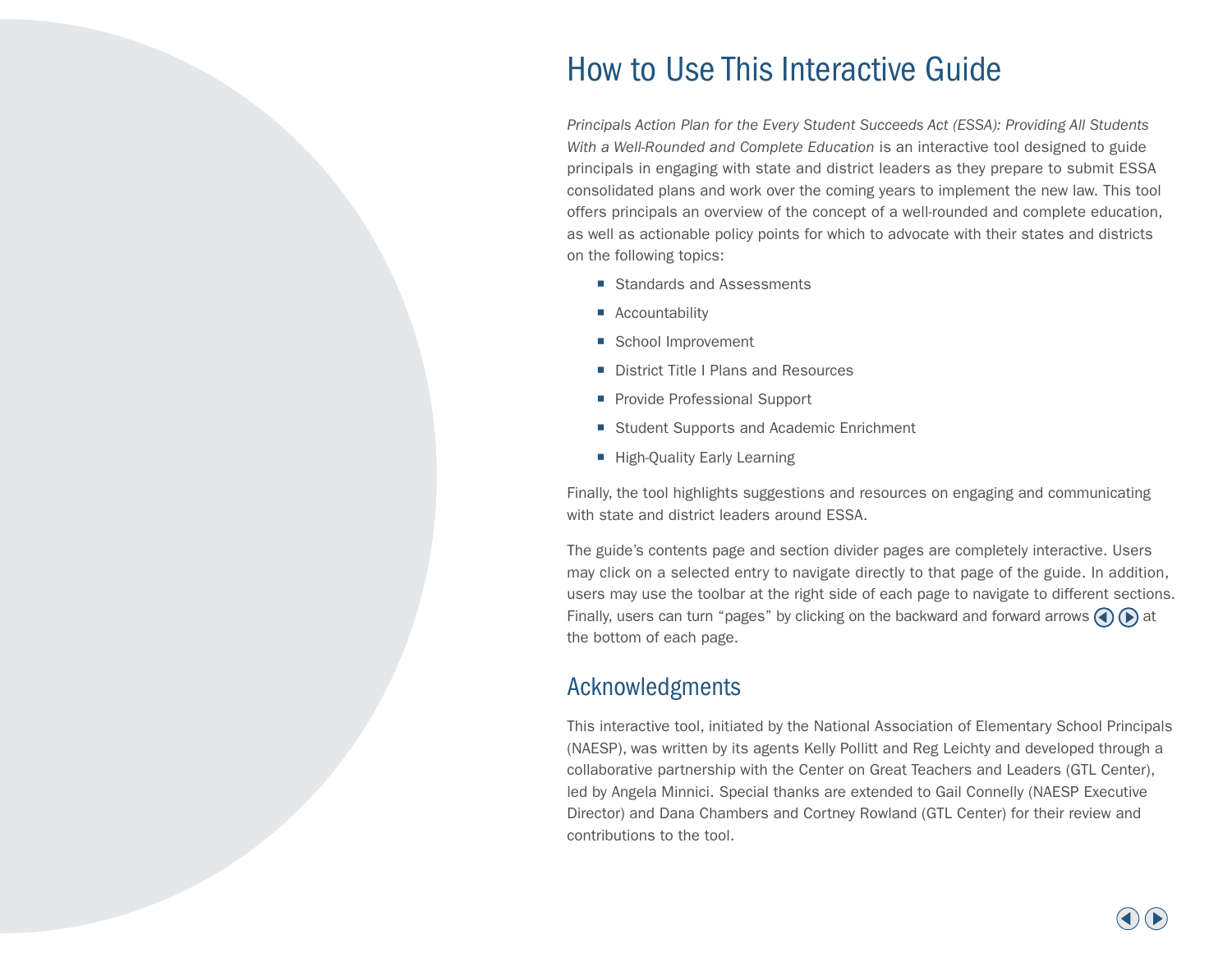# <span id="page-2-0"></span>**Contents**

| Purpose of This Interactive Tool 1                                          |  |  |  |  |
|-----------------------------------------------------------------------------|--|--|--|--|
|                                                                             |  |  |  |  |
|                                                                             |  |  |  |  |
| 1. What Is a Well-Rounded and Complete Education? 4                         |  |  |  |  |
| 2. Where to Focus: Which ESSA Provisions Should Principals Focus on When    |  |  |  |  |
| Championing Well-Rounded and Complete Education Policies and Practices? . 6 |  |  |  |  |
| Standards, Assessments, and Well-Rounded Education 7                        |  |  |  |  |
| Accountability and Well-Rounded Education 8                                 |  |  |  |  |
| School Improvement and Well-Rounded Education. 9                            |  |  |  |  |
| District Title I Plans and Resources 11                                     |  |  |  |  |
| Professional Supports for Educators 12                                      |  |  |  |  |
| Student Supports and Academic Enrichment 14                                 |  |  |  |  |
| High-Quality Early Learning 16                                              |  |  |  |  |
| 3. How to Successfully Engage With State and District Leaders 17            |  |  |  |  |
|                                                                             |  |  |  |  |
|                                                                             |  |  |  |  |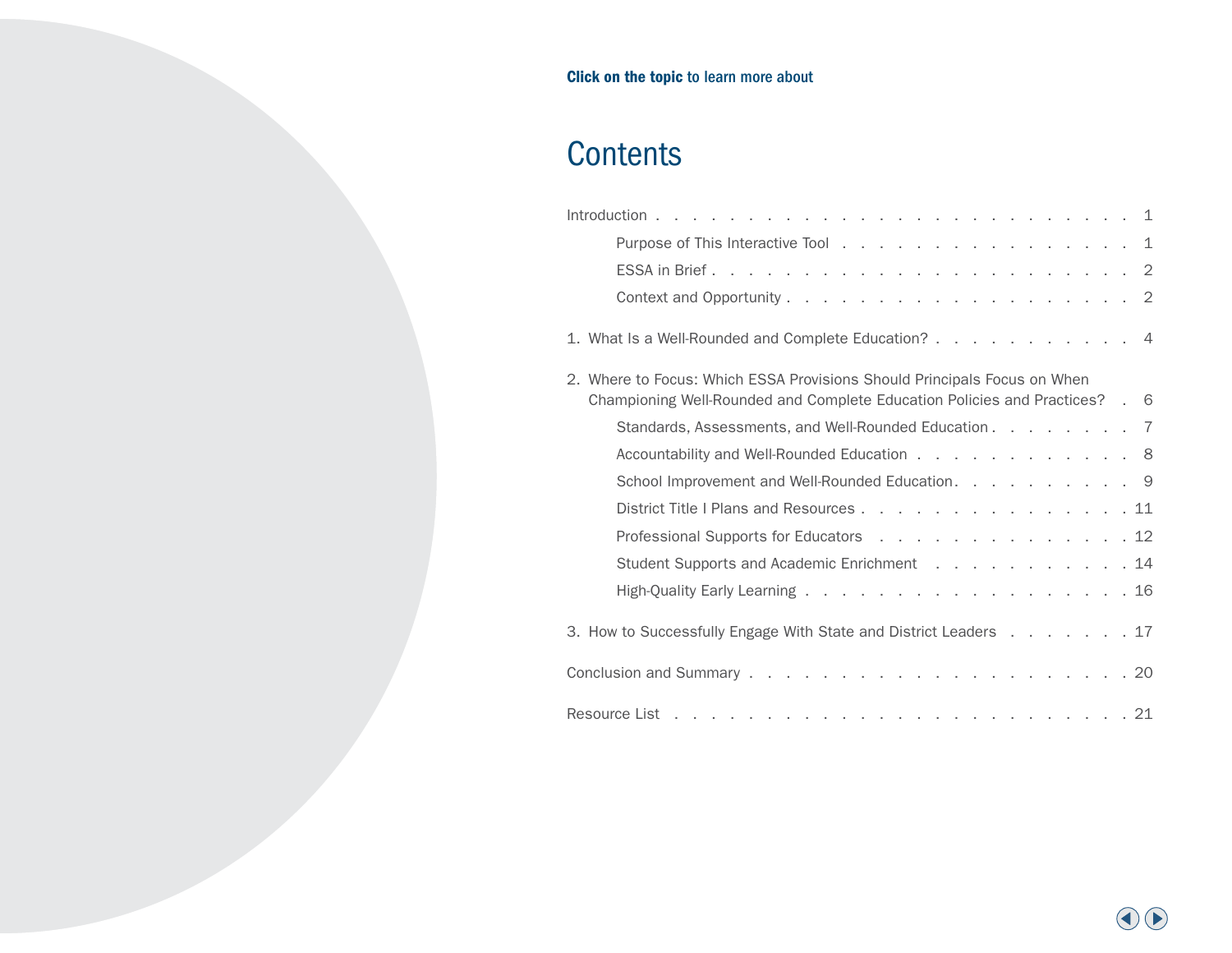# <span id="page-3-0"></span>Introduction

The Every Student Succeeds Act (ESSA)<sup>1</sup> offers an important opportunity for elementary principals to work directly with state and school district leaders to craft plans to deliver instruction, activities, and programming designed to provide a well-rounded and complete education to all students. The National Association of Elementary School Principals (NAESP) broadly defines a well-rounded and complete education as one that provides students with access to positive, developmentally appropriate learning environments that meets students' learning and related needs, including through services, conditions, and teaching practices around content that is aligned across grade levels, particularly in the early years from prekindergarten to the third grade. This interactive tool encapsulates this vision within a theory of action that suggests ways in which principals can use ESSA

implementation to cultivate and support this balanced, holistic vision for teaching and learning that will provide an equitable educational experience for every student.

# Purpose of This Interactive Tool

The following materials are meant to serve as a guide for principals and all school leaders to help them understand how to engage in ESSA implementation with state and local officials, parents, families, students, and the entire learning community around a theory of action that yields a well-rounded and complete education for every child. In order to realize the full potential of this well-rounded vision, principals must understand first how ESSA can achieve this vision—in essence, how they can take meaningful actions by engaging in dialogue and other advocacy on behalf of their students and their families.

Introduction

1. What Is a Well-Rounded and [Complete Education?](#page-6-0)

2. [Where to Focus?](#page-8-0)

3. How to Successfully Engage With State [and District Leaders](#page-19-0) 

1

**[Contents](#page-2-0)** 

[Conclusion and](#page-22-0)  **Summary** 

[Resource List](#page-23-0)

Figure 1. Vision for a Well-Rounded and Complete Education



<sup>1</sup> *Every Student Succeeds Act*, P.L. 114-95, signed December 2015 (hereinafter ESSA).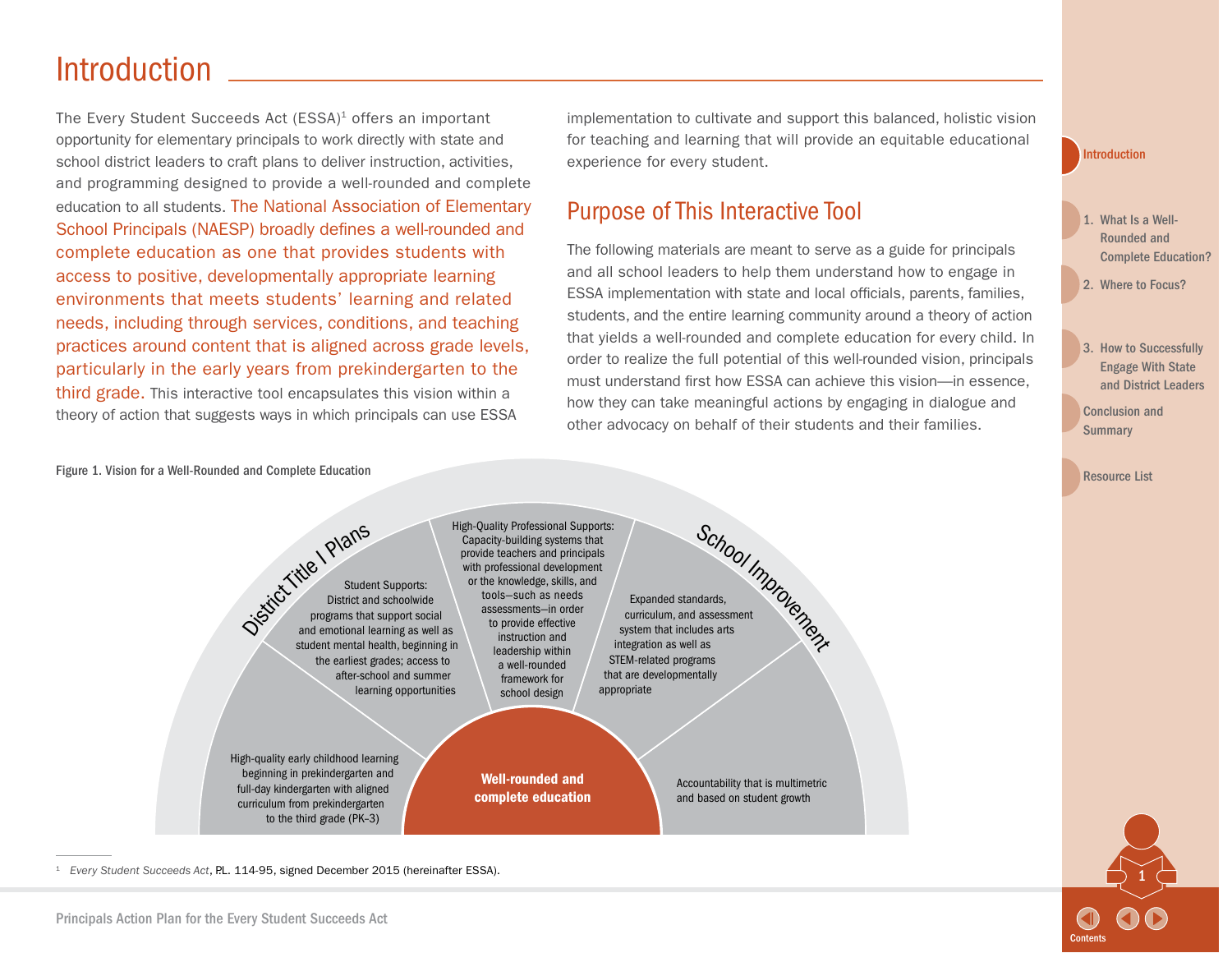<span id="page-4-0"></span>This interactive tool is based on a vision of a well-rounded and complete education (Figure 1) that is enacted through five systems: early learning; student supports; standards, curriculum, and assessment; accountability; and professional supports for educators. To achieve this systemic vision, districts and principals can leverage local Title I and school improvement plans to guide implementation.

# ESSA in Brief

Moving beyond the more rigid federal policy framework of the No Child Left Behind (NCLB) Act, ESSA includes significant changes that were sought by the NAESP:

- Returns greater decision-making authority to the state and local leaders;
- Opens the door for schools to offer and emphasize a broader array of educational experiences, such as expanding early childhood experiences through the third grade and programs to address social and emotional learning (SEL);
- Empowers states to use new and better indicators of accountability that include student growth for measuring student and school performance;
- **Permits principals and district leaders to work with their** communities to identify needs of the school and students and decide how to improve underperforming schools and close achievement gaps;
- Targets greater support for principals by allowing states and districts to provide comprehensive systems of support from recruitment and preparation to ongoing, job-embedded support; and
- **Provides greater flexibility to states and districts for using** federal funds to address local needs to fill important opportunity gaps, including making greater investments in the enriched curriculum and educational experiences inherent to a well-rounded and complete education.

# Context and Opportunity

As state education agencies (SEAs) and school districts undertake ESSA implementation, they have even greater responsibility for effectively using the law's flexibility and programs to enable schools to take a more holistic approach to meeting each student's needs. Over the next few months, ESSA requires SEAs to enter into the final phase of developing consolidated plans for implementing the law. States must submit their plans to the U.S. Department of Education in April or September 2017, which must include describing new statewide accountability, assessment, intervention, and other policies that will significantly influence schools' focus and work. The plans offer an opportunity for states to place a greater emphasis on ensuring that all students have access to equitable educational experiences in order to graduate equipped with the well-rounded knowledge, skills, and experiences required to thrive in school and before and after graduation.

### What Can Principals Do Now?

ESSA *requires* state and local district leaders to consult with education stakeholders, including principals, during the consolidated planning process. Principals should use the opportunity to champion stateand district-level policies that will enable schools to deliver a wellrounded and complete education to their students—and work with them directly to define what "well-rounded" can mean for school learning communities. Whether it means an expanded curricular experience through arts integration and/or offering additional programs that address SEL, there is a real opportunity to reimagine the opportunities that can be provided for all students.

Likewise, principals should work with colleagues and their district leaders to ensure that they recognize the law's potential to provide greater support for school leaders. In addition, they should use their decision-making authority not only to broaden learning opportunities for more students but also to strengthen learning supports for the educators who must implement specific interventions and strategies, such as programs to address student mental health and school safety, or Multi-Tiered Systems of Support (MTSS).

#### [Introduction](#page-3-0)

- 1. What Is a Well-Rounded and [Complete Education?](#page-6-0)
- 2. [Where to Focus?](#page-8-0)
- 3. How to Successfully Engage With State [and District Leaders](#page-19-0)

2

**[Contents](#page-2-0)** 

[Conclusion and](#page-22-0)  **Summary**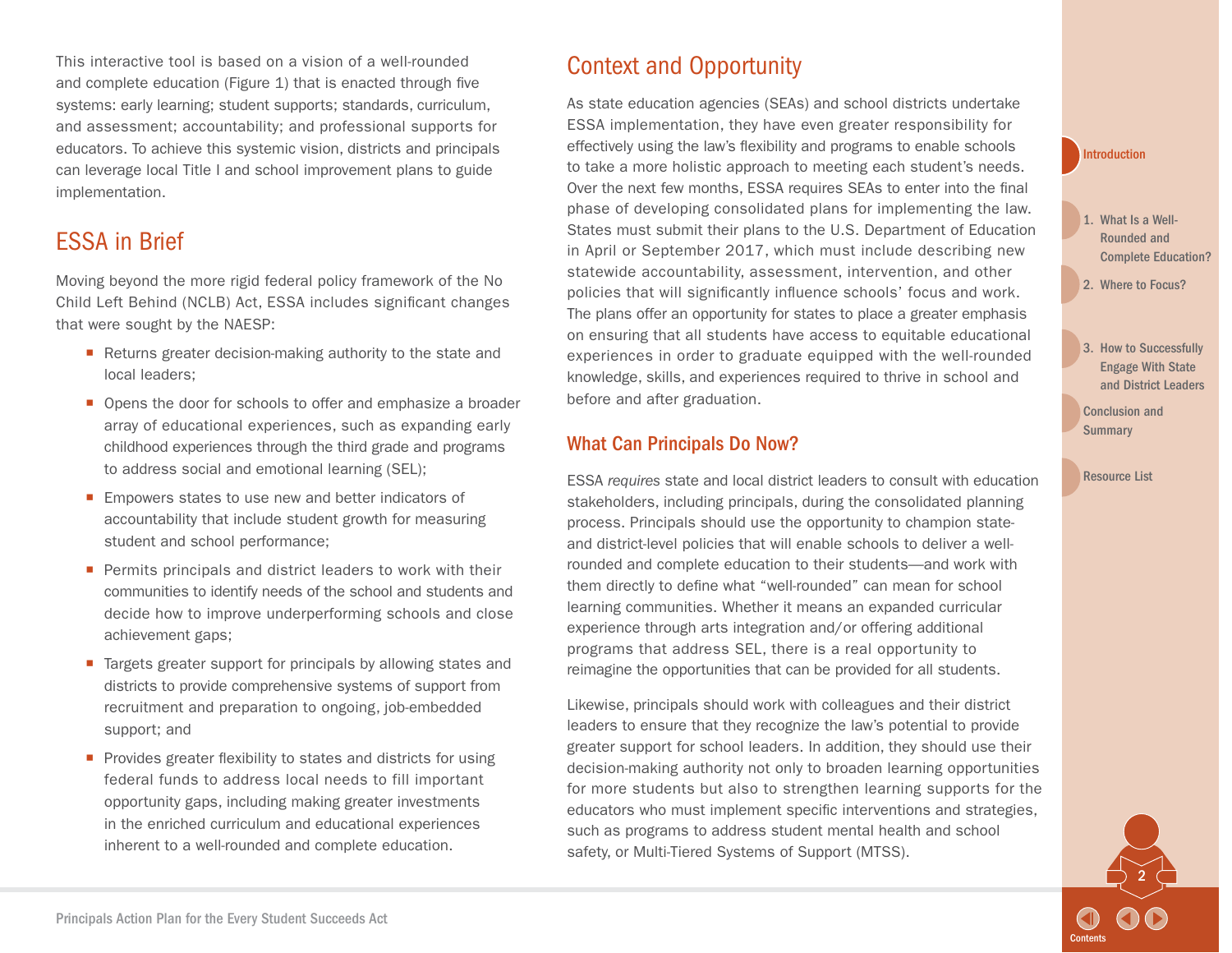Unless principals take the initiative, state policy and district practice may remain fixed in an "NCLB-like" purgatory, which fails to acknowledge the importance of fundamentally transforming state accountability, intervention, capacity building, and other systems to help schools deliver on the promise of a complete and well-rounded and complete education that fully meets the needs of students and their families.

#### What Will Principals Gain?

This interactive tool provides principals with important ESSA insights and ideas to ensure that the law supports, rather than hinders, schools' efforts to provide a high-quality, well-rounded and complete education to all learners. More importantly, the tool describes *how* to take action to engage state and local policymakers in creating key policies and priorities. In reviewing this interactive tool overall, principals will gain



a working definition of a well-rounded and complete education based on what they believe ESSA should support as a matter of important dialogue during the planning and engagement process with state and local leaders;



research and evidence that supports best practice to achieve areas that encompass a well-rounded and complete educational experience;



a high-level summary of significant ESSA provisions, along with planning and implementation ideas and opportunities; and



strategies for working effectively with state and district leaders to influence the ESSA implementation process.

#### [Introduction](#page-3-0)

- 1. What Is a Well-Rounded and [Complete Education?](#page-6-0)
- 2. [Where to Focus?](#page-8-0)
- 3. How to Successfully Engage With State [and District Leaders](#page-19-0)
- [Conclusion and](#page-22-0)  **Summary**

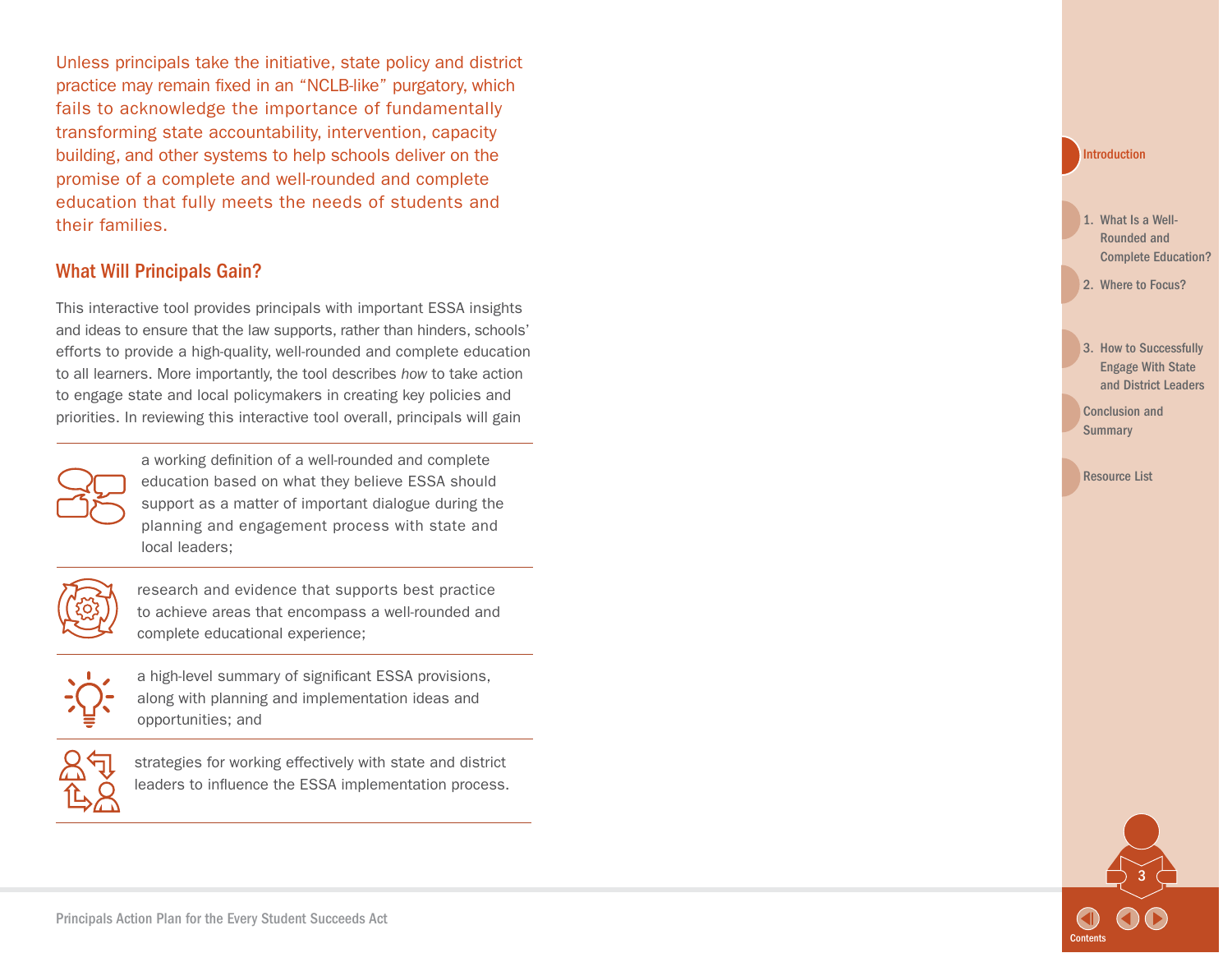# <span id="page-6-0"></span>What Is a Well-Rounded and Complete Education?

Access to a well-rounded and complete education includes not only best-in-class instruction in English language arts and mathematics but also opportunities focused on the humanities, sciences, social sciences, and more. ESSA sets the stage for states and districts to embrace this approach by reshaping the Elementary and Secondary Education Act (ESEA) to provide the flexibility that states and districts need to help their schools transition to, or expand, well-rounded and complete education models.

#### Need a Primer on Well-Rounded Education in ESSA?

Education Commission of the States offers an excellent summary of this concept within the law: [ESSA's](http://www.ecs.org/ec-content/uploads/ESSAs-Well-Rounded-Education-1.pdf) [Well-Rounded Education](http://www.ecs.org/ec-content/uploads/ESSAs-Well-Rounded-Education-1.pdf) (Jones and Workman, 2016).

Congress embedded a wellrounded education vision in ESSA, including as a prominent part of Title I planning  $requirements<sup>2</sup>$  and across other significant provisions and programs.3 These direct references to a well-rounded

and complete education are tied together by a common definition. ESSA defines *well-rounded and complete education* as "courses, activities, and programming in subjects such as English, reading or language arts, writing, science, technology, engineering, mathematics, foreign languages, civics and government, economics, arts, history, geography, computer science, music, career and technical education (CTE), health, physical education, and any other subject, as determined by the state or local education agency (LEA), with the purpose of providing all students access to an enriched curriculum and educational experience."4 However, NAESP envisions a more expanded version of the definition of the term *well-rounded* that must be "complete," such as reorienting programs and

<sup>3</sup> See, e.g., ESSA § 4107 (Activities to Support Well-Rounded Educational Opportunities).

services to be "student-centered" to ensure that they provide for the developmental, social, and emotional as well as cognitive needs of all students.

All students deserve access to positive, developmentally appropriate learning environments beginning with high-quality early learning opportunities, including an aligned PK–3 continuum, that set them on a solid pathway to later success in college, career, and life. This vision includes ensuring

- $\blacksquare$  developmentally appropriate practice, or an approach to teaching that meets children where they are, and
- $\blacksquare$  teaching practices, strategies, and content that align developmentally to the classroom and to individual abilities and cultures, especially for low-income, minority, and other underserved student populations.

#### Supporting an Aligned PK–3 Continuum

- $\blacktriangleright$  Identify quality indicators of effective PK-3 systems.
- ▶ Understand how to provide a student-centered, personalized, and wellrounded approach from ages 3 to 8.
- ▶ Use the principal's role as a vital link between prekindergarten and the primary grades and as a bridging force between school and community.
- $\blacktriangleright$  Build understanding among parents, community members, and others who are part of the learning community about the benefits of early learning.
- $\triangleright$  Build capacity to work effectively with parents and families.
- Increase awareness among policymakers at the local level about the professional supports that educators need to deliver quality PK–3 learning systems.
- $\blacktriangleright$  Develop a keen understanding of the role of appropriate assessments in early learning.

#### [Introduction](#page-3-0)

- 1. What Is a Well-Rounded and Complete Education?
- 2. [Where to Focus?](#page-8-0)
- 3. How to Successfully Engage With State [and District Leaders](#page-19-0)

[Conclusion and](#page-22-0)  **Summary** 



 $2$  ESSA § 1111(b)(1)(A).

<sup>4</sup> ESSA § 8002(52).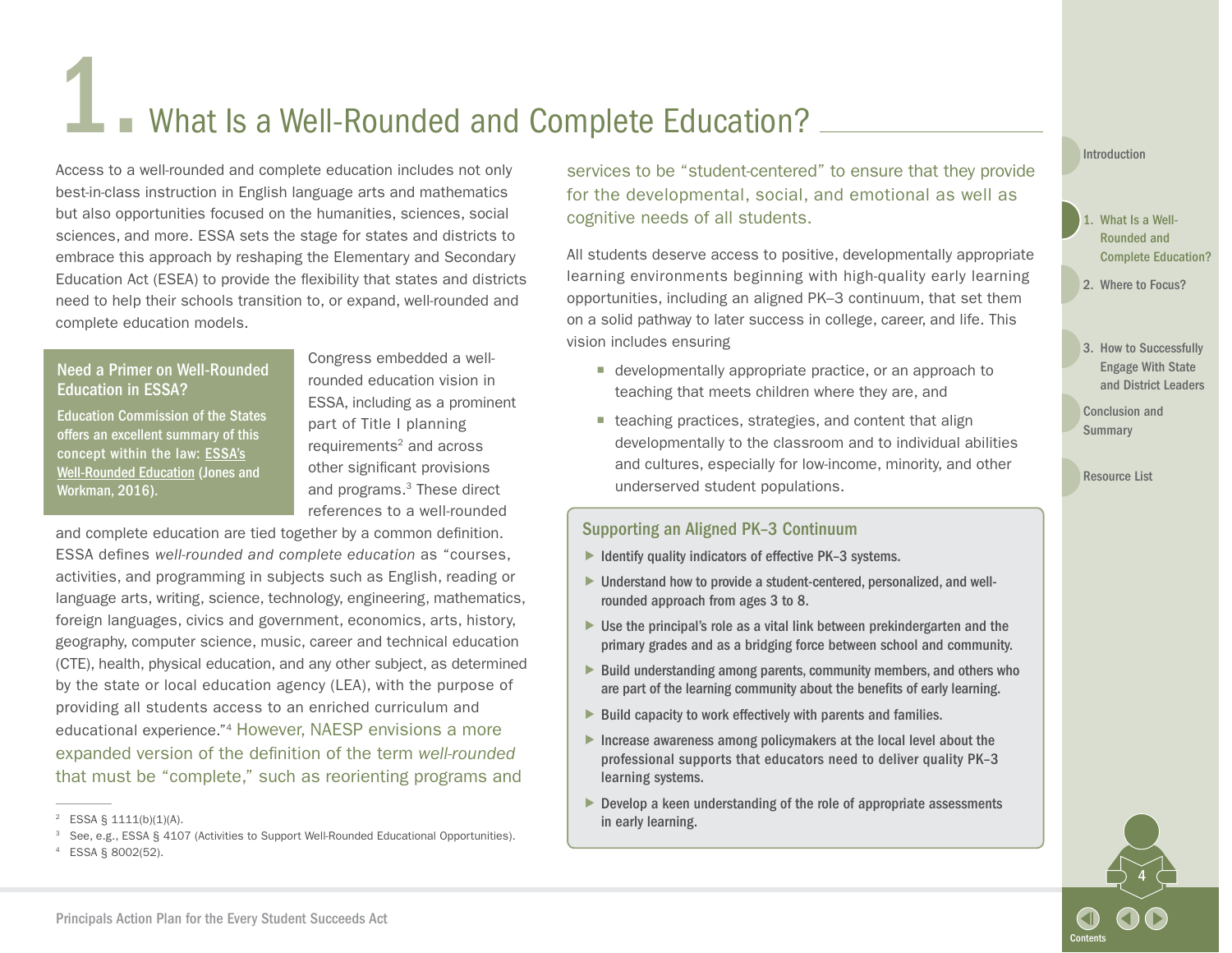To fully realize this vision, educational systems must also provide the conditions necessary for educators to provide a well-rounded and complete education, such as

- sufficient professional development that is differentiated for teachers and principals, and
- accountability that includes multiple measures of achievement and that is based on student growth plus equitable opportunities through access to resources.

These conditions are particularly vital for schools that serve a greater number of disadvantaged students. Without explicit state and local district support for the optimum conditions for effective teaching and learning in schools in ESSA plans, there will be little opportunity to adjust systems that will better meet the needs of students. Therefore, the time to act is now.

[Introduction](#page-3-0)

- What Is a Well-Rounded and [Complete Education?](#page-6-0)
- 2. [Where to Focus?](#page-8-0)
- 3. How to Successfully Engage With State [and District Leaders](#page-19-0)

5

**[Contents](#page-2-0)** 

[Conclusion and](#page-22-0)  **Summary** 

[Resource List](#page-23-0)

#### Additional Guidance on Defining "Well-Rounded and Complete Education"

#### [Non-Regulatory Guidance: Student Support and Academic Enrichment](https://www2.ed.gov/policy/elsec/leg/essa/essassaegrantguid10212016.pdf)  [Grants](https://www2.ed.gov/policy/elsec/leg/essa/essassaegrantguid10212016.pdf) *U.S. Department of Education* (2016)

This is one of two important U.S. Department of Education guidance documents released to support states in including a well-rounded and complete education within their ESSA plans. Funds received under new Title IV formula grants must be used to support a well-rounded and complete education. The guidance expands on the letter of the ESSA law by discussing all the potential academic and nonacademic components that states might embed into their own definitions of a well-rounded and complete education, including SEL, advanced coursework, and CTE coursework. It also includes links to more than 40 resources on a range of topics regarding well-rounded and complete education.

Although these ESSA statutory and guidance provisions help make the policy concept of a well-rounded and complete education more concrete, the law permits state and local leaders to adapt and build on it. Principals may work with their peers, parents, communitybased organizations, district leaders, and state officials to establish their own state- and districtwide definitions of *well-rounded and complete* and to align policies that uniquely define and apply the well-rounded and complete education vision that they themselves set for their state, school district, and schools to allow the vision to become a reality. However, agreement on a shared, well-rounded, and complete education vision or [definition](https://www.naesp.org/sites/default/files/Postscript_ND15.pdf) is merely the first step.

The following section describes the key ESSA provisions and wellrounded education policy levers that principals should use to ensure that their states and districts implement the law in a way that fosters a well-rounded and complete education model at the school level.

[Leveraging the Every Student Succeeds Act to Support State Visions for](http://www.ccrscenter.org/sites/default/files/AskCCRS_LeveragingESSA.pdf)  [College and Career Readiness](http://www.ccrscenter.org/sites/default/files/AskCCRS_LeveragingESSA.pdf) *College and Career Readiness and Success Center* (2016)

This brief describes the importance of using ESSA's well-rounded and complete education provision to support states' visions and definitions of college and career readiness (CCR), particularly through the opportunity to include employability skills, CTE pathways, and advanced coursework in definitions of a well-rounded and complete education. In addition, the brief provides an overall framework for thinking about CCR under ESSA, under which a well-rounded and complete education, accountability systems, and assessment systems interact with and inform each other.

#### U.S. Department of Education Guidance

The U.S. Department of Education's new ESSA, Title IV-A guidance states that a "well-rounded education starts with early learning opportunities that make time for exploration and continues with K–12 education that helps students make important connections among their studies, their curiosities, their passions, and the skills they need to become critical thinkers and productive members of society. In addition, a well-rounded education promotes a diverse set of learning experiences that engages students across a variety of courses, activities, and programs in subjects such as English, reading/language arts, writing, science, technology, engineering, mathematics, foreign languages, civics and government, economics, arts, history, geography, computer science, music, career and technical education, health, and physical education."

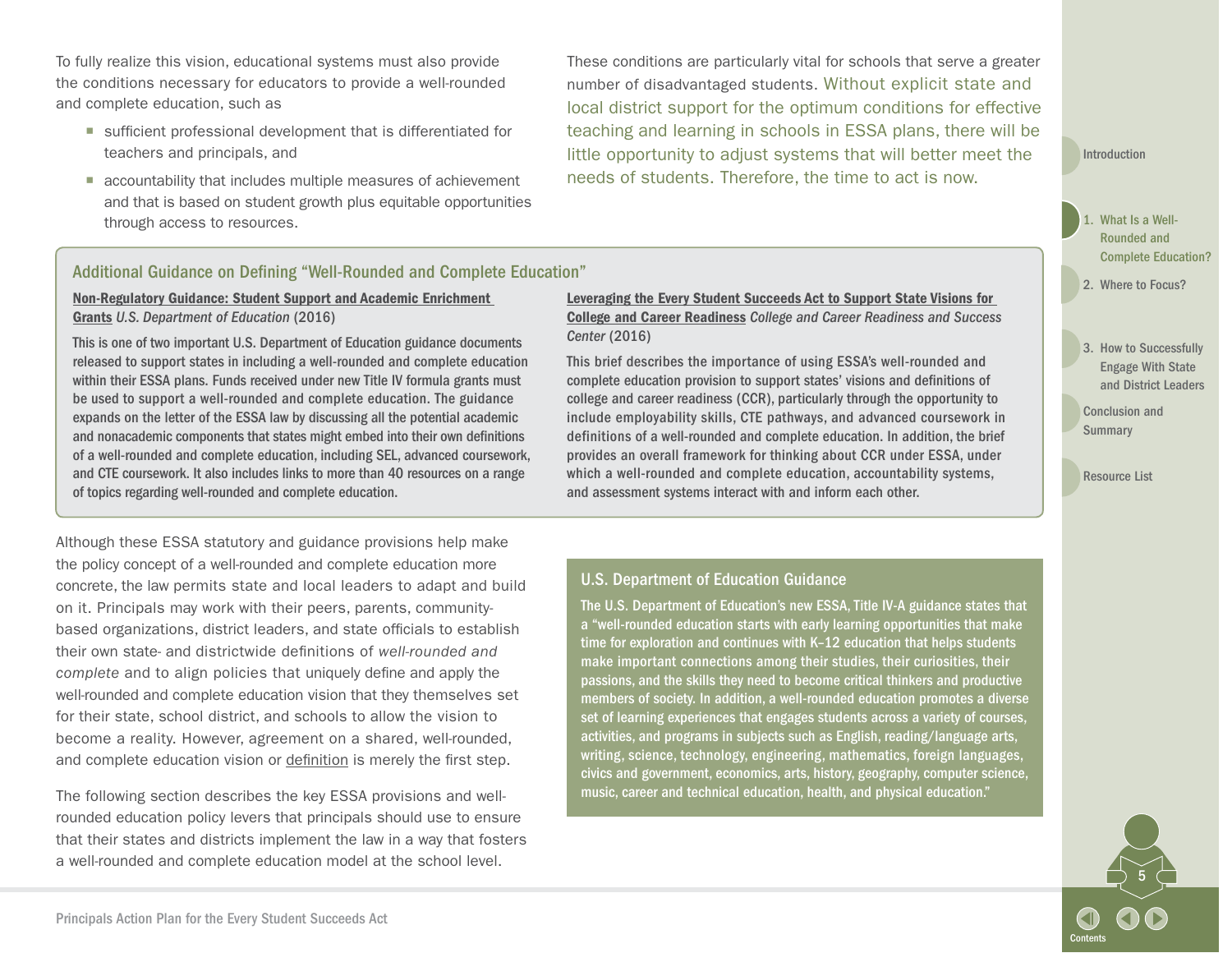# <span id="page-8-0"></span>2. Where to Focus: Which ESSA Provisions Should Principals Focus on<br>When Championing Well-Rounded and Complete Education Policies When Championing Well-Rounded and Complete Education Policies and Practices?

Principals should understand the fundamental policy building blocks of ESSA so that they can encourage state and district leaders to implement the measures in ways that cultivate, rather than discourage, well-rounded and complete educational opportunities. ESSA foundational requirements call on states to

- 1. set high standards, goals, and interim targets for all students;
- 2. annually administer standards-aligned assessments;
- 3. establish differentiated accountability systems that include a new school quality measure and continue disaggregated reporting; and
- 4. target additional supports for improving a school district's lowest performing schools.

Unlike NCLB, and many state NCLB flexibility plans, ESSA provides additional discretion to states to specify the characteristics of these four pillars, including with regard to setting long-term goals, assigning weight to accountability indicators, and selecting the kind of support needed by the lowest performing schools. In addition, the law includes other provisions and programs designed to help states and school districts better serve low-income families and promote improved outcomes for all students, including direct investments in well-rounded and complete education activities, creating better conditions for learning, and better aligning preschool to the early elementary grades.

This section further explores the foundational pillars and other key provisions of ESSA, and recommends policy ideas and levers that principals can share across all titles of the law with their state and district partners. This is a necessary part of the ESSA consolidated planning process to advance the schools' goals for providing a well-rounded and complete education for all students.

Seven topic areas are covered in this section:

- Standards and Assessments
- Accountability
- School Improvement
- District Title I Plans and Resources
- **Provide Professional Support**
- Student Supports and Academic Enrichment
- **High-Quality Early Learning**

Readers may pursue these sections in any order, using the navigation menu on the right to move among topics based on their own interests and priorities.

#### [Introduction](#page-3-0)

1. What Is a Well-Rounded and [Complete Education?](#page-6-0)

#### 2. Where to Focus?

[Standards and](#page-9-0)  Assessments

[Accountability](#page-10-0)

[School Improvement](#page-11-0)

[District Title I Plans](#page-13-0)  and Resources

[Professional Supports](#page-14-0)  for Educators

[Student Supports and](#page-16-0)  Academic Enrichment

[High-Quality Early](#page-18-0)  Learning

3. How to Successfully Engage With State [and District Leaders](#page-19-0) 

[Conclusion and](#page-22-0)  **Summary** 

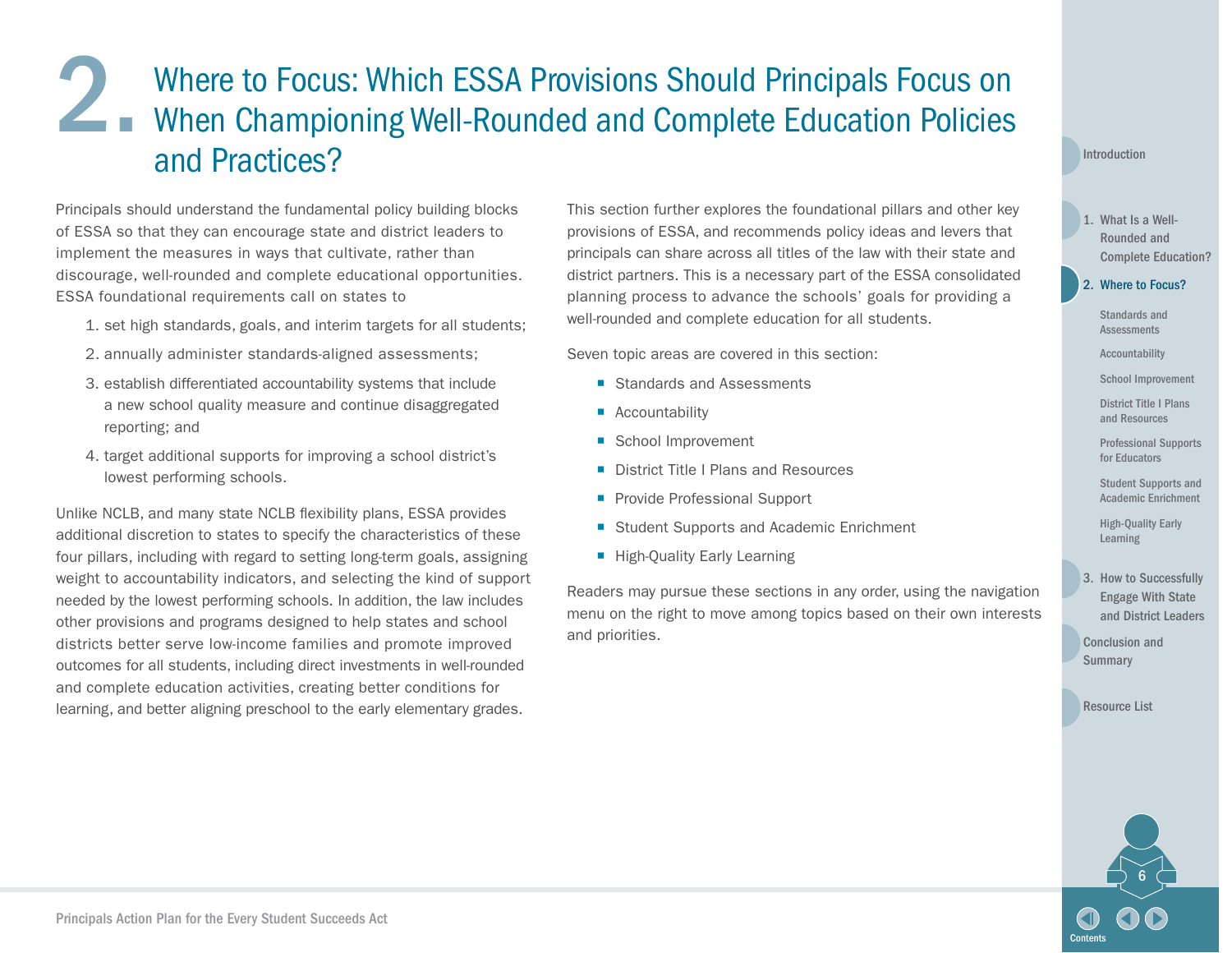# <span id="page-9-0"></span>Standards, Assessments, and Well-Rounded Education

ESSA requires states to adopt "challenging academic content standards and aligned academic achievement standards" in mathematics, reading or language arts, and science. The standards must include a focus on both knowledge and skills and must align with entrance requirements for credit-bearing coursework in higher education and state CTE standards (if the state has CTE standards). Each state's ESSA consolidated plan must provide assurance that the state meets these and other standards requirements.<sup>5</sup>

# Principals Talking Points

Principals should encourage states to work with them, as well as other stakeholders, to develop and set a clear and comprehensive definition of *well-rounded and complete education*, related policy, and implementation strategies that are embedded in the state's ESSA consolidated plan. Principals should work collectively in their professional learning communities, through "town hall"-style meetings and other convenings, to review state plans to ensure that they significantly widen the narrow focus on reading and mathematics that became the hallmark of NCLB. For example, states should

- adopt a shared, definition of *well-rounded education*, which could be drawn from the ESSA definition described earlier, and include "complete" as part of the state's consolidated plan;
- include language in their ESSA plan that describes state standards in areas beyond mathematics, reading or language arts, and science and fully describe the broad range of knowledge and skills that the state expects students to acquire by graduation;
- **E** develop balanced assessment systems that move beyond basic summative assessments in reading and mathematics, and focus more on formative tools, projects, and performance tasks designed to support student progress across a broader array of courses, activities, and programming; and

■ include language in their ESSA plan that creates the conditions for and describes the differentiated professional development required for principals and teachers to deliver a high-quality, equitable, well-rounded, and complete education for every student.

Principals should work with states and local leaders to describe the assessment strategies that work best in their local learning communities, such as eliminate duplicative or unnecessary assessments, include those that are the least burdensome and most informative for instructional purposes, and recommend policies that would help schools provide the least punitive testing environment. These principal-informed recommendations must be reflected in state and local district consolidated plans and should explain how the recommendations align with the overarching, well-rounded and complete education policy vision.



[Introduction](#page-3-0)

- 1. What Is a Well-Rounded and [Complete Education?](#page-6-0)
- 2. [Where to Focus?](#page-8-0)
- Standards and **Assessments**

[Accountability](#page-10-0)

[School Improvement](#page-11-0)

[District Title I Plans](#page-13-0)  and Resources

[Professional Supports](#page-14-0)  for Educators

[Student Supports and](#page-16-0)  Academic Enrichment

[High-Quality Early](#page-18-0)  Learning

3. How to Successfully Engage With State [and District Leaders](#page-19-0) 

[Conclusion and](#page-22-0)  **Summary** 

[Resource List](#page-23-0)

 $5$  ESSA § 1111(b)(1).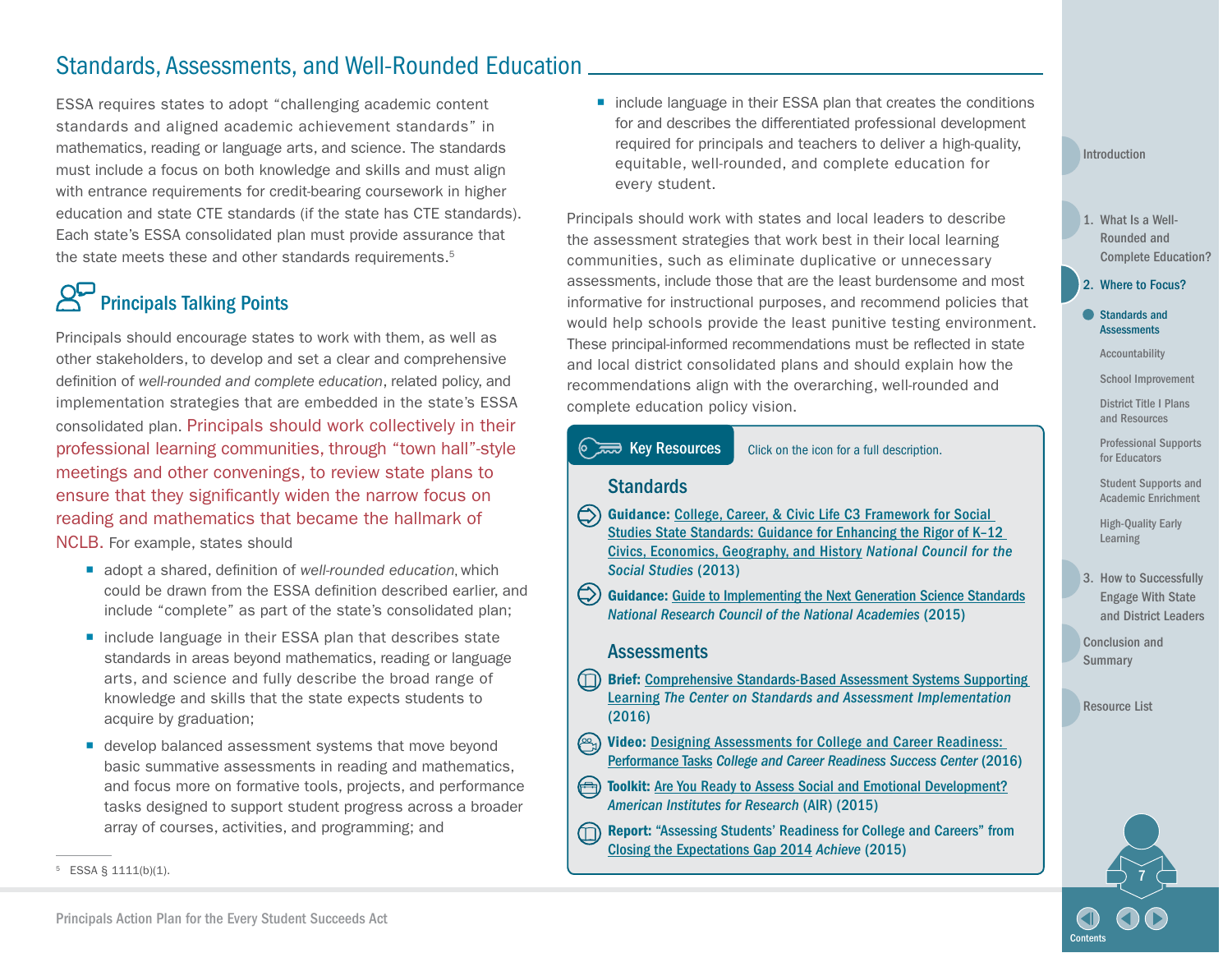### <span id="page-10-0"></span>Accountability and Well-Rounded Education

ESSA expands the indicators that states may use for accountability systems. This important policy change offers states the opportunity to develop accountability strategies that deemphasize—although they are still required—reading and mathematics proficiency outcomes and to begin using other indicators aligned to a wellrounded educational model. ESSA's more flexible accountability framework requires states to use at least four indicators—rather than focusing almost exclusively on mathematics and reading outcomes—for annually measuring the performance of elementary and middle schools:

- Academic Achievement on Statewide Test (Reading or Language Arts and Mathematics in Grades 3–8 and once in high school; grade span testing in Science)
- Another Academic Indicator (may be growth or focus on proficiency in other subjects)
- English Language Proficiency (for English learners)
- School Quality or Student Success<sup>6</sup>

# Principals Talking Points

Principals should encourage their states to adopt a well-rounded and complete education measure for the "School Quality or Student Success" indicator. States have the option to identify more than one School Quality or Student Success measure in consultation with stakeholders as part of the planning process. State accountability systems should

- use impactful measures such as kindergarten readiness, school climate and safety, student access to SEL opportunities, or student access to fine arts, foreign language, or other diverse learning opportunities (this indicator must meaningfully differentiate school performance);
- include an "Another Academic Indicator" that measures

student performance or growth on a broader range of wellrounded academic subjects, such as history, social studies, or the humanities; and

■ ensure that their ESSA plans comprehensively describe these systems as well as embed and describe their well-rounded education vision.

At the forefront of ESSA discussions, there must be an effort to provide a more robust perspective on accountability measures and to point out those that do not work, as well as the imperative that all states and districts must shift to multimetric systems. State and district leaders must understand how narrow accountability measures and a test-and-punish system are a disservice to students, their families, and their schools. Principals must identify a variety of specific, quantifiable metrics, such as those noted above, and the criteria for which schools and students are to be held accountable. The new system must be based on growth rather than a single snapshot in time that does not reflect the overall progress of students and schools.

Key Resources Click on the icon for a full description.

#### Accountability

- Website: [School Climate Measurement](https://safesupportivelearning.ed.gov/topic-research/school-climate-measurement) *National Center on Safe Supportive Learning Environments* (n.d.)
- Website: [National Core Arts Standards](http://nationalartsstandards.org/) *National Coalition for Core Arts*  ⊜ *Standards* (n.d.)
- $\circled{\!\!\!\perp}$ Report: [Innovation in Accountability](https://www.americanprogress.org/issues/education/reports/2016/12/08/294325/innovation-in-accountability/) *Center for American Progress* (2016)
- Report: [Should Non-cognitive Skills Be Included in School Accountability](https://www.brookings.edu/research/should-non-cognitive-skills-be-included-in-school-accountability-systems-preliminary-evidence-from-californias-core-districts/)  ⋒ [Systems? Preliminary Evidence From California's CORE Districts](https://www.brookings.edu/research/should-non-cognitive-skills-be-included-in-school-accountability-systems-preliminary-evidence-from-californias-core-districts/) *The Brookings Institution* (2016)
- Report: Pathways to New Accountability Through the Every Student  $\cup$ [Succeeds Act](https://learningpolicyinstitute.org/product/pathways-new-accountability-through-every-student-succeeds-act) *Learning Policy Institute* (2016)
- Event: [ESSA's Non-Academic Measure: What States Should Know About](http://www.air.org/event/essa-s-non-academic-measure-what-states-should-know-about-school-climate-and-sel)  [School Climate and SEL](http://www.air.org/event/essa-s-non-academic-measure-what-states-should-know-about-school-climate-and-sel) *Education Policy Center at AIR* (2016)

[Introduction](#page-3-0)

1. What Is a Well-Rounded and [Complete Education?](#page-6-0)

2. [Where to Focus?](#page-8-0)

[Standards and](#page-9-0)  **Assessments** 

#### Accountability

[School Improvement](#page-11-0)

[District Title I Plans](#page-13-0)  and Resources

[Professional Supports](#page-14-0)  for Educators

[Student Supports and](#page-16-0)  Academic Enrichment

[High-Quality Early](#page-18-0)  Learning

3. How to Successfully Engage With State [and District Leaders](#page-19-0) 

[Conclusion and](#page-22-0)  **Summary** 

[Resource List](#page-23-0)



<sup>6</sup> ESSA § 1111.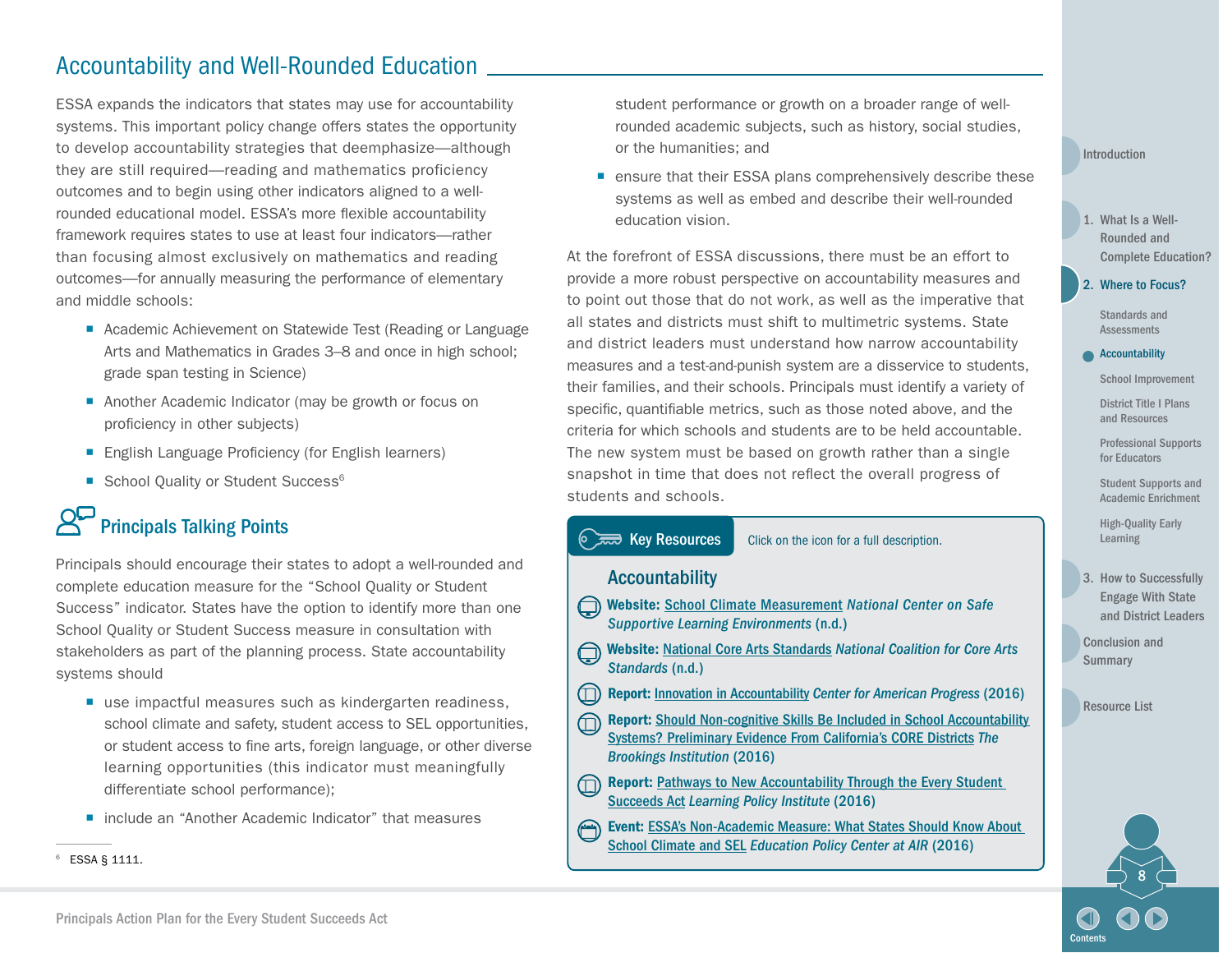# <span id="page-11-0"></span>School Improvement and Well-Rounded Education

ESSA requires states to use their accountability systems to identify at least the following two categories of low-performing schools: (1) comprehensive support and improvement (CSI)7 and (2) targeted support and improvement (TSI).<sup>8</sup>

CSI and TSI schools must conduct a needs assessment, develop and implement an improvement plan, and implement "evidence-based interventions" that are "supported by research." Any school in which any subgroup, on its own, would be identified in the lowest 5% of Title I schools must also identify and address resource inequities.<sup>9</sup> School districts—and in the case of CSI schools, states—must approve and monitor implementation of the school's turnaround plans. In addition, ESSA permits states to set aside 7% of Title I funds for school improvement activities. Ninety-five percent of these funds must pass through to districts to support CSI and TSI schools, consistent with the state's new accountability system.10

ESSA's provisions regarding identification and support of CSI and TSI schools do not expressly reference well-rounded and complete educational models, but they provide a clear opportunity to emphasize the concept through the required needs assessment, improvement planning, and intervention requirements.

# Principals Talking Points

Principals should urge state and district leaders to embed well-rounded and complete education concepts in their school turnaround strategies. For example, states and districts should

**E** ensure that schools and districts provide principals with the knowledge and skills required to develop the needs assessments for schools identified for support and improvement, and related resource inequity measurements, which must be assessed from the perspective of the consolidated plan's well-rounded and complete education vision, policies, and objectives;

- develop a needs assessment model or tool for CSI and TSI schools, which must be grounded in a shared, state-districtschool vision for delivering a well-rounded and complete education to all students; and
- use the same needs assessment model or tool across ESSA programs, and other related state policies, to ensure that investments are aligned with the state's well-rounded learning vision and goals.

Principals also should advocate for allocation of federal, state, and district school improvement resources, including professional development, according to a plan aligned to a needs assessment and reflective of a shared, well-rounded and complete education vision. For example, principals should

- encourage state leaders to use the ESSA consolidated plan to describe how the state will effectively use the state's Title I funding set aside to promote school improvement and turnaround consistent with a well-rounded and complete education vision, and
- urge states to set a high bar for how districts should use their 95% share of Title I school improvement funding, including driving districts to invest in evidence-based turnaround strategies (as required by ESSA), such as investment in early childhood learning and MTSS, that are consistent with a shared, well-rounded and complete education vision and strategies.

#### [Introduction](#page-3-0)

1. What Is a Well-Rounded and [Complete Education?](#page-6-0)

[Standards and](#page-9-0)  2. [Where to Focus?](#page-8-0)

> [Accountability](#page-10-0) Assessments

#### School Improvement

[District Title I Plans](#page-13-0)  and Resources

[Professional Supports](#page-14-0)  for Educators

[Student Supports and](#page-16-0)  Academic Enrichment

[High-Quality Early](#page-18-0)  Learning

3. How to Successfully Engage With State [and District Leaders](#page-19-0) 

[Conclusion and](#page-22-0)  **Summary** 



 $7$  ESSA § 1111(d)(1).

<sup>8</sup> ESSA § 1111(d)(2).

<sup>9</sup> ESSA § 1111(d).

<sup>10</sup> ESSA § 1003(b).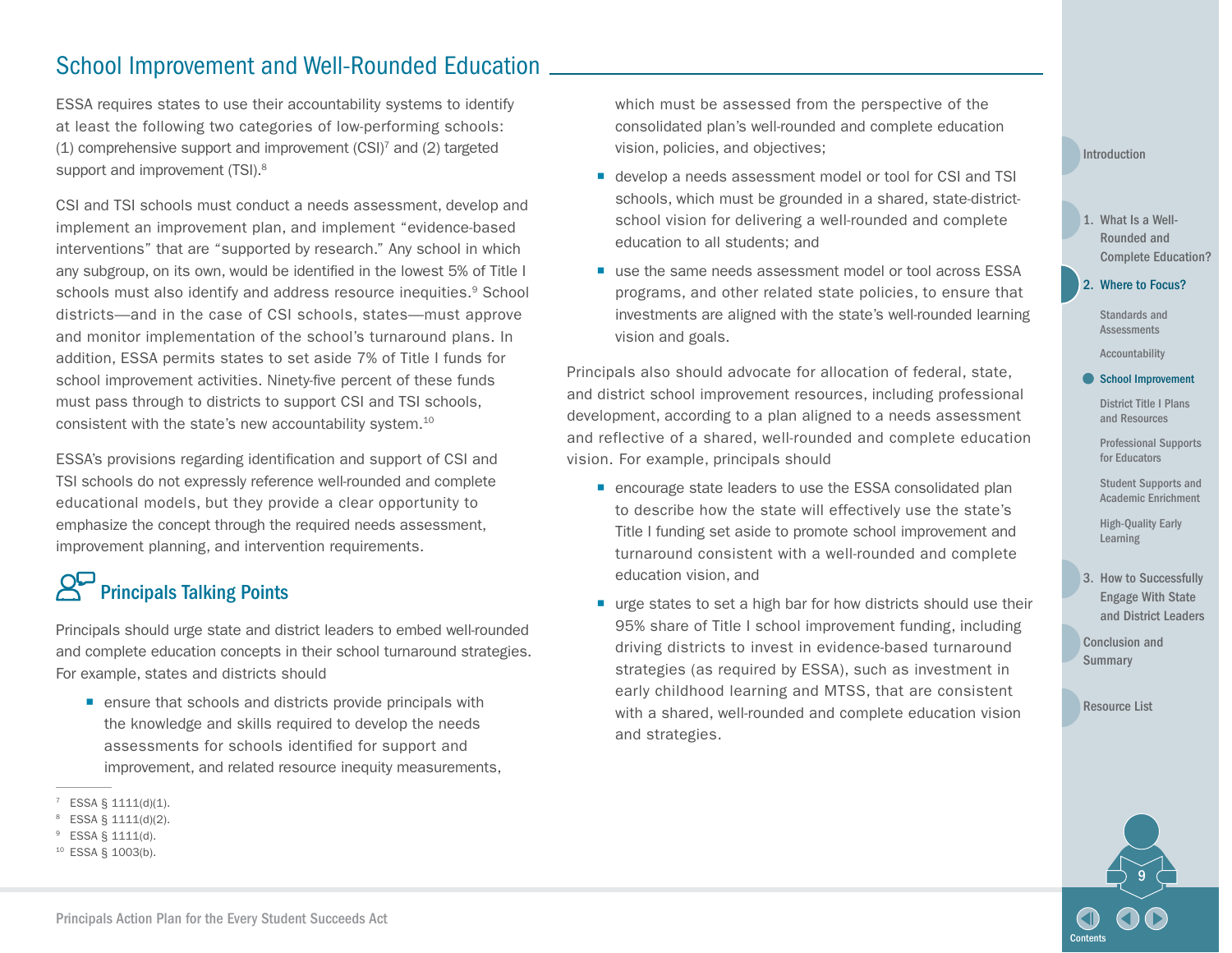

[Introduction](#page-3-0)

#### 1. What Is a Well-Rounded and [Complete Education?](#page-6-0)

#### 2. [Where to Focus?](#page-8-0)

[Standards and](#page-9-0)  Assessments

#### [Accountability](#page-10-0) [School Improvement](#page-11-0)

[District Title I Plans](#page-13-0)  and Resources

[Professional Supports](#page-14-0)  for Educators

[Student Supports and](#page-16-0)  Academic Enrichment

[High-Quality Early](#page-18-0)  Learning

3. How to Successfully Engage With State [and District Leaders](#page-19-0) 

[Conclusion and](#page-22-0)  Summary

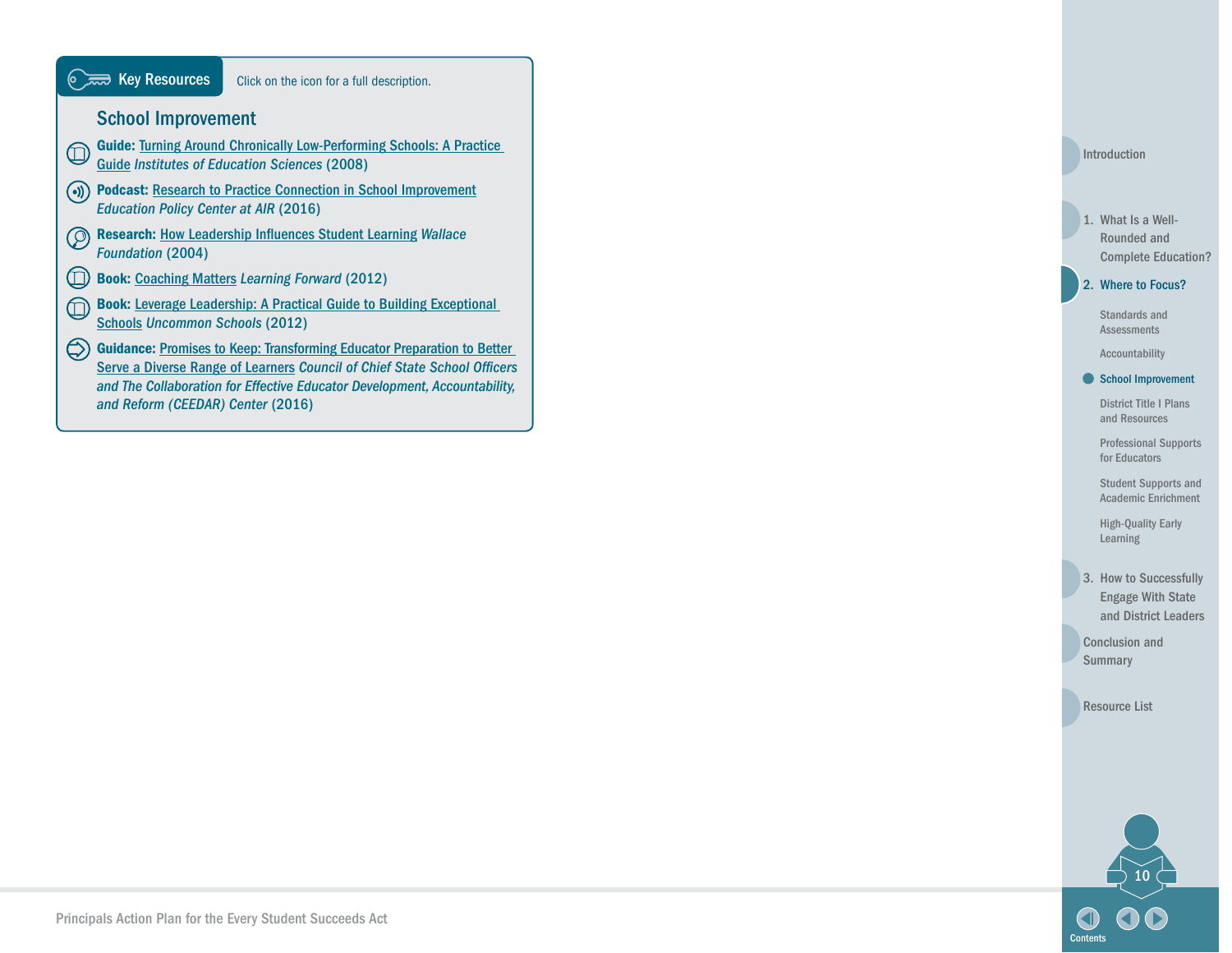### <span id="page-13-0"></span>District Title I Plans and Resources

The district planning requirements for ESSA Title I expressly reference delivery of a well-rounded and complete education. ESSA requires school districts to craft plans for using Title I resources, including plans for monitoring students' progress in meeting state standards by developing and implementing a "well-rounded educational program."11 Similarly, schools using Title I resources (Schoolwide Programs and Targeted Assistance Schools) must use the funding to help children meet state academic standards through "programs, activities, and academic courses necessary to provide a wellrounded education."12

# Principals Talking Points

Principals should work with district leaders to ensure that district Title I plans reflect a fundamental commitment to a well-rounded and complete education for every student and to provide the resources and support necessary for educators and schools to deliver on this promise. To achieve this goal, principals should begin by working with state leaders to reach a statewide consensus on a well-rounded vision and corresponding policies, such as a state-adopted definition of the terms *well-rounded* and *complete education*, as part of the state's consolidated ESSA plan. This consensus will promote "braiding" state and local resources together to accomplish shared goals and flexibility for schools to access funding for key programs and services that are consistent with state and locally adopted policies. Principals should work with their superintendents to ensure that the school

district's Title I plan independently codifies a well-rounded and complete education goal and describes related strategies for using ESSA Title I resources to accomplish that goal. In other words, principals and superintendents should draft their own definition of a well-rounded and complete education and provide it for consideration, as many states may have "placeholder" language in their plans related to a definition of *well-rounded*.



**Example 2015** Video and Brief: [Title I at 50: A Retrospective](http://www.air.org/resource/title-i-50-past-present-and-future) AIR (2015)

#### [Introduction](#page-3-0)

1. What Is a Well-Rounded and [Complete Education?](#page-6-0)

2. [Where to Focus?](#page-8-0)

[Standards and](#page-9-0)  Assessments

[Accountability](#page-10-0)

[School Improvement](#page-11-0)

**District Title I Plans** and Resources

> [Professional Supports](#page-14-0)  for Educators

> [Student Supports and](#page-16-0)  Academic Enrichment

[High-Quality Early](#page-18-0)  Learning

3. How to Successfully Engage With State [and District Leaders](#page-19-0) 

[Conclusion and](#page-22-0)  **Summary** 

[Resource List](#page-23-0)



<sup>11</sup> ESSA § 1112(b)(1)(A).

<sup>12</sup> ESSA § 1114(a)(1), 1115(b)(2)(A).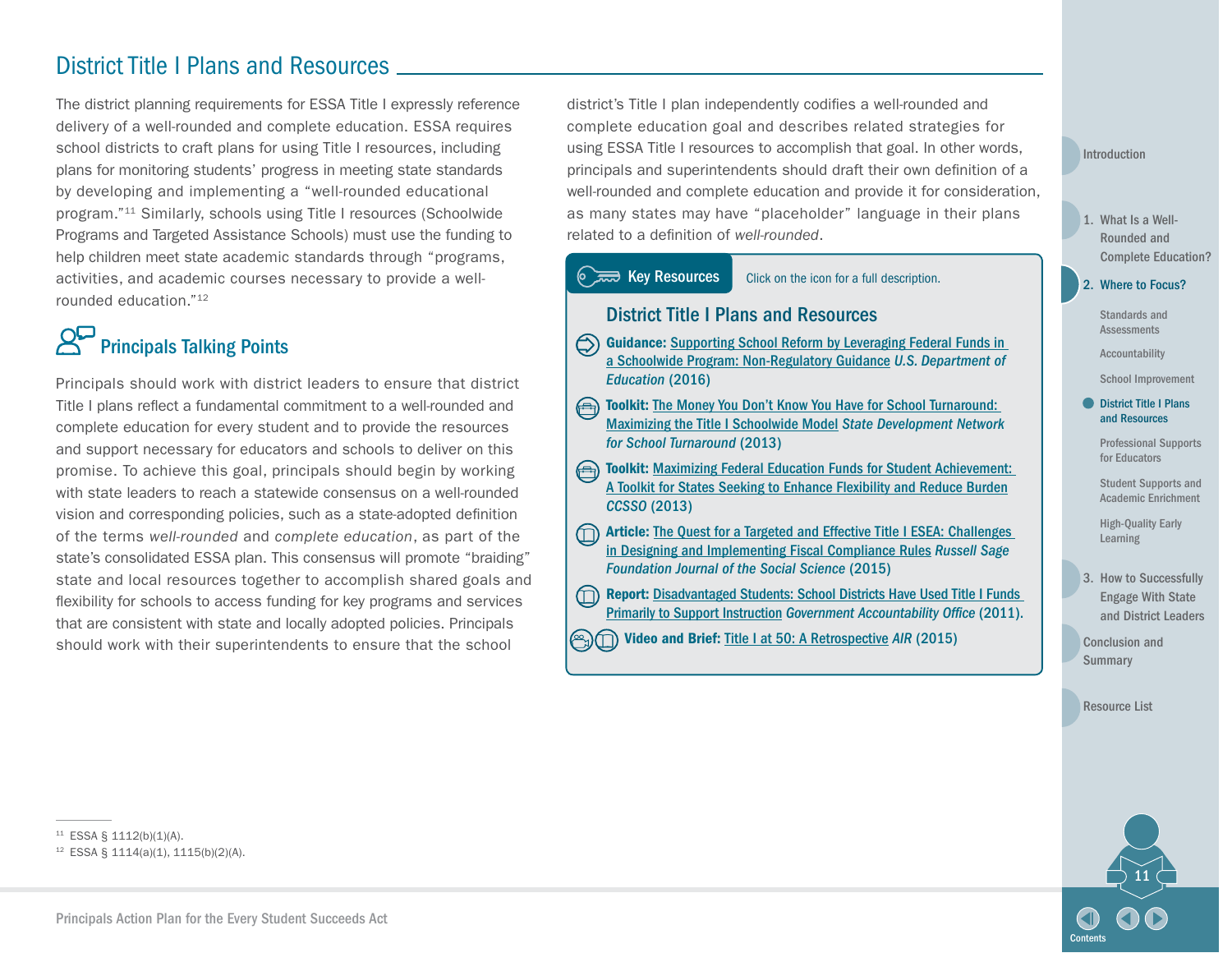### <span id="page-14-0"></span>Professional Supports for Educators

ESSA's professional development provisions, which are described in Title II, aim to help schools provide low-income and minority students with greater access to effective teachers, principals, and other school leaders and to build the capacity of educators.<sup>13</sup> Notably, the law's definition of professional development integrates the concept of enabling "students to succeed in a well-rounded education."14 Districts must meaningfully consult with teachers, principals, other school leaders, specialized instructional support personnel, and others in developing their plans for using Title II resources.<sup>15</sup>

A district's Title II plans must address the learning needs of all students and must include a description of the LEA's system for professional growth and improvement, which should address the knowledge and skills required to deliver a well-rounded and complete education.16 Title II funding may be used for a broad range of activities, including induction, peer interaction, addressing chronic absenteeism, supporting the identification of students who are gifted and talented, and supporting students affected by trauma or mental illness.<sup>17</sup> Notably, ESSA permits states to reserve up to 3% of Title II funds for programs to improve principal and school leader capacity.18 States determine how this funding will be used and could elect to focus on building capacity in an array of leadership areas related to delivering a well-rounded and complete education, including establishing stronger prekindergarten programs, emphasizing new opportunities for enrichment, and developing access to expanded curriculum.

<sup>13</sup> ESSA § 2001.

- <sup>14</sup> ESSA § 8101(42)(A).
- <sup>15</sup> ESSA § 2101(d)(3).
- <sup>16</sup> ESSA § 2101.
- <sup>17</sup> ESSA § 2101(c)(4).
- <sup>18</sup> ESSA § 2101(c)(3).
- <sup>19</sup> ESSA § 2245.
- <sup>20</sup> ESSA § 2231.
- <sup>21</sup> ESSA § 4641.

Title II also authorizes several competitive grants and other initiatives with implications for a well-rounded and complete education, including the STEM Master Teacher Corps program,<sup>19</sup> an American history and civics education program.<sup>20</sup> Title IV authorizes investments in professional development related to well-rounded and complete education opportunities. For example, the Student Support and Academic Enrichment Grants (SSAEG) program may be invested in capacity building in an array of related arrays, including arts, STEM, and other subjects, as well as professional development focused on effectively using technology to support teaching and learning.21

# Principals Talking Points

Principals should work with their superintendents and other relevant senior district leaders to ensure that their district's Title II plan strategically addresses the knowledge and skills required to deliver a well-rounded and complete education. Principals also should ensure that the district's plans for using the Title IV, SSAEG for well-rounded and complete education investments include some investment in necessary areas of professional development. In addition, in those instances in which the district plans to use ESSA Title II resources to support a local educator evaluation system, principals should advocate to ensure that the evaluation model adopted by the school or district is aligned meaningfully to a well-rounded and complete education vision and goals, as well as to professional learning opportunities tied to any evaluative measures.

#### [Introduction](#page-3-0)

- 1. What Is a Well-Rounded and [Complete Education?](#page-6-0)
- 2. [Where to Focus?](#page-8-0)

[Standards and](#page-9-0)  Assessments

[Accountability](#page-10-0)

[School Improvement](#page-11-0)

[District Title I Plans](#page-13-0)  and Resources

#### **Professional Supports** for Educators

[Student Supports and](#page-16-0)  Academic Enrichment

[High-Quality Early](#page-18-0)  Learning

3. How to Successfully Engage With State [and District Leaders](#page-19-0) 

[Conclusion and](#page-22-0)  **Summary** 

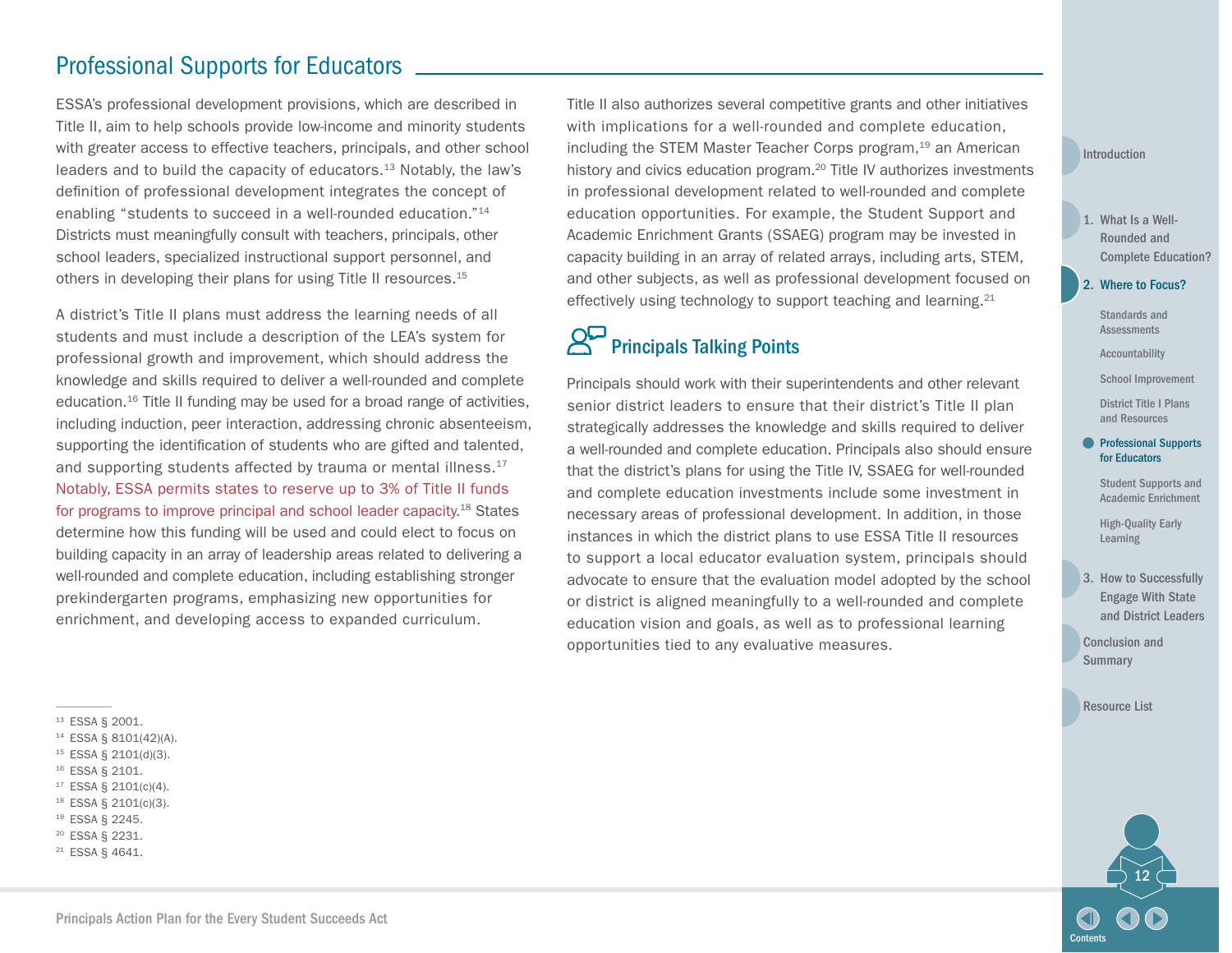Principals also should urge state leaders to use, in its entirety, their new 3% ESSA, Title II funding set aside to provide school leaders with focused support on delivering a well-rounded and complete education to all students. Specifically, principals should call on states to

- exercise their right to use the 3% set aside for leadership professional development;
- focus on capacity building related to well-rounded and complete education leadership;
- **E** ensure that principal preparation programs and mentoring and induction programs also incorporate a well-rounded and complete framework; and
- que apply for the SSAEG (Title IV).



- Report: [Rethinking Principal Evaluation: A New Paradigm Informed](http://www.naesp.org/sites/default/files/PrincipalEvaluationReport.pdf) [by Research and Practice](http://www.naesp.org/sites/default/files/PrincipalEvaluationReport.pdf) *National Association of Elementary School Principals and National Association of Secondary School Principals* (n.d.)
- Video: [The Learning Classroom: Theory Into Practice](http://www.learner.org/resources/series172.html) *Annenberg Learner*  $\textcircled{F}$ (2003)
- Standards: [Professional Standards for Educational Leaders](http://www.ccsso.org/Documents/2015/ProfessionalStandardsforEducationalLeaders2015forNPBEAFINAL.pdf) *National*  ∈ *Policy Board for Educational Administration* (2015)
- Guide: [PSEL 2015 and Promoting Principal Leadership for the Success](http://www.ccsso.org/Documents/2017/PSELforSWDs01252017.pdf)  ⋒ [of Students With Disabilities](http://www.ccsso.org/Documents/2017/PSELforSWDs01252017.pdf) *Council of Chief State School Officers and The CEEDAR Center* (2017)
- Article: [Core Practices Fuel Superintendents' Equity Focus](https://learningforward.org/docs/default-source/jsd-december-2016/core-practices-fuel-superintendents-equity-focus-december16.pdf) *Learning*  ⋒ *Forward* (2016)
- Brief: [Principal Professional Development: New Opportunities for a](http://educationpolicy.air.org/publications/principal-professional-development-new-opportunities-renewed-state-focus)   $\textcircled{\tiny{1}}$ [Renewed State Focus](http://educationpolicy.air.org/publications/principal-professional-development-new-opportunities-renewed-state-focus) *Education Policy Center at AIR* (2017)

#### [Introduction](#page-3-0)

#### 1. What Is a Well-Rounded and [Complete Education?](#page-6-0)

#### 2. [Where to Focus?](#page-8-0)

[Standards and](#page-9-0)  Assessments

[Accountability](#page-10-0)

[School Improvement](#page-11-0)

[District Title I Plans](#page-13-0)  and Resources

#### **Professional Supports** for Educators

[Student Supports and](#page-16-0)  Academic Enrichment

[High-Quality Early](#page-18-0)  Learning

3. How to Successfully Engage With State [and District Leaders](#page-19-0) 

[Conclusion and](#page-22-0)  **Summary** 

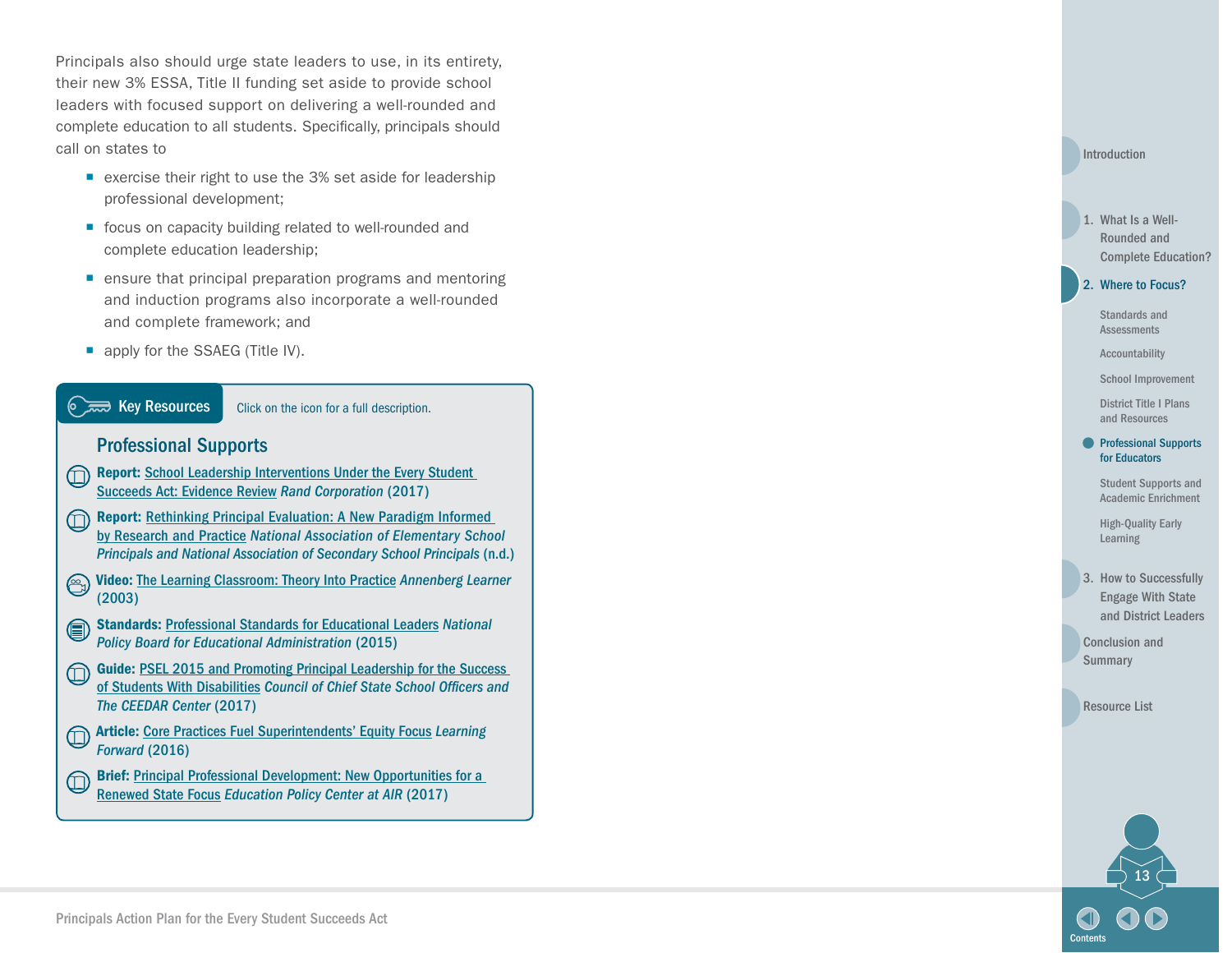### <span id="page-16-0"></span>Student Supports and Academic Enrichment

ESSA created a significant new block grant for states and districts, which includes a primary focus on promoting students' access to well-rounded learning opportunities. The new SSAEG program authorizes up to \$1.65 billion in annual formula funding for states and school districts. The program offers a relatively flexible funding source for activities in three policy and practice areas:

- **Providing all students with access to a well-rounded and** complete education;
- **If** Improving school conditions for learning; and
- **If** Improving the use of technology in order to improve the academic achievement, academic growth, and digital literacy of all students.22

State SSAEG funding allocations are determined based on ESSA's Title I formulas. States and districts must provide statutorily specified assurances to receive their SSAEG funding. In most cases, this involves conducting a needs assessment and promoting equitable access to the activities supported by the program.<sup>23</sup> Following allocation of program resources to states by the U.S. Department of Education (funding for the program will begin in calendar year 2017), most program funding (95%) flows from states to school districts. States may reserve 1% of the state's aggregate formula allocation for administration, and they may use up to 4% for state activities to support districts' work, including well-rounded and complete education initiatives.

The SSAEG program represents a flexible source of funding for districts that can support a wide array of well-rounded and complete education investments, including but not limited to programs and activities that use music and the arts as tools to support student success, STEM education, accelerated learning, history, civics, economics, geography, government, foreign languages, environmental, and volunteerism and community engagement initiatives. The program's

"conditions for learning" and "use of technology" elements also could be used to support well-rounded and complete education models. For example, strategically targeted technology investments could help provide access to high-quality digital resources, including open educational resources, supporting instruction, activities, and programming designed to provide a well-rounded and complete education. Likewise, the program's conditions for learning investments could support health, wellness, and other initiatives that are part of a well-rounded and complete education.

# **Principals Talking Points**

Principals should work with their partners to

- urge state leaders to use their consolidated plans to describe how they will support districts in effectively using the SSAEG to deliver a well-rounded and complete education to their students. A strong state SSAEG plan, connected to a shared, statewide, well-rounded vision statement, will help ensure that the funding aids schools in delivering the array of curriculum, programs, and activities that students need.
- encourage superintendents to ensure that the required SSAEG needs assessment—and later, the district SSAEG application to the state—focus heavily on examining the areas that must be addressed to deliver a well-rounded and complete education to their students. At least 20% of SSAEG funding must be set aside by states and districts for the program's well-rounded and complete education element; however, in practice, up to 80% may be used for this purpose.
- develop shared strategies for maximizing the use of this important flexible, federal resource for well-rounded and complete educational opportunities.

#### [Introduction](#page-3-0)

- 1. What Is a Well-Rounded and [Complete Education?](#page-6-0)
- 2. [Where to Focus?](#page-8-0)

[Standards and](#page-9-0)  Assessments

[Accountability](#page-10-0)

[School Improvement](#page-11-0)

[District Title I Plans](#page-13-0)  and Resources

[Professional Supports](#page-14-0)  for Educators

#### **Student Supports and** Academic Enrichment

[High-Quality Early](#page-18-0)  Learning

3. How to Successfully Engage With State [and District Leaders](#page-19-0) 

[Conclusion and](#page-22-0)  **Summary** 



<sup>22</sup> ESSA § 4101.

<sup>23</sup> ESSA § 4103.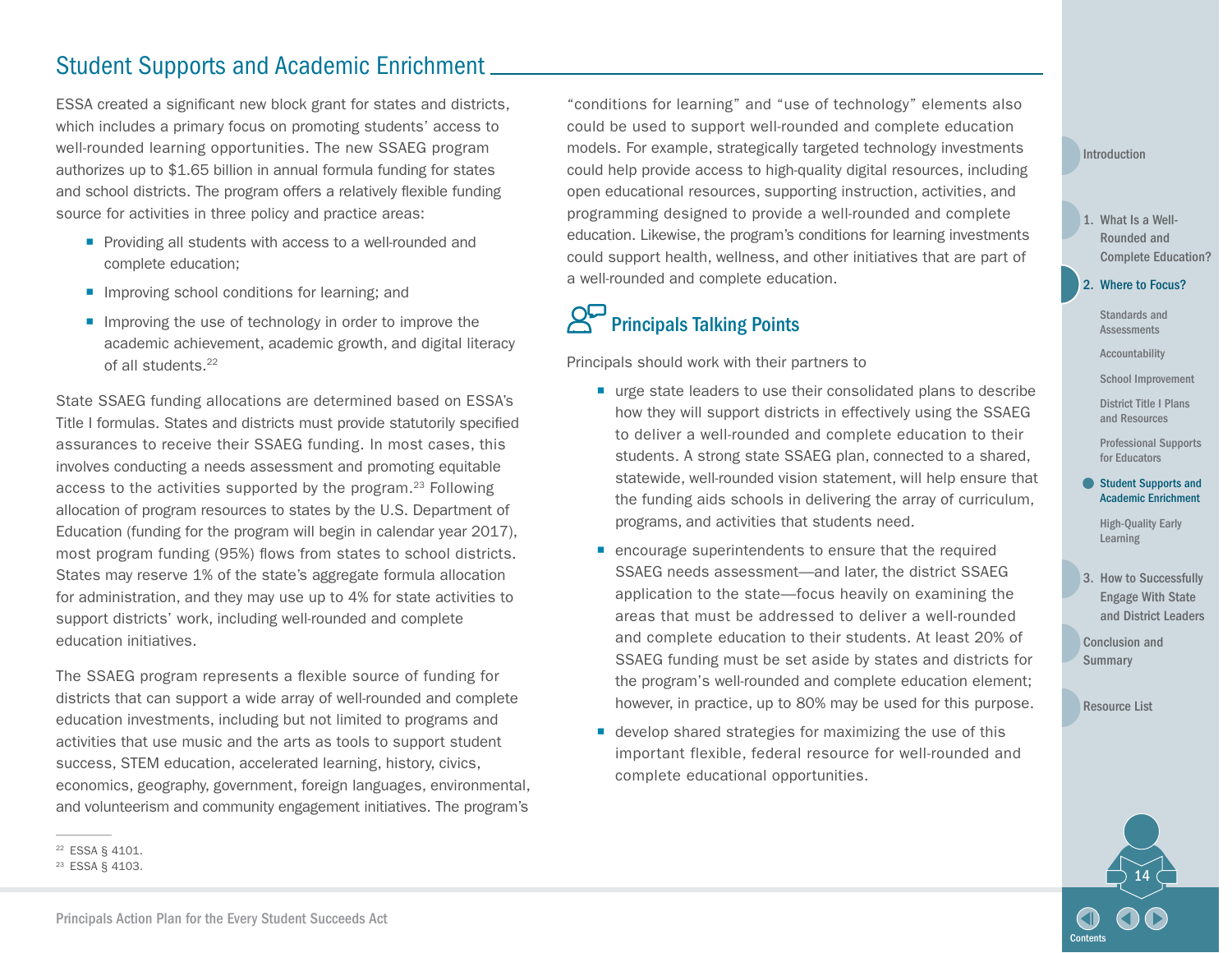| <b>■ Key Resources</b>                                                                                                                                                                                 | Click on the icon for a full description.                                                                                                                                                                    |  |
|--------------------------------------------------------------------------------------------------------------------------------------------------------------------------------------------------------|--------------------------------------------------------------------------------------------------------------------------------------------------------------------------------------------------------------|--|
| <b>Student Supports and Academic Enrichment</b>                                                                                                                                                        |                                                                                                                                                                                                              |  |
| <b>Webinars: ESSA Title IV, Part A Student Support and Academic Enrichment</b><br>Non-Regulatory Guidance Webinar Series The National Center on Safe<br><b>Supportive Learning Environments (2017)</b> |                                                                                                                                                                                                              |  |
| <b>Website: The SEL School: Connecting Social and Emotional Learning to</b><br><b>Effective Teaching Center on Great Teachers and Leaders (n.d.)</b>                                                   |                                                                                                                                                                                                              |  |
| <b>Website: National Core Arts Standards National Coalition for Core Arts</b><br>Standards (n.d.)                                                                                                      |                                                                                                                                                                                                              |  |
| <b>Website: Summer Learning RAND Corporation (2016)</b>                                                                                                                                                |                                                                                                                                                                                                              |  |
| Website: Afterschool Alliance Afterschool Alliance (n.d.)                                                                                                                                              |                                                                                                                                                                                                              |  |
| <b>Guidance: Non-Regulatory Guidance: Student Support and Academic</b><br><b>Enrichment Grants U.S. Department of Education (2016)</b>                                                                 |                                                                                                                                                                                                              |  |
| <b>Report: Advancing Equity Through ESSA: Strategies for State Leaders</b><br><b>Council of Chief State School Officers and The Aspen Institute (2016)</b>                                             |                                                                                                                                                                                                              |  |
| <b>Report: The Arts Leading the Way to Student Success: A 2020 Action</b><br><b>Agenda for Advancing the Arts in Education Arts Education Partnership</b><br>(n.d.)                                    |                                                                                                                                                                                                              |  |
|                                                                                                                                                                                                        | <b>Brief: Expanding the Definition of Student Success Under ESSA:</b><br><b>Opportunities to Advance Social-Emotional Mindsets, Skills, and Habits</b><br>for Today's Students Transforming Education (n.d.) |  |
| Education (n.d.)                                                                                                                                                                                       | <b>Planning Tool: The Future Ready Framework Alliance for Excellent</b>                                                                                                                                      |  |

[Introduction](#page-3-0)

#### 1. What Is a Well-Rounded and [Complete Education?](#page-6-0)

#### 2. [Where to Focus?](#page-8-0)

[Standards and](#page-9-0)  Assessments

[Accountability](#page-10-0)

[School Improvement](#page-11-0)

[District Title I Plans](#page-13-0)  and Resources

[Professional Supports](#page-14-0)  for Educators

#### ● Student Supports and Academic Enrichment

[High-Quality Early](#page-18-0)  Learning

3. How to Successfully Engage With State [and District Leaders](#page-19-0) 

[Conclusion and](#page-22-0)  Summary

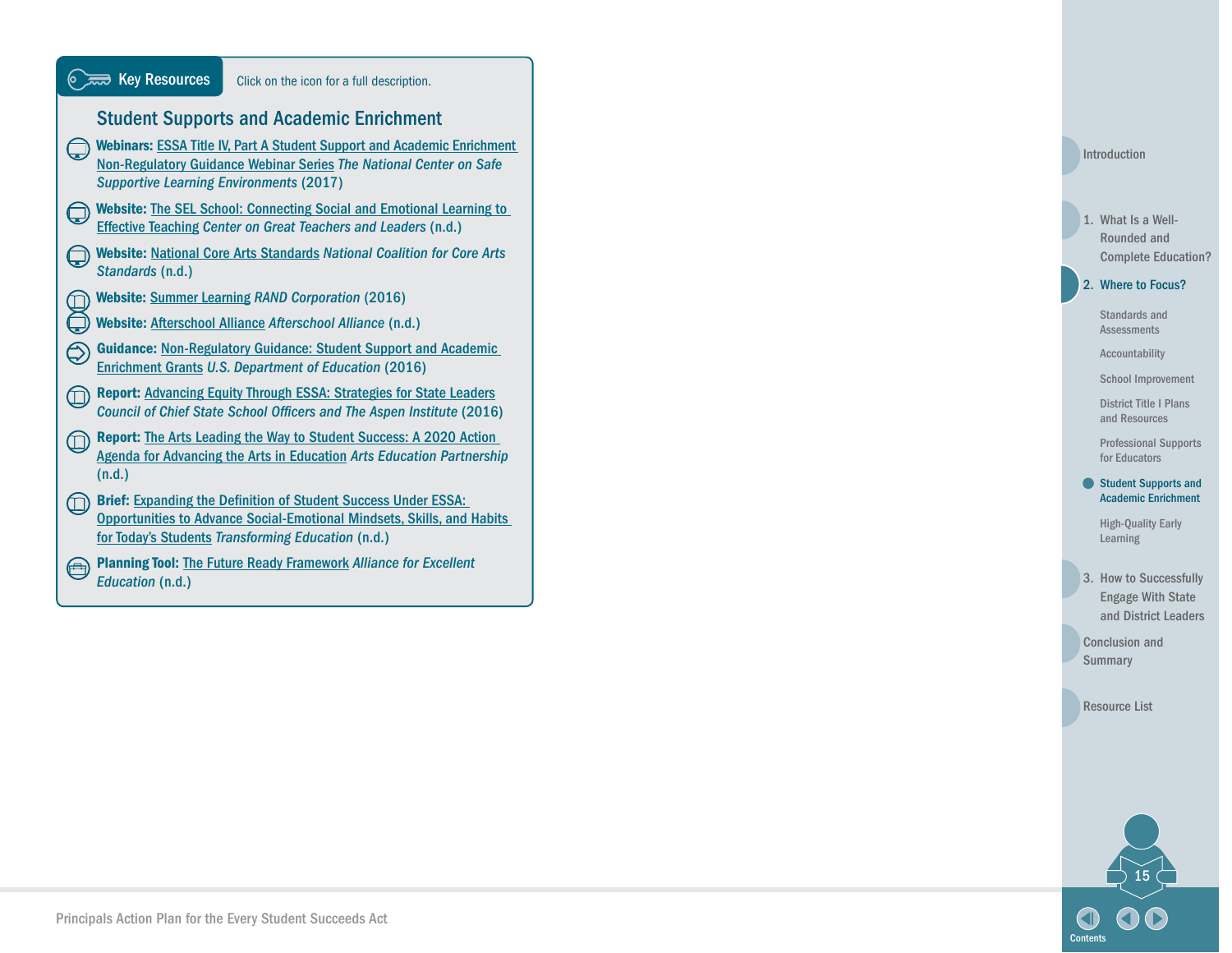# <span id="page-18-0"></span>High-Quality Early Learning

Recognizing the importance of increasing kindergarten readiness rates and promoting alignment of the preschool curriculum with the early elementary grades, Congress embedded early learning provisions across ESSA. State and districts may use Title I, Title II, Title III, Title IV, and other resources—including a new preschool development grants program—to expand access to preschool and better equip educators and school leaders with the expertise and skills necessary to serve the nation's youngest learners.

# Principals Talking Points

Principals should encourage state leaders to make preschool a core part of the state ESSA plan. Principals should ensure that

- their state's ESSA plan includes a focus on (a) expanding access to high-quality early learning, (b) encouraging alignment and collaboration from birth through the third grade, and (c) initiatives to better support teachers and leaders;
- district leaders use ESSA Title I funds to provide early education services in their schools, or in preschool centers operated by the district, as well as in community-based preschool programs; and
- district leaders use ESSA, Title II resources to equip elementary educators with the knowledge and skills required to effectively serve young learners through developmentally appropriate strategies and practices.



3. How to Successfully Engage With State [and District Leaders](#page-19-0) 

[Conclusion and](#page-22-0)  **Summary** 

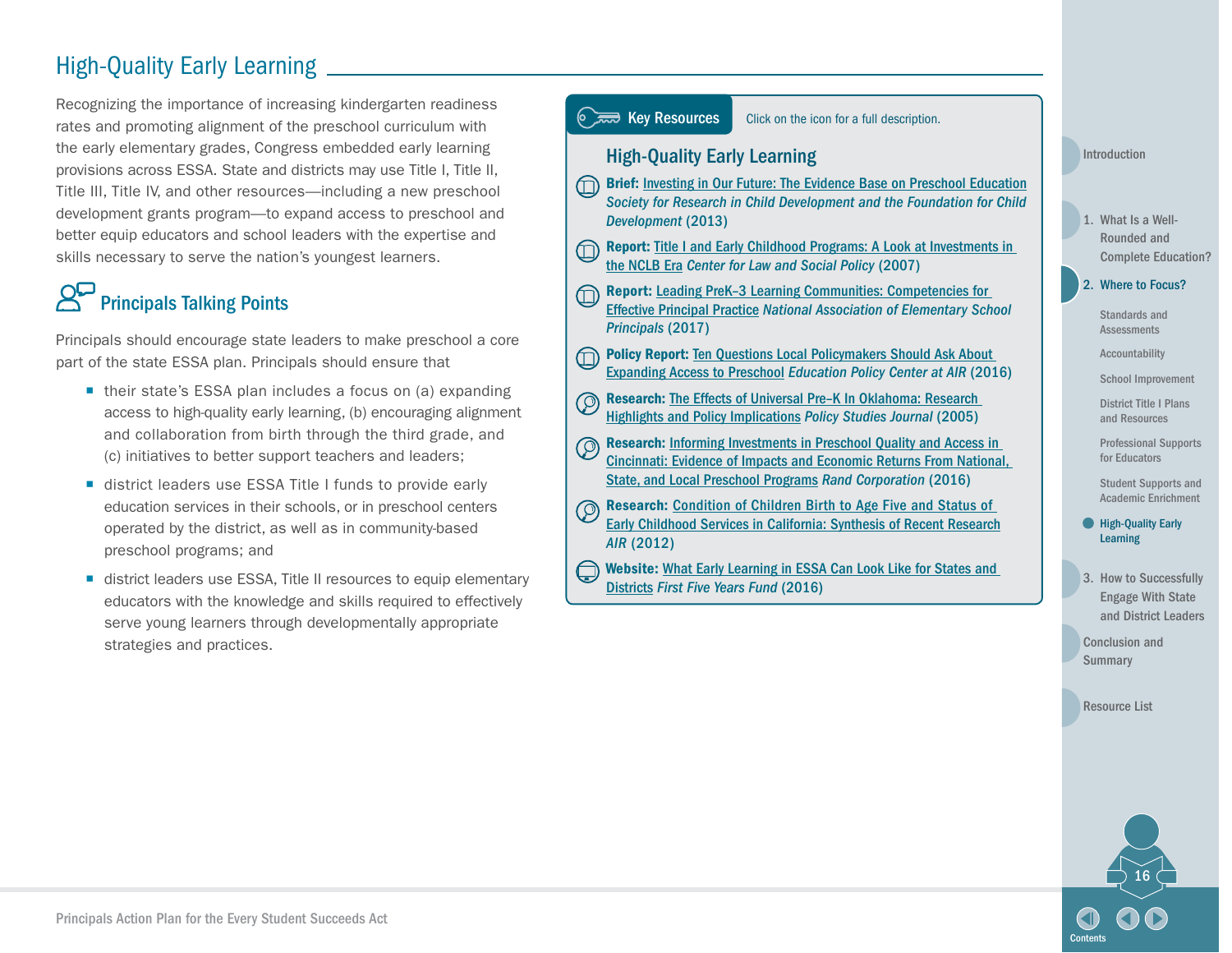# <span id="page-19-0"></span>**3. How to Successfully Engage With State and District Leaders**

State education agencies have already started developing their ESSA consolidated plans in anticipation of filing them with the U.S.

#### Innovative Engagement Approach Public Agenda's [Choicework](http://www.publicagenda.org/pages/choicework-homepage?qfilterissue=2)  **[Discussion Starters](http://www.publicagenda.org/pages/choicework-homepage?qfilterissue=2)**

Available for free download, these discussion starters on K–12 education are designed to help average citizens think and talk productively about public problems. Many are also available on YouTube and in Spanish. Principals may find these useful in engaging parents and other stakeholders around early childhood learning, after-school programs, new standards, and equitable access to excellent teachers.

Department of Education in April or September 2017 (as required by the Department's ESSA accountability and state planning regulations). ESSA requires states to work with stakeholders, such as principals, to develop the plans. SEAs also must consult with other state leaders, including state board members and governors, and post the plans publicly before filing them with the U.S. Department of Education. Many states are now sharing their draft plans with local districts and holding sessions

throughout regions across their state. Although the next two months will be important for principals and other education stakeholders to directly weigh in on the state plans, the information provided in this document can inform district plans and support efforts through implementation of the plans over the coming years at both the state and local levels. Principals should work quickly—leveraging their peers and professional associations, district and community partners, and other like-minded policy advocates—to ensure that the state plan sets the stage for helping schools deliver a well-rounded and complete education to their students.

Specifically, principals should consider the following engagement strategies, using the policy ideas suggested previously, to maximize their impact on their state's ESSA planning process:



#### ESTABLISH A PLANNING GROUP T0 DEVELOP A SHARED, WELL-ROUNDED, AND COMPLETE

**EDUCATION VISION.** Principals should identify peers and other stakeholders—such as teachers, superintendents, and community-based organization allies—to develop a shared, well-rounded, and complete education vision. This work should be informed by ESSA's definition of a well-rounded and complete education, described earlier, yet should be tailored to reflect local priorities, needs, and goals. Crafting this vision statement is a crucial first step in ensuring that the state ESSA plan—and later, district practice—reflect appropriate, well-rounded, and complete education objectives, goals, and strategies to support subsequent work at the school level.

#### IDENTIFY WAYS TO PARTICIPATE IN THE ESSA PLANNING PROCESS AND EFFECTIVELY ENGAGE

**STATE LEADERS.** Principals should identify opportunities to engage state leaders about development of the ESSA consolidated plan—which begins by understanding

the state's ESSA planning process. Principals should ensure that they are familiar with their state's ESSA website, contacts, and related information. Principals are encouraged to work with their state principals' association to learn how they are engaged with the state and planning.

SEAs must move quickly to ensure their ESSA planning processes are on track to meet the U.S. Department of Education's April and September deadlines and ESSA's requirement that the law be fully implemented by the 2018–19 school year. The rapid pace of the process, combined with the many voices urging SEAs to adopt policies across a diverse range of areas, may seem like an insurmountable obstacle. However, a motivated school leader, leveraging like-minded principals, can have a significant impact on state decision making.

[Introduction](#page-3-0)

- 1. What Is a Well-Rounded and [Complete Education?](#page-6-0)
- 2. [Where to Focus?](#page-8-0)

#### **How to Successfully** Engage With State and District Leaders

[Conclusion and](#page-22-0)  **Summary** 

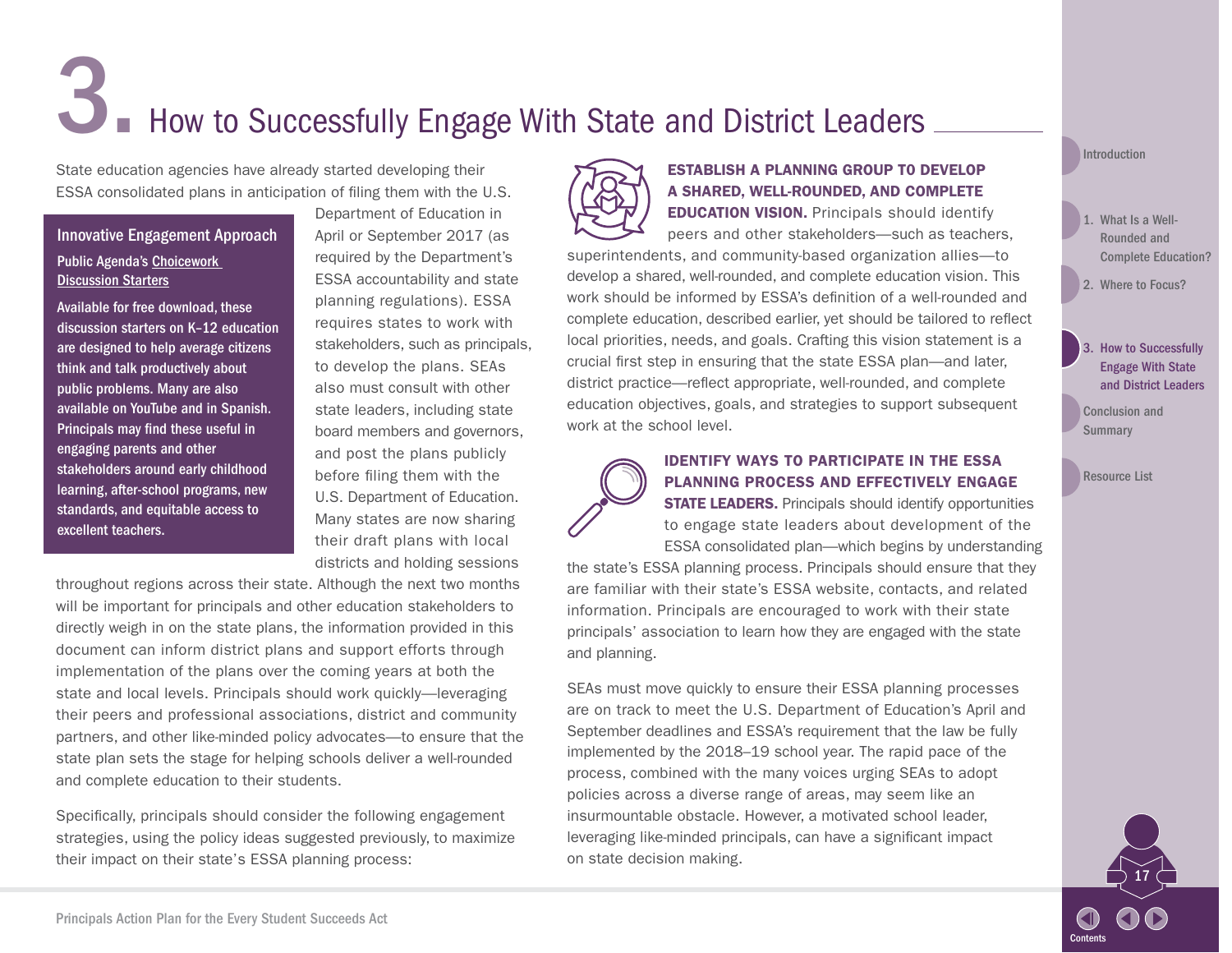#### PRINCIPALS AND SCHOOLS

[Building a Communications Strategy: How to Make Your Message Resonate](https://www.naesp.org/ESSApyramid) *NAESP* (2017)

#### **DISTRICTS**

Guidance: [A District Guide to ESSA and the Importance of Stakeholder](http://www.partnersforeachandeverychild.org/Publications/P4_District Guide_12.11.16.pdf)  [Engagement: Participation, Preparation and What Comes Next](http://www.partnersforeachandeverychild.org/Publications/P4_District Guide_12.11.16.pdf) *Partners for Each and Every Child* (2016; updated 2017)

#### **STATES**

Handbook: [A Handbook for Meaningful Stakeholder Engagement: A Tool to](http://partnersforeachandeverychild.org/P4_EngagementHandbook_ESSA_0616.pdf)  [Support State Education Agencies in Planning and Implementation of ESSA](http://partnersforeachandeverychild.org/P4_EngagementHandbook_ESSA_0616.pdf) *Partners for Each and Every Child* (2016)

Toolkit: [Let's Get This Conversation Started: Strategies, Tools, Examples,](http://www.ccsso.org/Documents/2016/ESSA/CCSSO Stakeholder Engagement Guide FINAL.pdf)  [and Resources to Help States Engage With Stakeholders to Develop and](http://www.ccsso.org/Documents/2016/ESSA/CCSSO Stakeholder Engagement Guide FINAL.pdf)  [Implement Their ESSA Plans](http://www.ccsso.org/Documents/2016/ESSA/CCSSO Stakeholder Engagement Guide FINAL.pdf) *Council of Chief State School Officers* (2016)

Toolkit: [Equitable Access Implementation](http://www.gtlcenter.org/sites/default/files/Communication_Guidebook.pdf) Playbook and [Stakeholder](http://www.gtlcenter.org/sites/default/files/GTL_StakeholderOverview.pdf)  [Engagement Guide](http://www.gtlcenter.org/sites/default/files/GTL_StakeholderOverview.pdf) *Center on Great Teachers and Leaders* (2015)

Communication Plan. Principals should develop and execute a plan for communicating their well-rounded and complete education vision statement to the SEA, state board of education, governor, and education leaders in the legislature. Among other strategies, this outreach should include

- sending a letter to state officials and participating in the required ESSA planning stakeholder engagement process (in most cases, information about the process can be found on your SEA's website);
- briefing other local stakeholder groups (e.g., unions and community organizations) about your well-rounded and complete education vision so that they also can urge state and district leaders to adopt it;
- explaining your vision to students' families and encouraging parents to contact their state officials to express support for policies designed to support well-rounded and complete approaches; and
- **peroprenty** providing research and evidence to support your concept of a well-rounded and complete education for every student.

Advocacy Focus. This engagement should focus on persuading state leaders to position delivery of a well-rounded and complete education as a guiding "North Star" for the state plan. Among other strategies, principals should

- urge state leaders to adopt the policy ideas described in section 2, such as legislative definitions of the terms *wellrounded* and *complete education;*
- **E** advocate strongly for their state to adopt a well-rounded and complete indicator or indicators in their state accountability system, ensure that the vision is embedded in the school improvement process, and use ESSA resources (such as Title I, Title II, and Title IV) to deliver a well-rounded and complete education at the school level; and
- urge district leaders to embed the well-rounded and complete education concept in their mandatory district Title I plans, including describing how they will leverage their share of Title II and Title IV funding to accomplish this goal.

DEVELOP MODEL TOOLS FOR ESSA IMPLEMENTATION

Key ESSA provisions require needs assessments, which must be used to guide the law's major investments, including using Title I school improvement and Title II professional development funds and the Title IV block

grant. Needs assessments are effective only if they focus on the right issues and areas. The author of the needs assessment will have a significant impact on spending decisions. Therefore, principals should volunteer to develop, or oversee, needs assessments for their districts and/or play a role in developing a high-quality, statewide needs assessment. This strategy will help ensure that the needs

#### [Introduction](#page-3-0)

- 1. What Is a Well-Rounded and [Complete Education?](#page-6-0)
- 2. [Where to Focus?](#page-8-0)

#### 3. How to Successfully Engage With State [and District Leaders](#page-19-0)

[Conclusion and](#page-22-0)  **Summary** 

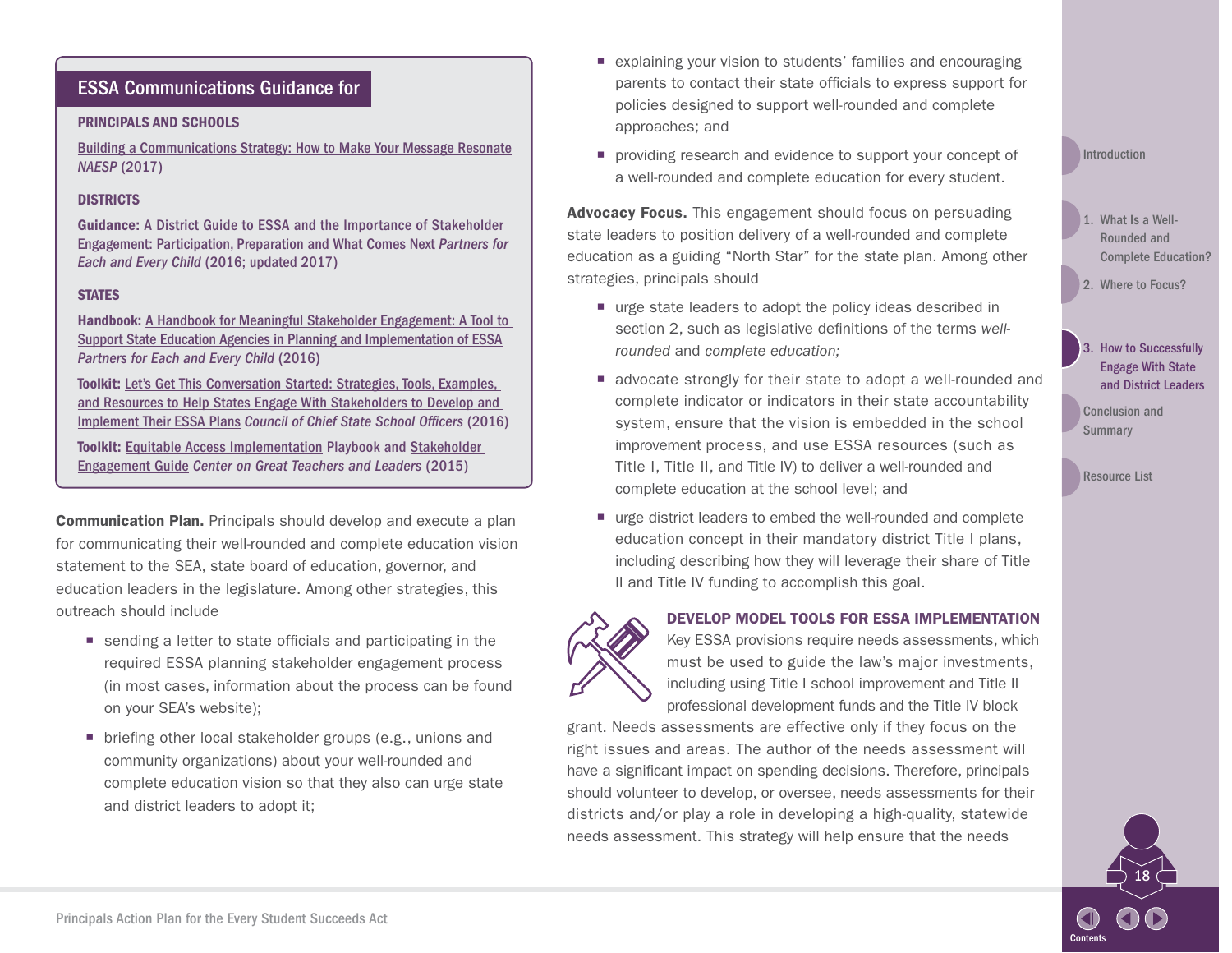assessments are written from the perspective of well-rounded and complete educational models, which could have a powerful impact on whether or not the resources are ultimately used effectively to provide students with access to the array of opportunities they need.



#### WORK WITH DISTRICT LEADERS TO INFLUENCE TITLE I, II, AND OTHER DISTRICT-LEVEL PLANNING.

In addition to supporting development of the state ESSA plan, principals should actively participate in developing required ESSA plans for school districts,

including the Title I and Title II plans. Most ESSA funding flows to districts. District leaders must submit plans explaining how they intend to use these resources in a manner consistent with the law. Like the state plan, these plans should include a core focus on delivering a well-rounded and complete education to all students. With this goal in mind, principals should

- contact their superintendents and offer to participate in the district's ESSA planning efforts;
- educate school board members about the process;
- brief community partners to secure their support and involvement;
- gather research and evidence on any proposed concepts related to a well-rounded and complete education;
- **engage parents in understanding their vision of a well**rounded education; and
- educate local media about the importance of a planning process that is aligned to the provision of a well-rounded and complete education for every student.



1. What Is a Well-Rounded and [Complete Education?](#page-6-0)

2. [Where to Focus?](#page-8-0)

3. How to Successfully Engage With State [and District Leaders](#page-19-0) 

[Conclusion and](#page-22-0)  **Summary** 

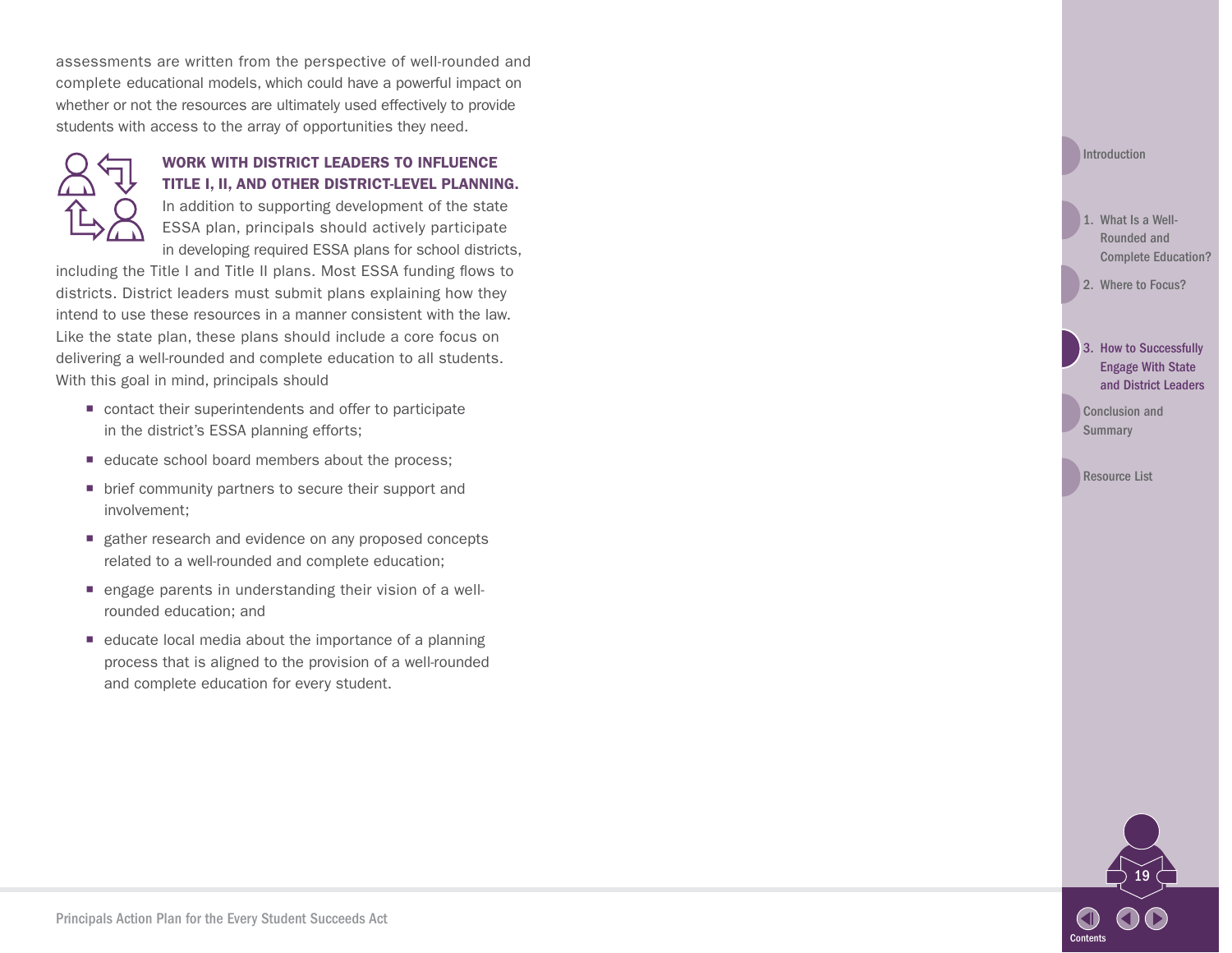# <span id="page-22-0"></span>Conclusion and Summary

ESSA provides a significant opportunity for expanding students' access to a well-rounded and complete education. Over the past 10 years, [NAESP](https://www.naesp.org/) has been committed to reorienting ESEA to provide this opportunity for students, families, and schools. We encourage principals to use these policy ideas and suggested talking points to ensure that applications of state policy and district practice recognize and pursue this important goal. This policy and action guide does not describe the full depth and breadth of ESSA; therefore, we encourage you to think creatively about how to use the law to support your work in other ways. Successful implementation of ESSA will depend in large part on principals' leadership, and we hope these ideas and resources offer a strong foundation for working with your state and district partners.

[Introduction](#page-3-0)

- 1. What Is a Well-Rounded and [Complete Education?](#page-6-0)
- 2. [Where to Focus?](#page-8-0)
- 3. How to Successfully Engage With State [and District Leaders](#page-19-0)

Conclusion and **Summary** 

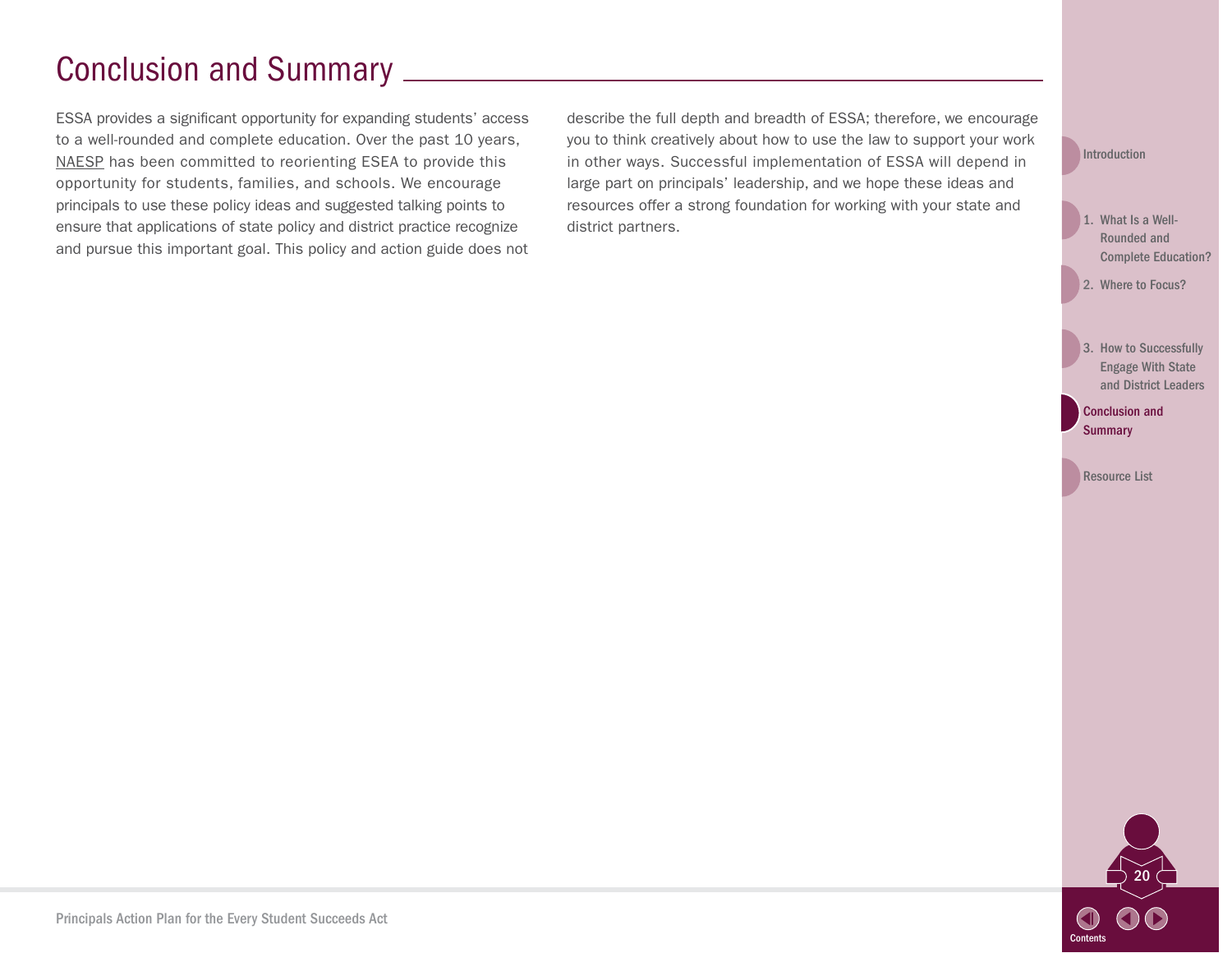# <span id="page-23-0"></span>Resource List

To make it easy for readers to locate a resource from the sections above, this resource list is organized by topical section. Full citations are provided following each resource description.

## Standards and Assessment

#### [The Role of Language and Literacy in College- and Career-Ready](http://all4ed.org/reports-factsheets/the-role-of-language-and-literacy-in-college-and-career-ready-standards-rethinking-policy-and-practice-in-support-of-english-language-learners/)  [Standards: Rethinking Policy and Practice in Support of English](http://all4ed.org/reports-factsheets/the-role-of-language-and-literacy-in-college-and-career-ready-standards-rethinking-policy-and-practice-in-support-of-english-language-learners/)  [Language Learners](http://all4ed.org/reports-factsheets/the-role-of-language-and-literacy-in-college-and-career-ready-standards-rethinking-policy-and-practice-in-support-of-english-language-learners/) *Alliance for Excellent Education* (2012)

This policy brief describes the implementation of new college- and career-ready (CCR) standards, with a focus on the implications for English learners; discusses the challenges of language acquisition; and addresses the importance of connecting language proficiency and rigorous content standards for learners. It highlights a number of initiatives already under way to analyze the language demands embodied in the CCR standards, and it outlines the substantive changes needed at the secondary school level. Finally, the report offers recommendations for state and local policymakers.

Haynes, M. (2012). *The role of language and literacy in collegeand career-ready standards: Rethinking policy and practice in support of English language learners.* Washington, DC: Alliance for Excellent Education. Retrieved from [http://all4ed.org/wp-content/](http://all4ed.org/wp-content/uploads/2013/06/LangAndLiteracyInStandardsELLs.pdf) [uploads/2013/06/LangAndLiteracyInStandardsELLs.pdf](http://all4ed.org/wp-content/uploads/2013/06/LangAndLiteracyInStandardsELLs.pdf)

#### [Improving College and Career Readiness for Students With Disabilities](http://www.ccrscenter.org/sites/default/files/Improving College and Career Readiness for Students with Disabilities.pdf) *College and Career Readiness and Success Center* (2013)

This resource describes how to integrate strategies for moving students with disabilities toward CCR across all policy domains, including integrating such students' needs into overall educational goals and standards and assessment strategies.

Brand, B., Valent, A., & Danielson, L. (2013). *Improving college and career readiness for students with disabilities.* Washington, DC: American Institutes for Research, College and Career Readiness and Success Center. Retrieved from [http://www.ccrscenter.org/](http://www.ccrscenter.org/sites/default/files/Improving College and Career Readiness for%20Students with Disabilities.pdf) [sites/default/files/Improving%20College%20and%20Career%20](http://www.ccrscenter.org/sites/default/files/Improving College and Career Readiness for%20Students with Disabilities.pdf) [Readiness%20for%20Students%20with%20Disabilities.pdf](http://www.ccrscenter.org/sites/default/files/Improving College and Career Readiness for%20Students with Disabilities.pdf)

#### "Assessing Students' Readiness for College and Careers" from *[Closing](http://www.achieve.org/publications/closing-expectations-gap-2014)  [the Expectations Gap](http://www.achieve.org/publications/closing-expectations-gap-2014) Achieve* (2014)

This brief provides a comprehensive yet economical overview of CCR assessment issues, including a coherent assessment system aligned with graduation requirements and multiple paths to postsecondary success.

Achieve. (2015). *Closing the expectations gap: 2014 annual report on the alignment of state K–12 policies and practices with the demands of college and careers.* Washington, DC: Author. Retrieved from [http://www.achieve.org/files/Achieve-Closing](http://www.achieve.org/files/Achieve-ClosingExpectGap2014%20Feb5.pdf) [ExpectGap2014%20Feb5.pdf](http://www.achieve.org/files/Achieve-ClosingExpectGap2014%20Feb5.pdf)

#### [Designing Assessments for College and Career Readiness: Performance](http://www.ccrscenter.org/products-resources/designing-assessments-college-and-career-readiness-performance-tasks) [Tasks](http://www.ccrscenter.org/products-resources/designing-assessments-college-and-career-readiness-performance-tasks) *College and Career Readiness and Success Center* (2016)

How can educators assess students' CCR, particularly the deep content knowledge and complex skills required by the new standards? Performance tasks are one way to assess students' CCR because they require students to produce authentic work that demonstrates their mastery of specific skills and content. This video from the CCRS Center, produced in cooperation with the Center on Standards and Assessment Implementation, explores how educators can design and score performance tasks and connects performance tasks with other education initiatives, including competency-based education, deeper learning, and employability skills.

College and Career Readiness and Success Center. (n.d.). *Designing assessments for college and career readiness: performance tasks* [Video]. Washington, DC: American Institutes for Research. Retrieved from [http://www.ccrscenter.org/products](http://www.ccrscenter.org/products-resources/designing-assessments-college-and-career-readiness-performance-tasks)[resources/designing-assessments-college-and-career-readiness](http://www.ccrscenter.org/products-resources/designing-assessments-college-and-career-readiness-performance-tasks)[performance-tasks](http://www.ccrscenter.org/products-resources/designing-assessments-college-and-career-readiness-performance-tasks)

[Introduction](#page-3-0)

- 1. What Is a Well-Rounded and [Complete Education?](#page-6-0)
- 2. [Where to Focus?](#page-8-0)
- 3. How to Successfully Engage With State [and District Leaders](#page-19-0)

21

**[Contents](#page-2-0)** 

[Conclusion and](#page-22-0)  **Summary**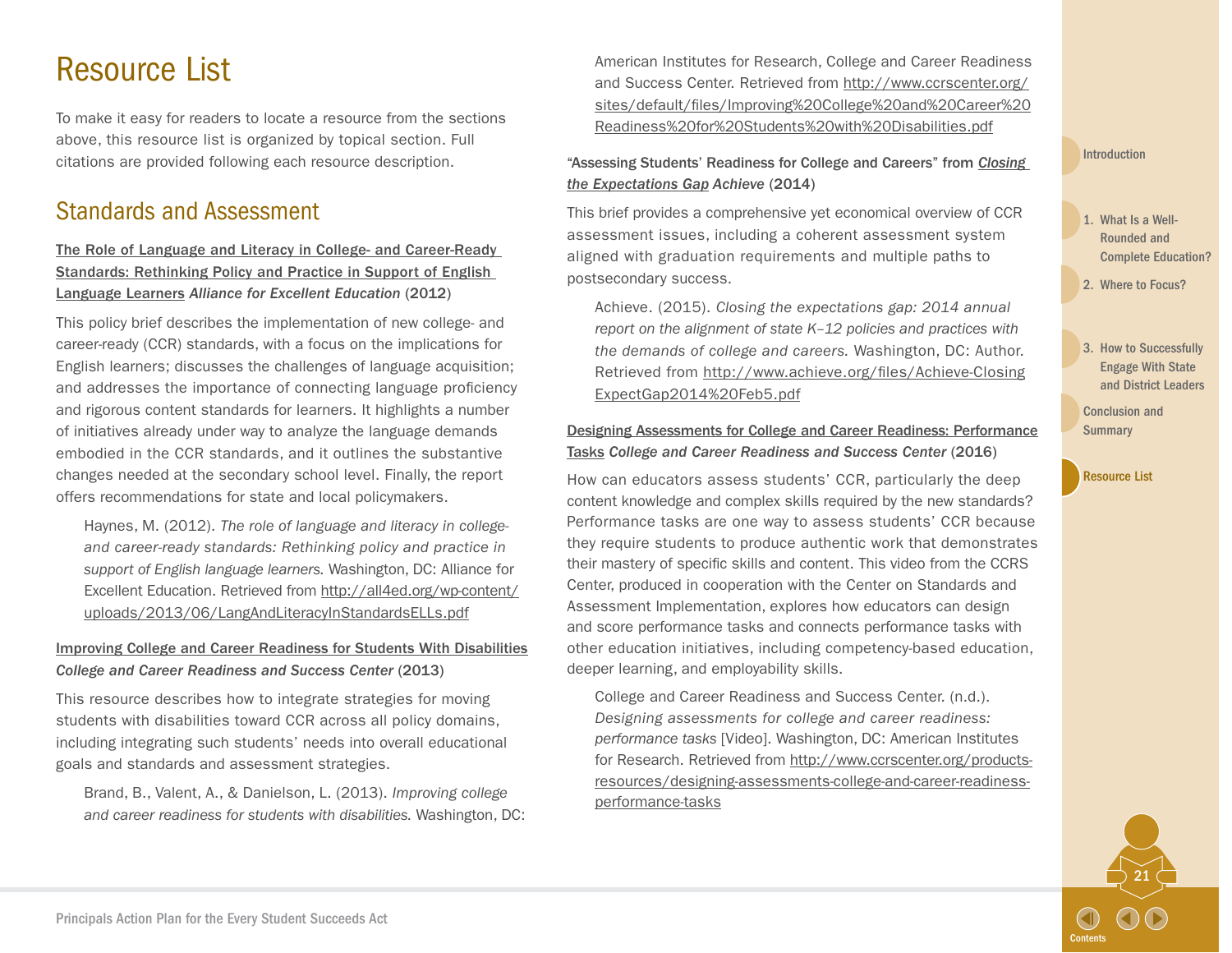#### [Assessing 21st Century Skills: Summary of a Workshop](https://www.ncbi.nlm.nih.gov/books/NBK84218/pdf/Bookshelf_NBK84218.pdf) *Committee on the Assessment of 21st Century Skills* (2011)

This summary of research focuses on strategies for assessing 21st century skills—that is, employability skills that include applied academic skills as well as interpersonal and intrapersonal skills. The summary includes a discussion of how employability skills might be 21st century skills, what assessments are available, what needs to be done to develop additional assessments, and how such assessment results should be used.

National Research Council. (2011). *Assessing 21st century skills: Summary of a workshop.* J. A. Koenig, Rapporteur. Committee on the Assessment of 21st Century Skills, Board on Testing and Assessment, Division of Behavioral and Social Sciences and Education. Washington, DC: The National Academies Press. Retrieved from [https://www.ncbi.nlm.nih.gov/books/NBK84218/](https://www.ncbi.nlm.nih.gov/books/NBK84218/pdf/Bookshelf_NBK84218.pdf) [pdf/Bookshelf\\_NBK84218.pdf](https://www.ncbi.nlm.nih.gov/books/NBK84218/pdf/Bookshelf_NBK84218.pdf)

#### [Common Core State Standards & Career and Technical Education:](http://www.achieve.org/files/CCSS-CTE-BridgingtheDivide.pdf)  [Bridging the Divide Between College and Career Readiness](http://www.achieve.org/files/CCSS-CTE-BridgingtheDivide.pdf) *Achieve* (2012)

The Every Student Succeeds Act (ESSA) requires that academic standards and career and technical education (CTE) standards be aligned, where applicable. This resource provides detailed considerations of and guidance for integrating CTE and academic curricula through standards and classroom-level instruction.

Achieve. (2012). *Common core state standards and career & technical education: Bridging the divide between college and career readiness.* Washington, DC: Author. Retrieved from <http://www.achieve.org/files/CCSS-CTE-BridgingtheDivide.pdf>

#### [College, Career & Civic Life C3 Framework for Social Studies](http://www.socialstudies.org/sites/default/files/c3/C3-Framework-for-Social-Studies.pdf)  [State Standards: Guidance for Enhancing the Rigor of K–12 Civics,](http://www.socialstudies.org/sites/default/files/c3/C3-Framework-for-Social-Studies.pdf)  [Economics, Geography, and History](http://www.socialstudies.org/sites/default/files/c3/C3-Framework-for-Social-Studies.pdf) *National Council for the Social Studies* (2013)

The result of a 3-year, state-led collaborative effort, the *College, Career & Civic Life C3 Framework for Social Studies State Standards* was developed to help states upgrade their state social studies standards and to aid practitioners—local school districts, schools, teachers, and curriculum writers—in strengthening their social studies programs.

National Council for the Social Studies. (2013). *The College, career, & civic life C3 framework for social studies state standards: Guidance for enhancing the rigor of K–12 civics, economics, geography, and history.* Silver Spring, MD: Author. Retrieved from [http://www.socialstudies.org/sites/default/files/c3/](http://www.socialstudies.org/sites/default/files/c3/C3-Framework-for-Social-Studies.pdf) [C3-Framework-for-Social-Studies.pdf](http://www.socialstudies.org/sites/default/files/c3/C3-Framework-for-Social-Studies.pdf)

#### [A Path of Progress: State and District Stories of High Standards](http://www.ccsso.org/Documents/2016/State District Project/State and District project 9.27.16.pdf)  [Implementation](http://www.ccsso.org/Documents/2016/State District Project/State and District project 9.27.16.pdf) *Council of Chief State School Officers* (2016)

This report by the Council of Chief State School Officers (CCSSO) provides examples of how CCR standards are being implemented across the country. It serves as a resource for those who want to know how educators at the state and local levels have implemented CCR standards and shares implementation strategies that may be borrowed or adapted.

Council of Chief State School Officers. (2016). *A path of progress: State and district stories of high standards implementation.* Washington, DC: Author. Retrieved from [http://www.ccsso.org/](http://www.ccsso.org/Documents/2016/State District Project/State and District project 9.27.16.pdf) [Documents/2016/State%20District%20Project/State%20and](http://www.ccsso.org/Documents/2016/State District Project/State and District project 9.27.16.pdf) [%20District%20project%209.27.16.pdf](http://www.ccsso.org/Documents/2016/State District Project/State and District project 9.27.16.pdf)

#### [Guide to Implementing the Next Generation Science Standards](https://www.nap.edu/catalog/18802/guide-to-implementing-the-next-generation-science-standards) *National Research Council* (2015)

This guidance supports district and school leaders and teachers tasked with developing a plan and implementing the Next Generation Science Standards as they change their curriculum, instruction, professional learning, policies, and assessment to align with the new standards.

National Research Council. (2015). *Guide to implementing the next generation science standards.* Committee on Guidance on Implementing the Next Generation Science Standards, Board on Science Education, Division of Behavioral and Social Sciences and Education. Washington, DC: The National Academies Press. Retrieved from [https://www.nap.edu/catalog/18802/guide-to](https://www.nap.edu/catalog/18802/guide-to-implementing-the-next-generation-science-standards)[implementing-the-next-generation-science-standards](https://www.nap.edu/catalog/18802/guide-to-implementing-the-next-generation-science-standards)

#### [Introduction](#page-3-0)

- 1. What Is a Well-Rounded and [Complete Education?](#page-6-0)
- 2. [Where to Focus?](#page-8-0)
- 3. How to Successfully Engage With State [and District Leaders](#page-19-0)

22

**[Contents](#page-2-0)** 

[Conclusion and](#page-22-0)  **Summary**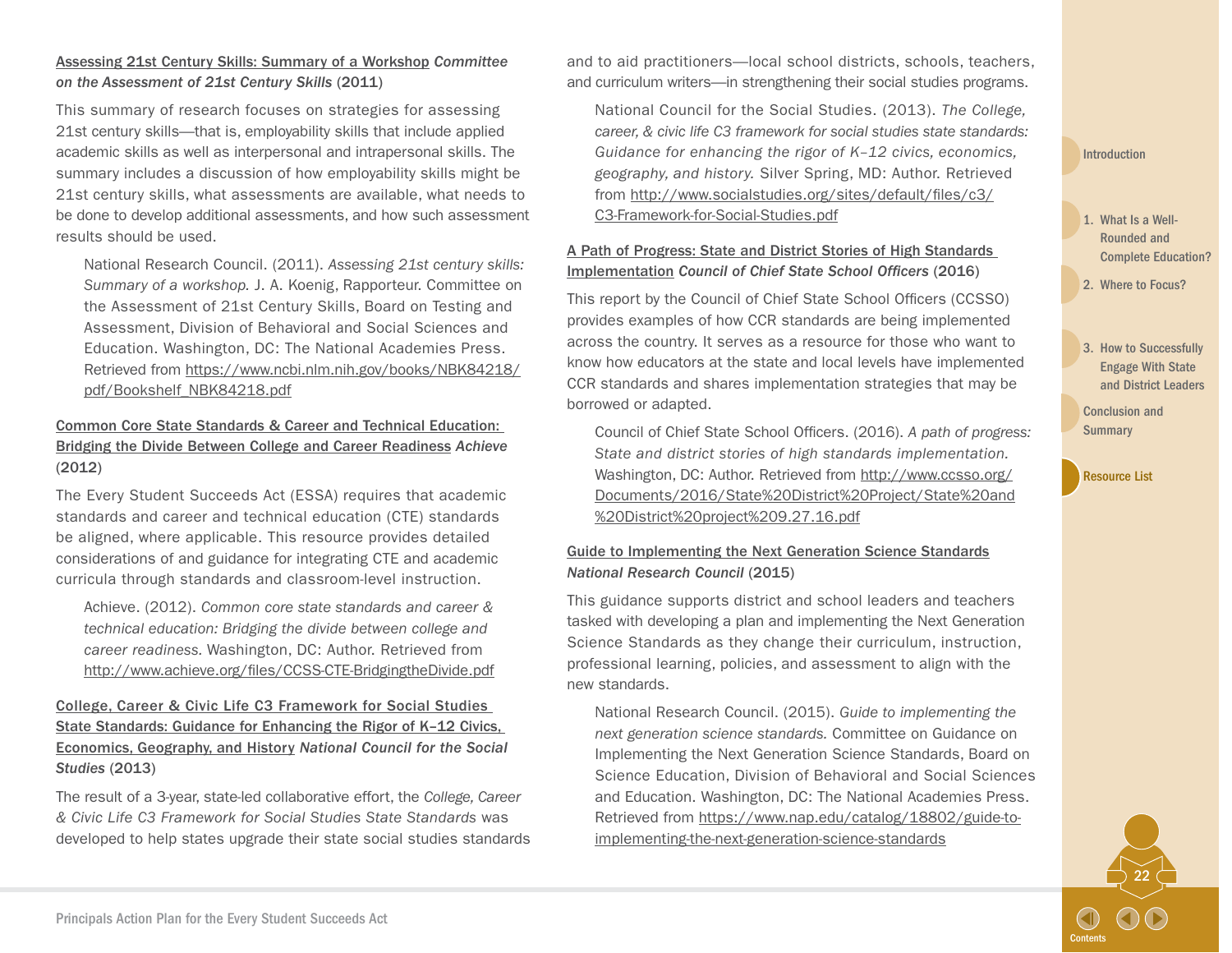[Comprehensive Standards-Based Assessment Systems Supporting](http://www.csai-online.org/sites/default/files/resources/4666/CAS_SupportingLearning.pdf)  [Learning](http://www.csai-online.org/sites/default/files/resources/4666/CAS_SupportingLearning.pdf) *The Center on Standards and Assessment Implementation* (2016)

This brief provides a common foundation by laying out a general framework for a comprehensive, learning-based assessment system. The framework incorporates different types of assessment to serve the distinctive information needs of different stakeholders, but all of the assessments are closely coordinated. This coordination ensures uniform focus and strategic action across levels to fuel students' achievement of state CCR standards.

Herman, J. (2016). *Comprehensive standards-based assessment systems supporting learning*. San Francisco, CA: WestEd, The Center on Standards and Assessment Implementation. Retrieved from [http://www.csai-online.org/sites/default/files/resources/](http://www.csai-online.org/sites/default/files/resources/4666/CAS_SupportingLearning.pdf) [4666/CAS\\_SupportingLearning.pdf](http://www.csai-online.org/sites/default/files/resources/4666/CAS_SupportingLearning.pdf)

[Measurement Matters: Assessing Personal Qualities Other Than](http://journals.sagepub.com/stoken/rbtfl/hixxiPxVRpaxg/full)  [Cognitive Ability for Educational Purposes](http://journals.sagepub.com/stoken/rbtfl/hixxiPxVRpaxg/full) *Educational Researcher* (2015)

This article discusses the advantages and limitations of using various measures of "noncognitive factors" and describes some of the issues concerning terminology related to social and emotional skills.

Duckworth, A., & Yeager, D. L. (2015). Measurement matters: Assessing personal qualities other than cognitive ability for educational purposes. *Educational Researcher, 44*(4), 237–251. Retrieved from [http://journals.sagepub.com/stoken/rbtfl/hixxi](http://journals.sagepub.com/stoken/rbtfl/hixxiPxVRpaxg/full) [PxVRpaxg/full](http://journals.sagepub.com/stoken/rbtfl/hixxiPxVRpaxg/full)

#### [The Limitations of Self-Report Measures of Non-cognitive Skills](https://www.brookings.edu/research/the-limitations-of-self-report-measures-of-non-cognitive-skills/) *The Brookings Institution* (2014)

This article discusses the limitations of using a self-report measure for noncognitive skills and ensures a clear understanding of the strengths and limitations of current measures of social and emotional skills.

West, M. R. *The limitations of self-report measures of non-cognitive skills.* (2014). Washington, DC: The Brookings Institution. Retrieved

from [https://www.brookings.edu/research/the-limitations-of-self](https://www.brookings.edu/research/the-limitations-of-self-report-measures-of-non-cognitive-skills/)[report-measures-of-non-cognitive-skills/](https://www.brookings.edu/research/the-limitations-of-self-report-measures-of-non-cognitive-skills/)

[Measures of Social and Emotional Skills for Children and Young](http://journals.sagepub.com/doi/pdf/10.1177/0013164410382896)  [People: A Systematic Review](http://journals.sagepub.com/doi/pdf/10.1177/0013164410382896) *Educational and Psychological Measurement* (2011)

Social and emotional skills are critical for CCR. This literature review provides an overview of valid and reliable instruments for the measurement of such skills.

Humphrey, N., Kalambouka, A., Wiglesworth, M., Lendrum, A., Deighton, J., & Wolpert, M. (2011). Measures of social and emotional skills for children and young people: A systematic review. *Educational and Psychological Measurement, 71*(4), 617–637. Retrieved from [http://journals.sagepub.com/doi/](http://journals.sagepub.com/doi/pdf/10.1177/0013164410382896) [pdf/10.1177/0013164410382896](http://journals.sagepub.com/doi/pdf/10.1177/0013164410382896)

[Social-Emotional Learning Assessment Measures for Middle School](http://www.search-institute.org/sites/default/files/a/DAP-Raikes-Foundation-Review.pdf)  [Youth](http://www.search-institute.org/sites/default/files/a/DAP-Raikes-Foundation-Review.pdf) *Social and Development Research Group, University of Washington* (2011)

This resource provides a compendium of social and emotional measures for middle school students.

Haggerty, K., Elgin, J., & Woolley, A. (2011). *Social-emotional learning assessment measures for middle school youth.* Seattle, WA: University of Washington, Social Development Research Group. Retrieved from [http://www.search-institute.org/sites/](http://www.search-institute.org/sites/default/files/a/DAP-Raikes-Foundation-Review.pdf) [default/files/a/DAP-Raikes-Foundation-Review.pdf](http://www.search-institute.org/sites/default/files/a/DAP-Raikes-Foundation-Review.pdf)

[Compendium of Preschool Through Elementary School Social-Emotional](http://static1.squarespace.com/static/513f79f9e4b05ce7b70e9673/t/527815bbe4b057bbfd8adb2e/1383601595064/compendium-of-preschool-through-elementary-school-social-emotional-learning-and-associated-assessment-measures.pdf)  [Learning and Associated Assessment Measures](http://static1.squarespace.com/static/513f79f9e4b05ce7b70e9673/t/527815bbe4b057bbfd8adb2e/1383601595064/compendium-of-preschool-through-elementary-school-social-emotional-learning-and-associated-assessment-measures.pdf) *Chicago, IL: University of Illinois at Chicago and The Collaborative for Academic, Social, and Emotional Learning* (2010)

This resource provides a compendium of social and emotional learning (SEL) measures from preschool through elementary school.

Denham, S. A., Ji, P., & Hamre, B. (2010). *Compendium of preschool through elementary school social-emotional learning and associated* 

#### [Introduction](#page-3-0)

- 1. What Is a Well-Rounded and [Complete Education?](#page-6-0)
- 2. [Where to Focus?](#page-8-0)
- 3. How to Successfully Engage With State [and District Leaders](#page-19-0)

23

**[Contents](#page-2-0)** 

[Conclusion and](#page-22-0)  **Summary**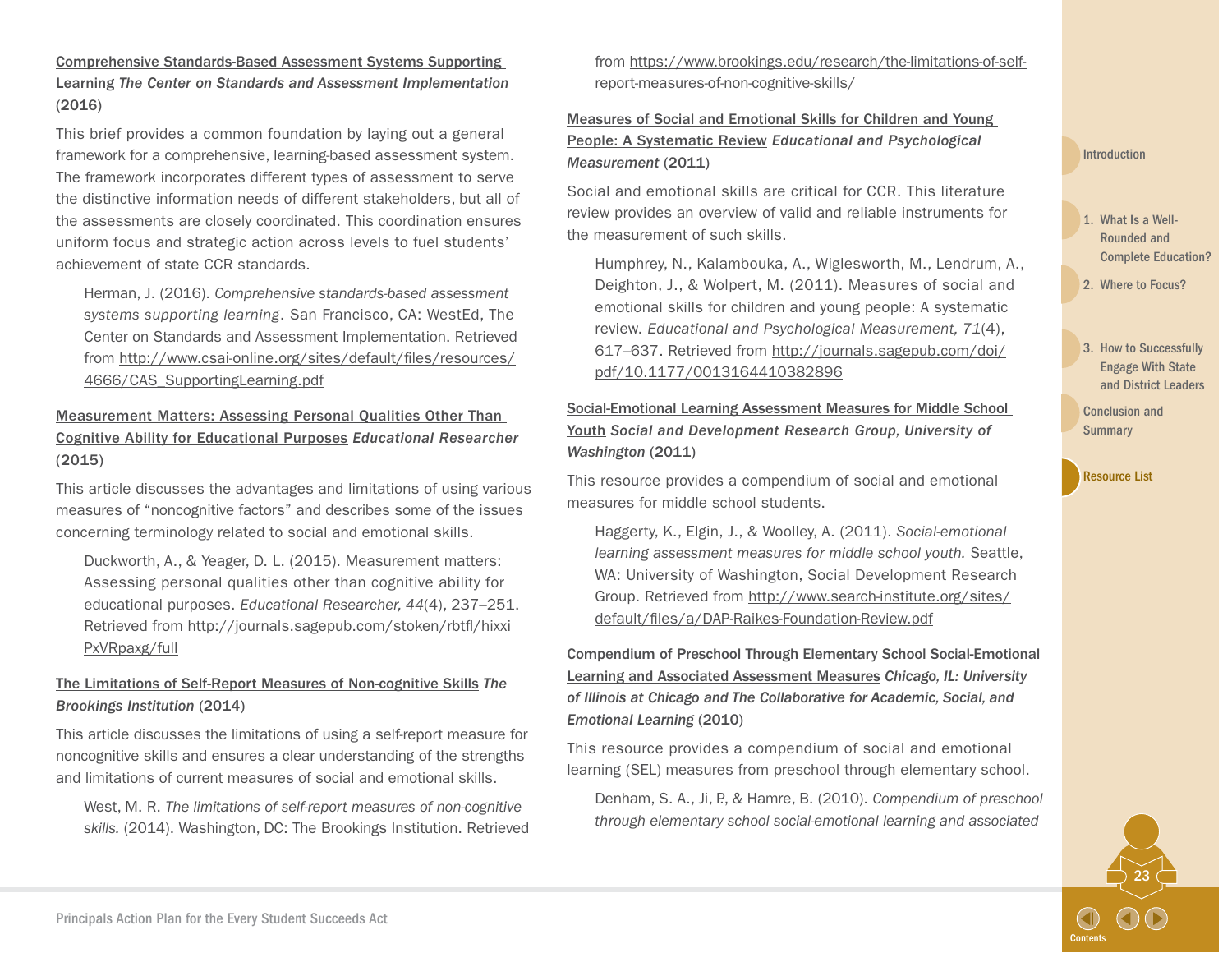*assessment measures.* Chicago, IL: University of Illinois at Chicago and The Collaborative for Academic, Social, and Emotional Learning. Retrieved from [http://static1.squarespace.com/](http://static1.squarespace.com/static/513f79f9e4b05ce7b70e9673/t/527815bbe4b057bbfd8adb2e/1383601595064/compendium-of-preschool-through-elementary-school-social-emotional-learning-and-associated-assessment-measures.pdf) [static/513f79f9e4b05ce7b70e9673/t/527815bbe4b057bbfd](http://static1.squarespace.com/static/513f79f9e4b05ce7b70e9673/t/527815bbe4b057bbfd8adb2e/1383601595064/compendium-of-preschool-through-elementary-school-social-emotional-learning-and-associated-assessment-measures.pdf) [8adb2e/1383601595064/compendium-of-preschool-through](http://static1.squarespace.com/static/513f79f9e4b05ce7b70e9673/t/527815bbe4b057bbfd8adb2e/1383601595064/compendium-of-preschool-through-elementary-school-social-emotional-learning-and-associated-assessment-measures.pdf)[elementary-school-social-emotional-learning-and-associated](http://static1.squarespace.com/static/513f79f9e4b05ce7b70e9673/t/527815bbe4b057bbfd8adb2e/1383601595064/compendium-of-preschool-through-elementary-school-social-emotional-learning-and-associated-assessment-measures.pdf)[assessment-measures.pdf](http://static1.squarespace.com/static/513f79f9e4b05ce7b70e9673/t/527815bbe4b057bbfd8adb2e/1383601595064/compendium-of-preschool-through-elementary-school-social-emotional-learning-and-associated-assessment-measures.pdf)

#### [Are You Ready to Assess Social and Emotional Development?](http://www.air.org/resource/are-you-ready-assess-social-and-emotional-development) *American Institutes for Research (AIR)* (2015)

The Ready to Assess Suite of tools provides education leaders with three tools as they make decisions to assess social and emotional development, including a brief on the state of the field, a decision tree to help leaders think about some of the key considerations for selecting assessments, and a compendium of SEL measures.

American Institutes for Research. (2015). Are you ready to assess social and emotional development? [Website]. Retrieved from [http://www.air.org/resource/are-you-ready-assess-social-and](http://www.air.org/resource/are-you-ready-assess-social-and-emotional-development)[emotional-development](http://www.air.org/resource/are-you-ready-assess-social-and-emotional-development)

[What Are the Key Features of High-Quality Standards for Emotional](https://www.casel.org/wp-content/uploads/2016/08/PDF-23-What-are-the-Key-Features-of-High-Quality-Standards-7-26-16.pdf)  [Learning \(SEL\)? Recommendations and Examples for the Collaborating](https://www.casel.org/wp-content/uploads/2016/08/PDF-23-What-are-the-Key-Features-of-High-Quality-Standards-7-26-16.pdf) [States Initiative](https://www.casel.org/wp-content/uploads/2016/08/PDF-23-What-are-the-Key-Features-of-High-Quality-Standards-7-26-16.pdf) *The Collaborative for Academic, Social, and Emotional Learning (CASEL)* (2016)

This resource provides a description of key features of high-quality SEL policies and guidelines, including example resources for each of the six key features.

Dusenbury, L., & Yoder, N. (2016). *What are the key features of high-quality standards for emotional learning (SEL)? Recommendations and examples for the Collaborating States Initiative.* Chicago, IL: The Collaborative for Academic, Social, and Emotional Learning. Retrieved from [https://www.casel.org/](https://www.casel.org/wp-content/uploads/2016/08/PDF-23-What-are-the-Key-Features-of-High-Quality-Standards-7-26-16.pdf) [wp-content/uploads/2016/08/PDF-23-What-are-the-Key-Features](https://www.casel.org/wp-content/uploads/2016/08/PDF-23-What-are-the-Key-Features-of-High-Quality-Standards-7-26-16.pdf)[of-High-Quality-Standards-7-26-16.pdf](https://www.casel.org/wp-content/uploads/2016/08/PDF-23-What-are-the-Key-Features-of-High-Quality-Standards-7-26-16.pdf)

#### [Next Generation Science Standards](http://www.nextgenscience.org/get-to-know)

The Next Generation Science Standards were developed by educators from 26 states. This webpage may be used as a guide to improve student learning and performance to help students become better prepared for future careers in not only science, technology, engineering, or mathematics but also any other career in the 21st century.

NGSS Lead States. (2013). *Next Generation Science Standards: For states, by states.* Washington, DC: The National Academies Press. Available at [https://www.nap.edu/catalog/18290/](https://www.nap.edu/catalog/18290/next-generation-science-standards-for-states-by-states) [next-generation-science-standards-for-states-by-states](https://www.nap.edu/catalog/18290/next-generation-science-standards-for-states-by-states)

### Accountability

[Innovation in Accountability: Designing Systems to Support School](https://www.americanprogress.org/issues/education/reports/2016/12/08/294325/innovation-in-accountability/)  [Quality and Student Success](https://www.americanprogress.org/issues/education/reports/2016/12/08/294325/innovation-in-accountability/) *Center for American Progress* (2016)

This report describes how a well-rounded education may be embedded into accountability systems.

Batel, S., Sargrad, S., & Jimenez, L. (2016). *Innovation in accountability: Designing systems to support school quality and student success.* Washington, DC: Center for American Progress. Retrieved from [https://www.americanprogress.org/issues/](https://www.americanprogress.org/issues/education/reports/2016/12/08/294325/innovation-in-accountability/) [education/reports/2016/12/08/294325/innovation-in](https://www.americanprogress.org/issues/education/reports/2016/12/08/294325/innovation-in-accountability/)[accountability/](https://www.americanprogress.org/issues/education/reports/2016/12/08/294325/innovation-in-accountability/)

#### [Should Non-cognitive Skills Be Included in School Accountability](https://www.brookings.edu/research/should-non-cognitive-skills-be-included-in-school-accountability-systems-preliminary-evidence-from-californias-core-districts/)  [Systems? Preliminary Evidence From California's CORE Districts](https://www.brookings.edu/research/should-non-cognitive-skills-be-included-in-school-accountability-systems-preliminary-evidence-from-californias-core-districts/) *The Brookings Institution* (2016)

This article discusses a preliminary analysis from the CORE districts in California, which are using measures of school climate and social and emotional skills within their accountability metric.

West, M. R. (2016). *Should non-cognitive skills be included in school accountability systems? Preliminary evidence from California's CORE districts.* Washington, DC: The Brookings Institution. Retrieved from [https://www.brookings.edu/research/should](https://www.brookings.edu/research/should-non-cognitive-skills-be-included-in-school-accountability-systems-preliminary-evidence-from-californias-core-districts/)[non-cognitive-skills-be-included-in-school-accountability-systems](https://www.brookings.edu/research/should-non-cognitive-skills-be-included-in-school-accountability-systems-preliminary-evidence-from-californias-core-districts/)[preliminary-evidence-from-californias-core-districts/](https://www.brookings.edu/research/should-non-cognitive-skills-be-included-in-school-accountability-systems-preliminary-evidence-from-californias-core-districts/)

[Introduction](#page-3-0)

- 1. What Is a Well-Rounded and [Complete Education?](#page-6-0)
- 2. [Where to Focus?](#page-8-0)
- 3. How to Successfully Engage With State [and District Leaders](#page-19-0)

24

**[Contents](#page-2-0)** 

[Conclusion and](#page-22-0)  **Summary**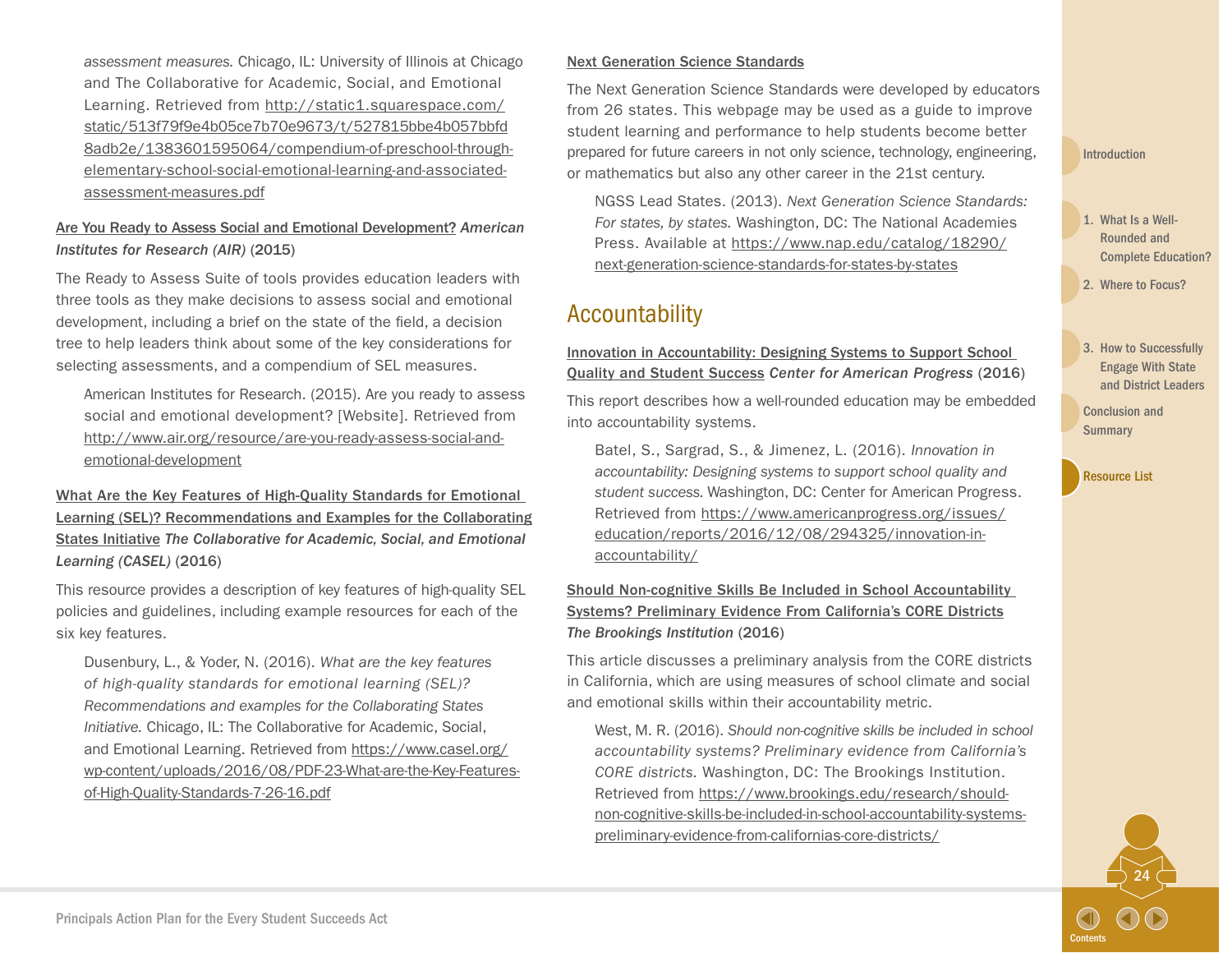This webpage from the National Center on Safe Supportive Learning Environments provides resources on measuring school climate, including a compendium of school climate surveys and a link to the free U.S. Department of Education School Climate Surveys and corresponding tools and supports.

National Center on Safe and Supportive Learning Environments. (n.d.). *School climate measurement* [Website]. Retrieved from [https://safesupportivelearning.ed.gov/topic-research/school](https://safesupportivelearning.ed.gov/topic-research/school-climate-measurement)[climate-measurement](https://safesupportivelearning.ed.gov/topic-research/school-climate-measurement)

#### [Pathways to New Accountability Through the Every Student Succeeds](https://learningpolicyinstitute.org/product/pathways-new-accountability-through-every-student-succeeds-act)  [Act](https://learningpolicyinstitute.org/product/pathways-new-accountability-through-every-student-succeeds-act) *Learning Policy Institute* (2016)

This report provides an overview of key provisions of ESSA and highlights research-based policies and strategies to leverage the new requirements and opportunities. In addition, the report draws on the work of innovative states and school systems in the United States and elsewhere to explore ways of rethinking systems of accountability and support to ensure students are college, career, and life ready.

Darling-Hammond, L., Bae, S., Cook-Harvey, C., Lam, L., Mercer, C., Podolsky, A., & Lelsy Stosich, E. (2016). *Pathways to new accountability through the Every Student Succeeds Act.* Palo Alto, CA: Learning Policy Institute. Retrieved from [https://learning](https://learningpolicyinstitute.org/product/pathways-new-accountability-through-every-student-succeeds-act) [policyinstitute.org/product/pathways-new-accountability-through](https://learningpolicyinstitute.org/product/pathways-new-accountability-through-every-student-succeeds-act)[every-student-succeeds-act](https://learningpolicyinstitute.org/product/pathways-new-accountability-through-every-student-succeeds-act)

#### [A Call to Action for Inspiring and Motivating Our Children and Teachers](http://www.cfchildren.org/Portals/1/Advcy/advcy_doc/2016/essa-consensus-letter-secretary-king.pdf)  [to Learn and Grow in Social, Emotional, and Cognitive Arenas](http://www.cfchildren.org/Portals/1/Advcy/advcy_doc/2016/essa-consensus-letter-secretary-king.pdf)

This letter, written by David Osher and Tim Shriver, discusses ways in which ESSA can be used to leverage SEL and school climate, including ways in which measurement should and should not be used within ESSA.

Osher, D., & Shriver, T. (n.d.). A call to action for inspiring and motivating our children and teachers to learn and grow in social, emotional, and cognitive arenas [Call-to-action letter]. Seattle, WA: Committee for Children. Retrieved from [http://www.cfchildren.org/](http://www.cfchildren.org/Portals/1/Advcy/advcy_doc/2016/essa-consensus-letter-secretary-king.pdf) [Portals/1/Advcy/advcy\\_doc/2016/essa-consensus-letter-secretary](http://www.cfchildren.org/Portals/1/Advcy/advcy_doc/2016/essa-consensus-letter-secretary-king.pdf)[king.pdf](http://www.cfchildren.org/Portals/1/Advcy/advcy_doc/2016/essa-consensus-letter-secretary-king.pdf)

#### [Assessing Social-Emotional Learning](http://www.nasbe.org/wp-content/uploads/Assessing-Social-Emotional-Learning_September-2016-Standard.pdf) *National Association of State Boards of Education* (2016)

This article discusses the case for assessing SEL but also provides a caveat about using SEL assessment for accountability.

Rikoon, S. H., Brenneman, M. W., & Petway, II, K. T. (2016). *Assessing social-emotional learning.* Alexandria, VA: National Association of State Boards of Education. Retrieved from [http://](http://www.nasbe.org/wp-content/uploads/Assessing-Social-Emotional-Learning_September-2016-Standard.pdf) [www.nasbe.org/wp-content/uploads/Assessing-Social-Emotional-](http://www.nasbe.org/wp-content/uploads/Assessing-Social-Emotional-Learning_September-2016-Standard.pdf)[Learning\\_September-2016-Standard.pdf](http://www.nasbe.org/wp-content/uploads/Assessing-Social-Emotional-Learning_September-2016-Standard.pdf)

#### [ESSA's Non-Academic Measure: What States Should Know About](http://www.air.org/event/essa-s-non-academic-measure-what-states-should-know-about-school-climate-and-sel)  [School Climate and SEL](http://www.air.org/event/essa-s-non-academic-measure-what-states-should-know-about-school-climate-and-sel) *Education Policy Center at AIR* (2016)

This event brought together SEL and school climate experts—from state education, research, and journalism—who offered suggestions for policymakers based on decades of research and field experience.

American Institutes for Research. (2016). *ESSA's non-academic measure: What states should know about school climate and SEL* [Video]. Retrieved from [http://www.air.org/event/essa-s-non](http://www.air.org/event/essa-s-non-academic-measure-what-states-should-know-about-school-climate-and-sel)[academic-measure-what-states-should-know-about-school-climate](http://www.air.org/event/essa-s-non-academic-measure-what-states-should-know-about-school-climate-and-sel)[and-sel](http://www.air.org/event/essa-s-non-academic-measure-what-states-should-know-about-school-climate-and-sel)

[Using the "Additional Indicator" Under ESSA to Drive College and](http://www.ccrscenter.org/products-resources/ccrs-center-webinars-events/using-additional-indicator-under-essa-drive-college)  [Career Readiness: Prioritizing Multiple Pathways and Employability](http://www.ccrscenter.org/products-resources/ccrs-center-webinars-events/using-additional-indicator-under-essa-drive-college)  [Skills](http://www.ccrscenter.org/products-resources/ccrs-center-webinars-events/using-additional-indicator-under-essa-drive-college) *College and Career Readiness and Success Center* (2016)

This webinar recording discusses multiple different measures that may be used as the fifth indicator in new state accountability systems, including school climate and employability skills.

College and Career Readiness and Success Center. (2016). *Using the "additional indicator" under ESSA to drive college and* 

#### [Introduction](#page-3-0)

- 1. What Is a Well-Rounded and [Complete Education?](#page-6-0)
- 2. [Where to Focus?](#page-8-0)
- 3. How to Successfully Engage With State [and District Leaders](#page-19-0)

25

**[Contents](#page-2-0)** 

[Conclusion and](#page-22-0)  **Summary**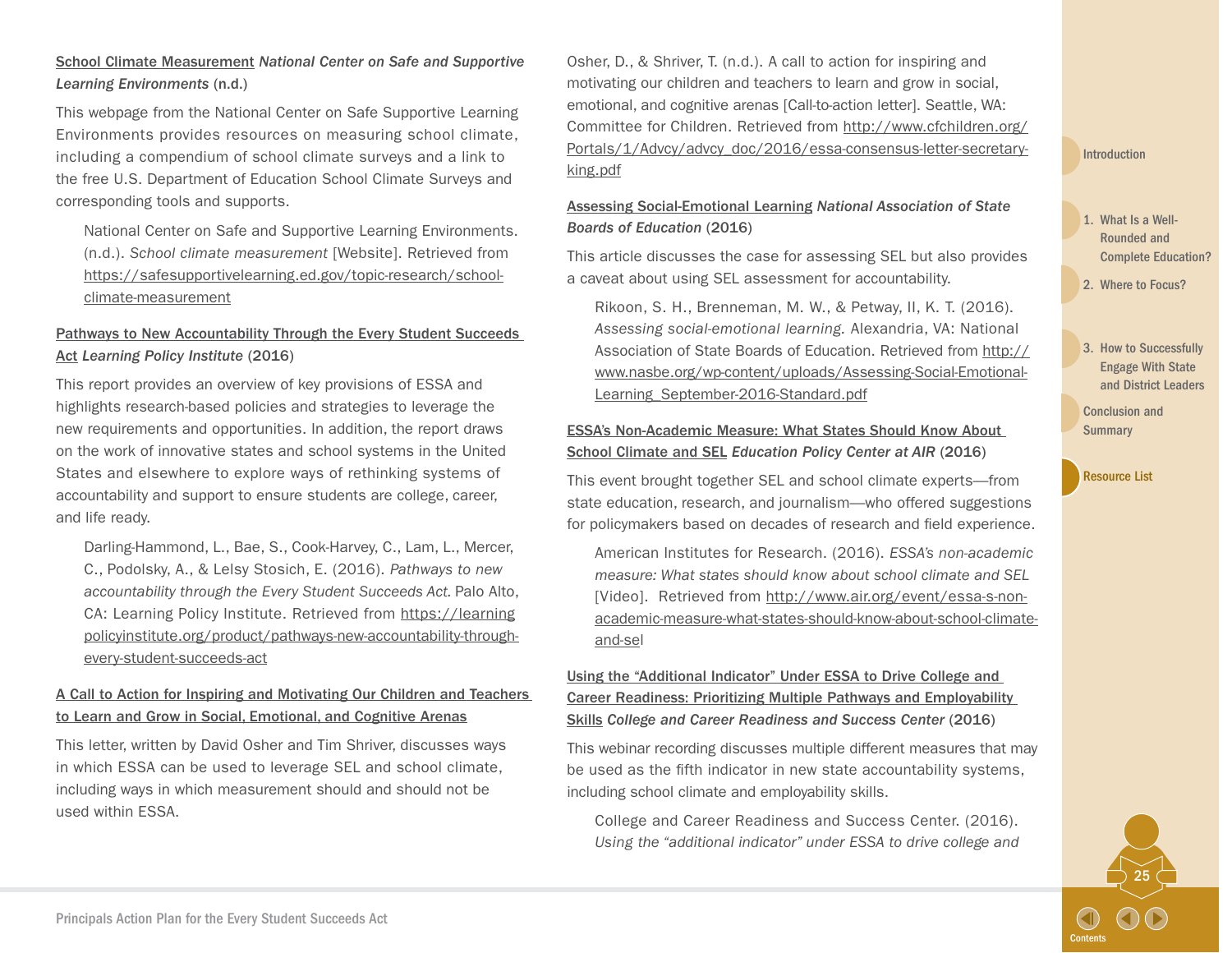*career readiness: Prioritizing multiple pathways and employability skills* [Webinar recording]. Retrieved from [http://www.ccrscenter.](http://www.ccrscenter.org/products-resources/ccrs-center-webinars-events/using-additional-indicator-under-essa-drive-college) [org/products-resources/ccrs-center-webinars-events/using](http://www.ccrscenter.org/products-resources/ccrs-center-webinars-events/using-additional-indicator-under-essa-drive-college)[additional-indicator-under-essa-drive-college](http://www.ccrscenter.org/products-resources/ccrs-center-webinars-events/using-additional-indicator-under-essa-drive-college)

#### [National Core Arts Standards](http://nationalartsstandards.org/) *National Coalition for Core Arts Standards* (n.d.)

This website offers a host of resources, including handbooks, that support understanding and implementation of the National Core Art Standards, which offer a process that guides educators in providing a unified quality arts education for students in prekindergarten through high school.

National Coalition for Core Arts Standards. (n.d.). *National core arts standards.* Retrieved from <http://www.nationalartsstandards.org/>

# School Improvement

#### [Turning Around Chronically Low-Performing Schools: A Practice Guide](https://ies.ed.gov/ncee/wwc/Docs/PracticeGuide/Turnaround_pg_04181.pdf) *Institutes of Education Sciences* (2008)

The purpose of this practice guide is to formulate specific and coherent, evidence-based recommendations for use by educators in addressing the multifaceted challenge of turning around low-performing schools.

Herman, R., Dawson, P., Dee, T., Greene, J., Maynard, R., Redding, S., & Darwin, M. (2008). *Turning around chronically low-performing schools: A practice guide* (NCEE 2008-4020). Washington, DC: U.S. Department of Education, Institute of Education Sciences, National Center for Education Evaluation and Regional Assistance. Retrieved from [https://ies.ed.gov/ncee/wwc/Docs/Practice](https://ies.ed.gov/ncee/wwc/Docs/PracticeGuide/Turnaround_pg_04181.pdf)  [Guide/Turnaround\\_pg\\_04181.pdf](https://ies.ed.gov/ncee/wwc/Docs/PracticeGuide/Turnaround_pg_04181.pdf)

#### [Research to Practice Connection in School Improvement](http://educationpolicy.air.org/publications/research-practice-connection-school-improvement) *Education Policy Center at AIR* (2016)

In an interview with two researchers and technical assistance experts, this two-part podcast highlights (1) how teachers and leaders work together to support school improvement and (2) three key ideas for supporting school improvement.

American Institutes for Research. (2016). *Research to practice connection in school improvement* [Audio podcast]. Retrieved from [http://educationpolicy.air.org/publications/research-practice](http://educationpolicy.air.org/publications/research-practice-connection-school-improvement)[connection-school-improvement](http://educationpolicy.air.org/publications/research-practice-connection-school-improvement)

#### [How Leadership Influences Student Learning](http://www.wallacefoundation.org/knowledge-center/Documents/How-Leadership-Influences-Student-Learning.pdf) *The Wallace Foundation* (2004)

This report examines the questions of how leadership matters, how important those effects are on student learning, and what qualities a successful leader possesses.

Leithwood, K., Louis, K. S., Anderson, S., & Wahlstrom, K. (2004). *How leadership influences student learning.* New York, NY: The Wallace Foundation. Retrieved from [http://www.wallace](http://www.wallacefoundation.org/knowledge-center/school-leadership/key-research/documents/how-leadership-influences-student-learning.pdf) [foundation.org/knowledge-center/school-leadership/key-research/](http://www.wallacefoundation.org/knowledge-center/school-leadership/key-research/documents/how-leadership-influences-student-learning.pdf) [documents/how-leadership-influences-student-learning.pdf](http://www.wallacefoundation.org/knowledge-center/school-leadership/key-research/documents/how-leadership-influences-student-learning.pdf)

#### [Coaching Matters](https://www.amazon.com/Coaching-Matters-Joellen-Killion/dp/1936630052) *Learning Forward* (2012)

This book shares how coaching can make a difference in teaching practices.

Killion, J., Harrison, C., Bryan, C., & Clifton, H. (2012). *Coaching matters.* Oxford, OH: Learning Forward. Available at [https://www.](https://www.amazon.com/Coaching-Matters-Joellen-Killion/dp/1936630052) [amazon.com/Coaching-Matters-Joellen-Killion/dp/1936630052](https://www.amazon.com/Coaching-Matters-Joellen-Killion/dp/1936630052)

#### [Leverage Leadership: A Practical Guide to Building Exceptional Schools](http://www.uncommonschools.org/our-approach/thought-leadership/leverage-leadership-book-paul-bambrick-santoyo-doug-lemov) *Uncommon Schools* (2012)

By using the seven principles (levers) identified, school leaders can understand what an effective leader should do and how and when to do it.

Bambrick-Santoyo, P. (2012). *Leverage leadership: A practical guide to building exceptional schools.* Hoboken, NJ: Jossey-Bass. Available at [http://www.uncommonschools.org/our](http://www.uncommonschools.org/our-approach/thought-leadership/leverage-leadership-book-paul-bambrick-santoyo-doug-lemov)[approach/thought-leadership/leverage-leadership-book-paul](http://www.uncommonschools.org/our-approach/thought-leadership/leverage-leadership-book-paul-bambrick-santoyo-doug-lemov)[bambrick-santoyo-doug-lemov](http://www.uncommonschools.org/our-approach/thought-leadership/leverage-leadership-book-paul-bambrick-santoyo-doug-lemov)

#### [Three Things We Learned From the Study of School Turnaround](http://educationpolicy.air.org/blog/three-things-we-learned-study-school-turnaround) *Education Policy Center at AIR* (2016)

This blog summarizes the initial results from *The Study of School Turnaround*, a multiyear study of a Race to the Top and School

#### [Introduction](#page-3-0)

- 1. What Is a Well-Rounded and [Complete Education?](#page-6-0)
- 2. [Where to Focus?](#page-8-0)
- 3. How to Successfully Engage With State [and District Leaders](#page-19-0)

26

**[Contents](#page-2-0)** 

[Conclusion and](#page-22-0)  **Summary**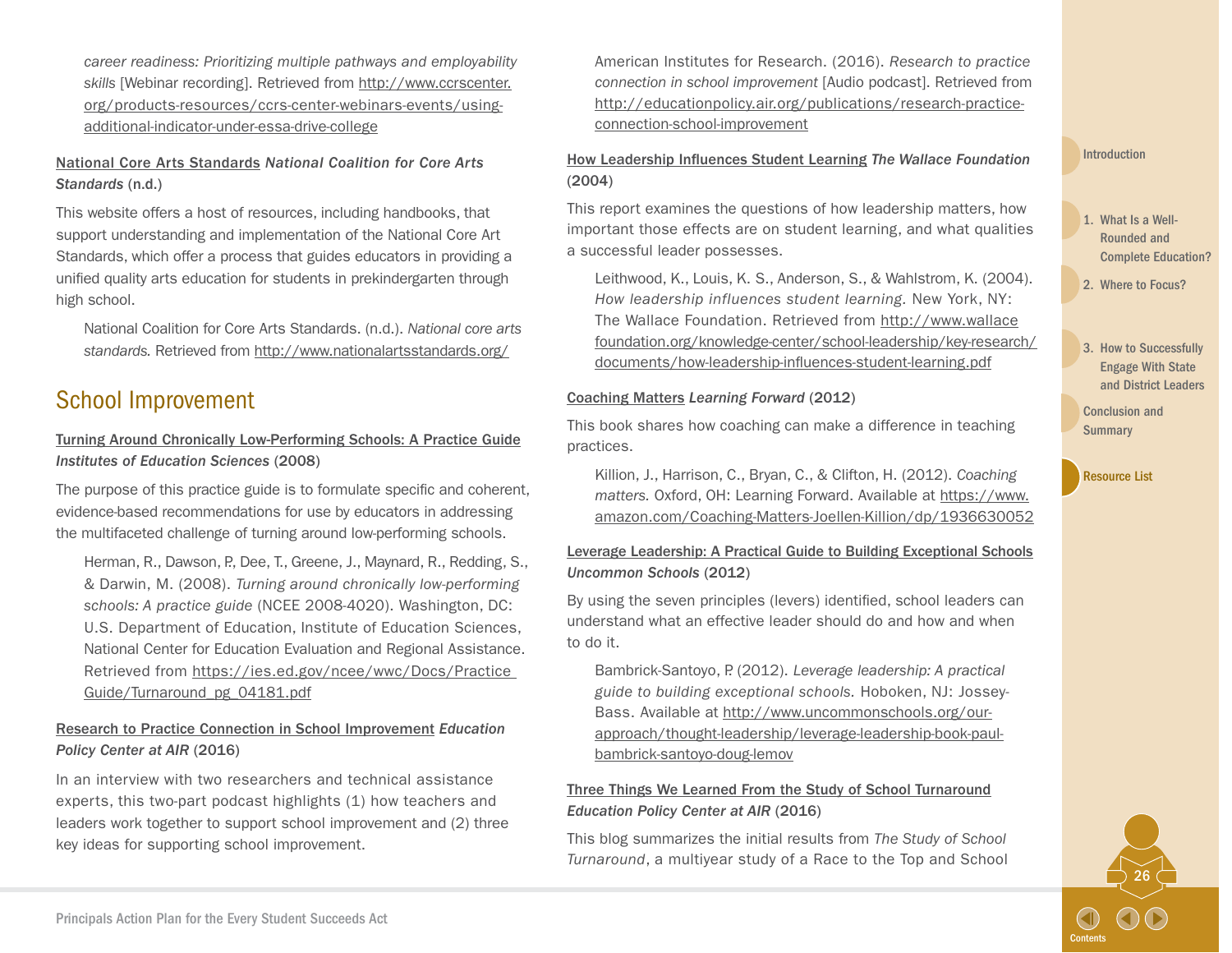Improvement Grant initiative implementation and impacts in K–12 schools. The blog includes links to audio clips in which the study investigators explain initial findings. For full study results, visit [https://ies.ed.gov/ncee/projects/evaluation/other\\_racetotop.asp](https://ies.ed.gov/ncee/projects/evaluation/other_racetotop.asp)

Carlson Le Floch, K. (2016, April 14). Three things we learned from the study of school turnaround [Web log post]. Retrieved from [http://educationpolicy.air.org/blog/three-things-we-learned](http://educationpolicy.air.org/blog/three-things-we-learned-study-school-turnaround)[study-school-turnaround](http://educationpolicy.air.org/blog/three-things-we-learned-study-school-turnaround)

[Promises to Keep: Transforming Educator Preparation to Better Serve](http://ceedar.education.ufl.edu/wp-content/uploads/2015/06/Promises-to-Keep.pdf)  [a Diverse Range of Learners](http://ceedar.education.ufl.edu/wp-content/uploads/2015/06/Promises-to-Keep.pdf) *Council of Chief State School Officers and The Collaboration for Effective Educator Development, Accountability, and Reform Center* (2016)

This resource outlines key policy actions that state education agencies (SEAs) can take to ensure that teacher and leader preparation prepares teachers to work with all learners, particularly those who have the greatest learning and behavioral needs.

Council of Chief State School Officers (CCSSO) and The Collaboration for Effective Educator Development, Accountability, and Reform Center. (2016). Promises to keep: Transforming educator preparation to better serve a diverse range of learners. Washington, DC: CCSSO. Retrieved from [http://ceedar.education.](http://ceedar.education.ufl.edu/wp-content/uploads/2015/06/Promises-to-Keep.pdf) [ufl.edu/wp-content/uploads/2015/06/Promises-to-Keep.pdf](http://ceedar.education.ufl.edu/wp-content/uploads/2015/06/Promises-to-Keep.pdf)

# District Title I Plans and Resources

#### [Supporting School Reform by Leveraging Federal Funds in a Schoolwide](https://www2.ed.gov/policy/elsec/leg/essa/essaswpguidance9192016.pdf) [Program: Non-Regulatory Guidance](https://www2.ed.gov/policy/elsec/leg/essa/essaswpguidance9192016.pdf) *U.S. Department of Education* (2016)

This resource offers the most recent information about the U.S. Department of Education's nonregulatory guidance on using Title 1 funds under ESSA.

U.S. Department of Education. (2016). *Supporting school reform by leveraging federal funds in a schoolwide program: Non-regulatory guidance.* Washington, DC: Author. Retrieved from [https://www2.](https://www2.ed.gov/policy/elsec/leg/essa/essaswpguidance9192016.pdf) [ed.gov/policy/elsec/leg/essa/essaswpguidance9192016.pdf](https://www2.ed.gov/policy/elsec/leg/essa/essaswpguidance9192016.pdf)

[The Money You Don't Know You Have for School Turnaround: Maximizing](http://www.fededgroup.com/uploads/FedEd_SDN_supplemental_funds_toolkit_FINAL_7_11_13.pdf) [the Title I Schoolwide Model](http://www.fededgroup.com/uploads/FedEd_SDN_supplemental_funds_toolkit_FINAL_7_11_13.pdf) *State Development Network for School Turnaround* (2013)

This toolkit clarifies rules that apply to ESEA Title I spending for schoolwide programs and outlines considerations for states, districts, and schoolwide schools that desire to rethink Title I spending.

Junge, M., & Krvaric, S. (2013). *The money you don't know you have for school turnaround: Maximizing the Title I schoolwide model.* Boston, MA: Mass Insight Education, State Development Network for School Turnaround. Retrieved from [http://www.](http://www.fededgroup.com/uploads/FedEd_SDN_supplemental_funds_toolkit_FINAL_7_11_13.pdf) [fededgroup.com/uploads/FedEd\\_SDN\\_supplemental\\_funds\\_](http://www.fededgroup.com/uploads/FedEd_SDN_supplemental_funds_toolkit_FINAL_7_11_13.pdf) [toolkit\\_FINAL\\_7\\_11\\_13.pdf](http://www.fededgroup.com/uploads/FedEd_SDN_supplemental_funds_toolkit_FINAL_7_11_13.pdf)

#### [Maximizing Federal Education Funds for Student Achievement:](http://www.ccsso.org/Documents/2013/CCSSO%20Toolkit%20on%20Maximizing%20Funds.pdf)  [A Toolkit for States Seeking to Enhance Flexibility and Reduce Burden](http://www.ccsso.org/Documents/2013/CCSSO%20Toolkit%20on%20Maximizing%20Funds.pdf) *CCSSO* (2013)

The Council of Chief State School Officers (CCSSO), in partnership with the Federal Education Group, offers this toolkit for states that want to reexamine the ways in which they and their school districts spend federal K–12 formula grants to support student achievement. Although the specific steps that individual states take will vary, there is a core set of practices that states may consider before undertaking this work.

Council of Chief State School Officers and the Federal Education Group, PLLC. (2013). *Maximizing federal education funds for student achievement: A toolkit for states seeking to enhance flexibility and reduce burden.* Washington, DC: CCSSO. Retrieved from [http://www.ccsso.org/Documents/2013/CCSSO Toolkit on](http://www.ccsso.org/Documents/2013/CCSSO%20Toolkit%20on%20Maximizing%20Funds.pdf)  [Maximizing Funds.pdf](http://www.ccsso.org/Documents/2013/CCSSO%20Toolkit%20on%20Maximizing%20Funds.pdf)

#### [The Quest for a Targeted and Effective Title I ESEA: Challenges in](http://www.rsfjournal.org/doi/full/10.7758/RSF.2015.1.3.07)  [Designing and Implementing Fiscal Compliance Rules](http://www.rsfjournal.org/doi/full/10.7758/RSF.2015.1.3.07) *Russell Sage Foundation Journal of the Social Science* (2015)

This journal article focuses on the Elementary and Secondary Education Act (ESEA) yet offers relevant suggestions for putting Title I funds to their best uses. The report notes that Title I ESEA faced a fundamental tension in achieving its goal of improving outcomes for disadvantaged

#### [Introduction](#page-3-0)

- 1. What Is a Well-Rounded and [Complete Education?](#page-6-0)
- 2. [Where to Focus?](#page-8-0)
- 3. How to Successfully Engage With State [and District Leaders](#page-19-0)

27

**[Contents](#page-2-0)** 

[Conclusion and](#page-22-0)  **Summary**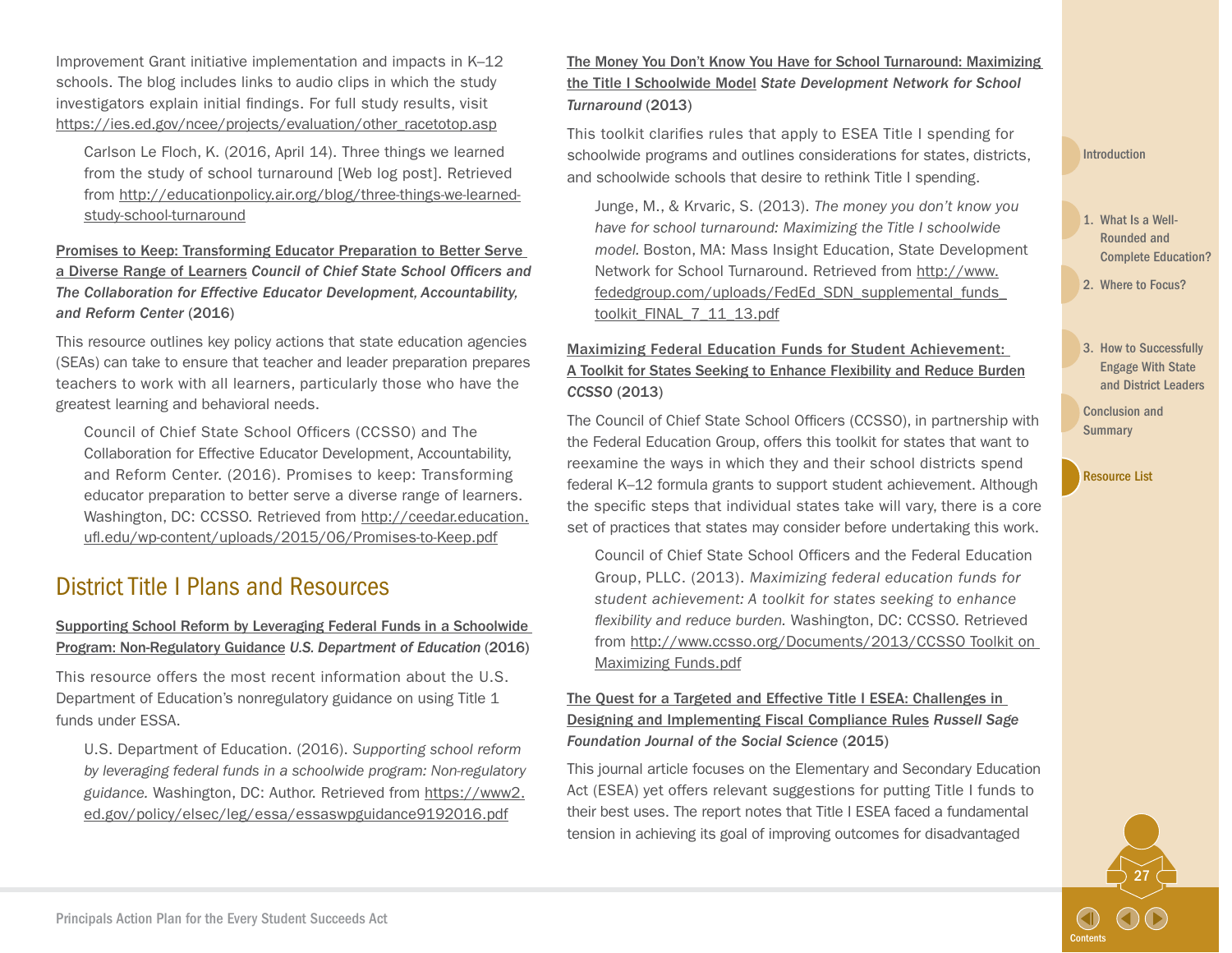students. On the one hand, districts often failed to target federal funds to the intended recipients. On the other hand, regulations meant to ensure proper targeting sometimes interfered with the efficient use of funds. Despite the increasing uptake of the schoolwide option, misconceptions of Title I's fiscal rules likely still prevented many schools operating schoolwide programs from taking full advantage of the flexibility the schoolwide designation allows.

Gordon, N., & Reber, S. (2015). The quest for a targeted and effective Title I ESEA: Challenges in designing and implementing fiscal compliance rules. *The Russell Sage Foundation Journal of the Social Sciences, 1*(3), 129–147. Retrieved from [http://www.](http://www.rsfjournal.org/doi/full/10.7758/RSF.2015.1.3.07) [rsfjournal.org/doi/full/10.7758/RSF.2015.1.3.07](http://www.rsfjournal.org/doi/full/10.7758/RSF.2015.1.3.07)

#### [Disadvantaged Students: School Districts Have Used Title I Funds](http://www.gao.gov/new.items/d11595.pdf)  [Primarily to Support Instruction](http://www.gao.gov/new.items/d11595.pdf) *Government Accountability Office* (2011).

This descriptive study examines how a sample of 12 districts in four states used Title I funds under the Elementary and Secondary Education Act (ESEA). Specifically, it found that most districts used funds primarily for instructional purposes (e.g., salaries and benefits for teachers) and targeted their funding at the elementary level. This included reducing class sizes, extending class time, and coaching Title I teachers.

United States Government Accountability Office. (2011). *Disadvantaged students: School districts have used Title I funds primarily to support Instruction.* Washington, DC: Author. Retrieved from <http://www.gao.gov/new.items/d11595.pdf>

#### [Title I at 50: A Retrospective](http://www.air.org/resource/title-i-50-past-present-and-future) *AIR* (2016)

Title I made educational equity a federal priority by providing financial assistance to local education agencies serving children of low-income families. In recent years, the policy's scope has expanded to serve more than 21 million children. In April 2015, the Elementary and Secondary Education Act celebrated its 50th anniversary. AIR takes a look at the history of Title I; how the program has changed over time; and how it affects children, schools, families, and education policy. This webpage offers a retrospective brief, blogs, and a video series exploring the history and future of Title I.

Boyle, A., & Lee, K. (2016). *Title I at 50: A retrospective.*  Washington, DC: American Institutes for Research. Retrieved from [http://www.air.org/sites/default/files/downloads/report/](http://www.air.org/sites/default/files/downloads/report/Title-I-at-50-rev.pdf) [Title-I-at-50-rev.pdf](http://www.air.org/sites/default/files/downloads/report/Title-I-at-50-rev.pdf)

### Professional Supports for Educators

#### [School Leadership Interventions Under the Every Student Succeeds](http://www.rand.org/pubs/research_reports/RR1550-1.html)  [Act: Evidence Review](http://www.rand.org/pubs/research_reports/RR1550-1.html) *Rand Corporation* (2017)

This report describes the opportunities for supporting school leadership under ESSA, discusses the standards of evidence under ESSA, and synthesizes the research base with respect to those standards, including for principal professional development and support.

Epstein, R. H., Gates, S. M., Arifkhanova, A., Bega, A., Chavez-Herrerias, E., Han, E., … & Wrabel, S. (2017). *School leadership interventions under the Every Student Succeeds Act: Evidence review.* Santa Monica, CA: RAND Corporation. Retrieved from [http://www.rand.org/content/dam/rand/pubs/research\\_reports/](http://www.rand.org/content/dam/rand/pubs/research_reports/RR1500/RR1550-2/RAND_RR1550-2.pdf) [RR1500/RR1550-2/RAND\\_RR1550-2.pdf](http://www.rand.org/content/dam/rand/pubs/research_reports/RR1500/RR1550-2/RAND_RR1550-2.pdf)

#### [Aligning Evaluation Results and Professional Development: Driving](http://files.eric.ed.gov/fulltext/ED565885.pdf)  [Systemic Human Capital Management Reform](http://files.eric.ed.gov/fulltext/ED565885.pdf) *Teacher Incentive Fund, U.S. Department of Education* (2012)

This report discusses the need and strategies for aligned professional learning with teacher evaluation results.

Behrstock-Sherratt, E., & Jacques, C. (2012). *Aligning evaluation results and professional development: Driving systemic human capital management reform.* Washington, DC: U.S. Department of Education, Teacher Incentive Fund. Retrieved from [http://files.](http://files.eric.ed.gov/fulltext/ED565885.pdf) [eric.ed.gov/fulltext/ED565885.pdf](http://files.eric.ed.gov/fulltext/ED565885.pdf)

#### [Introduction](#page-3-0)

- 1. What Is a Well-Rounded and [Complete Education?](#page-6-0)
- 2. [Where to Focus?](#page-8-0)
- 3. How to Successfully Engage With State [and District Leaders](#page-19-0)

28

**[Contents](#page-2-0)** 

[Conclusion and](#page-22-0)  **Summary**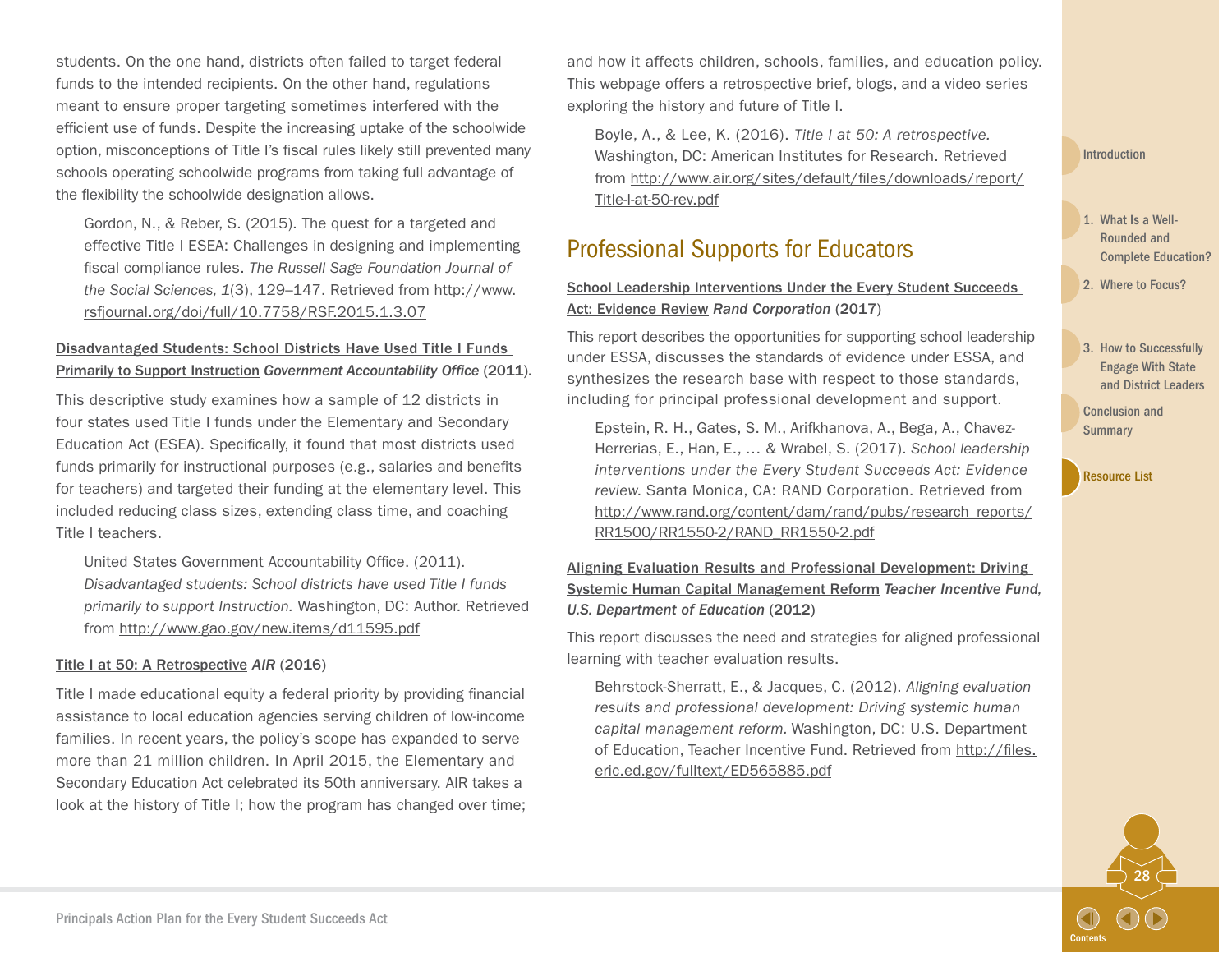#### [The Learning Classroom: Theory Into Practice](http://www.learner.org/resources/series172.html) *Annenberg Learner* (2003)

Stanford University's Linda Darling-Hammond hosts 13 half-hour programs that illustrate a variety of learning theories and include classroom applications. The resource includes a printable guide to supplement the videos, background resources, discussion questions, and assignments to transform the theoretical into the practical for teachers.

Annenberg Learner. (2003). *The learning classroom: Theory into practice* [Video file]. Retrieved from [http://www.learner.org/](http://www.learner.org/resources/series172.html) [resources/series172.html](http://www.learner.org/resources/series172.html)

#### [Principals Boost Coaching's Impact: School Leaders' Support Is Critical](https://learningforward.org/docs/default-source/jsd-february-2015/principals-boost-coaching)  [to Collaboration](https://learningforward.org/docs/default-source/jsd-february-2015/principals-boost-coaching) *Learning Forward* (2015)

This article describes the role of the principal in promoting successful instructional coaching in their schools.

Foltos, L. (2015). Principals boost coaching's impact: School leaders' support is critical to collaboration*. JSD, 36*(1). Retrieved from [https://learningforward.org/docs/default-source/jsd](https://learningforward.org/docs/default-source/jsd-february-2015/principals-boost-coaching)[february-2015/principals-boost-coaching's-impact.pdf](https://learningforward.org/docs/default-source/jsd-february-2015/principals-boost-coaching)

#### [Professional Standards for Educational Leaders](http://www.ccsso.org/Documents/2015/ProfessionalStandardsforEducationalLeaders2015forNPBEAFINAL.pdf) *National Policy Board for Educational Administration* (2015)

The Professional Standards for Educational Leaders, released in 2015, outline foundational principles of leadership to guide the practice of educational leaders, enabling them to "move the needle" on student learning to achieve more equitable outcomes. Standard 6, "Professional Capacity of School Personnel," discusses the school leader's role in growing teachers through professional development and support opportunities.

National Policy Board for Educational Administration. (2015). *Professional standards for educational leaders.* Reston, VA: Author. Retrieved from [http://www.ccsso.org/Documents/](http://www.ccsso.org/Documents/2015/ProfessionalStandardsforEducationalLeaders2015forNPBEAFINAL.pdf) [2015/ProfessionalStandardsforEducationalLeaders2015for](http://www.ccsso.org/Documents/2015/ProfessionalStandardsforEducationalLeaders2015forNPBEAFINAL.pdf) [NPBEAFINAL.pdf](http://www.ccsso.org/Documents/2015/ProfessionalStandardsforEducationalLeaders2015forNPBEAFINAL.pdf)

#### [Core Practices Fuel Superintendent's Equity Focus](https://learningforward.org/docs/default-source/jsd-december-2016/core-practices-fuel-superintendents-equity-focus-december16.pdf) *Learning Forward* (2016)

This article describes a practical example of a network of superintendents that can be instructive for developing a network of support and learning for principals.

Thompson, S. (2016). Core practices fuel superintendents' equity focus. *JSD, 37*(6), 32–36. Retrieved from [https://learningforward.](https://learningforward.org/docs/default-source/jsd-december-2016/core-practices-fuel-superintendents-equity-focus-december16.pdf) [org/docs/default-source/jsd-december-2016/core-practices-fuel](https://learningforward.org/docs/default-source/jsd-december-2016/core-practices-fuel-superintendents-equity-focus-december16.pdf)[superintendents-equity-focus-december16.pdf](https://learningforward.org/docs/default-source/jsd-december-2016/core-practices-fuel-superintendents-equity-focus-december16.pdf)

[Data Resources for Classroom Use](http://www.csss-science.org/classroom.shtml) *Council of State Science Supervisors* (n.d.)

This site provides reviewed science, social studies, mathematics, and collaborative lessons for Grades K–12 that provide high-quality learning opportunity for students. Teachers also are provided with examples of high-quality resources that lead to a deeper understanding of and ability to evaluate additional instructional materials.

Council of State Science Supervisors. (n.d.). *Data resources for classroom use.* Retrieved from [http://www.csss-science.org/](http://www.csss-science.org/classroom.shtml) [classroom.shtml](http://www.csss-science.org/classroom.shtml)

#### [Science Professional Learning Standards](http://www.csss-science.org/SPLS.shtml) *Council of State Science Supervisors* (2017)

This document provides a set of Science Professional Learning Standards (SPLS) developed by the Council of State Science Supervisors (science supervisors at the SEAs). The purpose of this resource is to aid the design and implementation of high-quality professional learning for teachers, guide leaders about criteria for evaluating professional development plans, and empower teachers with a clear set of expectations of what professional development should be available to them.

Council of State Science Supervisors. (2017). *Science Professional Learning Standards.* Retrieved from [http://www.](http://www.csss-science.org/downloads/SPLS.pdf) [csss-science.org/downloads/SPLS.pdf](http://www.csss-science.org/downloads/SPLS.pdf)

#### [Introduction](#page-3-0)

1. What Is a Well-Rounded and [Complete Education?](#page-6-0)

2. [Where to Focus?](#page-8-0)

3. How to Successfully Engage With State [and District Leaders](#page-19-0) 

29

**[Contents](#page-2-0)** 

[Conclusion and](#page-22-0)  **Summary**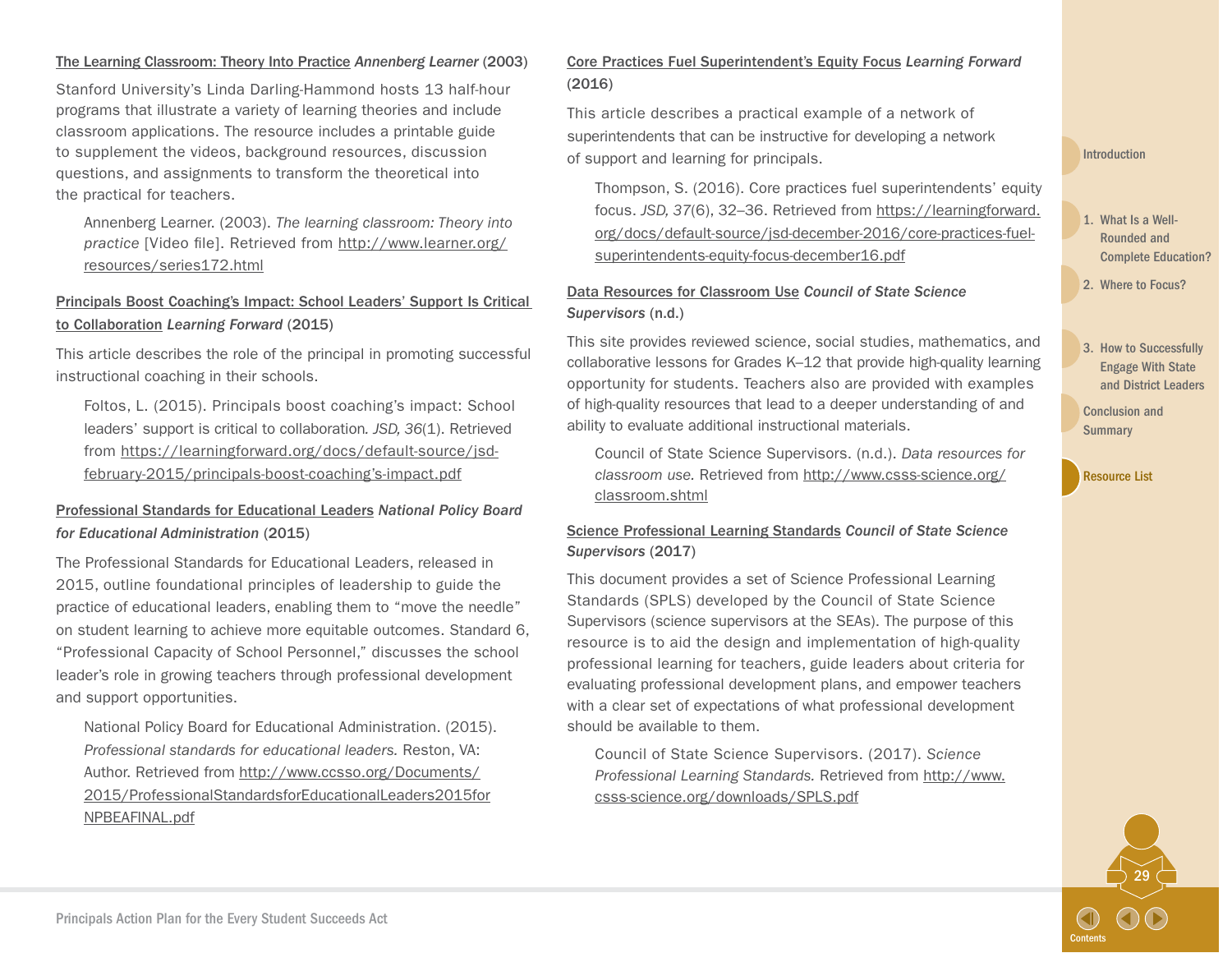#### [Common Core State Standards Video Series: Mathematics](http://www.sedl.org/pubs/catalog/items/ms104.html) *SEDL* (2012)

Each video in this series focuses on one or more specific standards through examples and illustrations designed to enhance understanding of the Common Core State Standards in mathematics. The goal of each content-focused video is to clarify the meaning of the individual standard rather than to serve as a guide on how to teach each standard, although the examples may be adapted for instructional use.

SEDL. (2012). *Common Core State Standards video series: Mathematics* [Video file]. Washington, DC: American Institutes for Research. Retrieved from [http://www.sedl.org/pubs/catalog/](http://www.sedl.org/pubs/catalog/items/ms104.html) [items/ms104.html](http://www.sedl.org/pubs/catalog/items/ms104.html)

#### [PSEL 2015 and Promoting Principal Leadership for the Success of](http://www.ccsso.org/Documents/2017/PSELforSWDs01252017.pdf)  [Students With Disabilities](http://www.ccsso.org/Documents/2017/PSELforSWDs01252017.pdf) *Council of Chief State School Officers and The Collaboration for Effective Educator Development, Accountability, and Reform Center* (2017)

This resource outlines key steps for states to take in ensuring all school principals are prepared to create and lead learning environments that meet the needs of struggling learners with a particular focus on students with disabilities. By highlighting the aspects of leadership practices in the PSEL 2015 standards along with key competencies that are particularly important for supporting students with disabilities, this tool can assist states in working with stakeholders in setting policies or programs to promote these core practices and competencies.

Council of Chief State School Officers (CCSSO) and The Collaboration for Effective Educator Development, Accountability, and Reform Center. (2017). *PSEL 2015 and promoting principal leadership for the success of students with disabilities.* Washington, DC: CCSSO.

#### [Principal Professional Development: New Opportunities for a Renewed](http://educationpolicy.air.org/publications/principal-professional-development-new-opportunities-renewed-state-focus)  [State Focus](http://educationpolicy.air.org/publications/principal-professional-development-new-opportunities-renewed-state-focus) *Education Policy Center at AIR* (2017)

Principals influence student learning by leading efforts to improve school climate; recruiting, retaining, and supporting effective teachers; and organizational change. Too often, however, states and districts focus on teachers rather than principals when planning for professional supports. The Every Student Succeeds Act (ESSA) consolidated

planning process and the release of the new Professional Standards for Educational Leaders (PSEL) make this the perfect time to change this story and improve supports for school leaders. The policy brief explores these two options for states to revisit and refocus principal professional development.

Rowland, C. (2017). *Principal professional development: New opportunities for a renewed state focus.* Washington, DC: Education Policy Center at American Institutes for Research. Retrieved from [http://educationpolicy.air.org/publications/principal-professional](http://educationpolicy.air.org/publications/principal-professional-development-new-opportunities-renewed-state-focus)[development-new-opportunities-renewed-state-focus](http://educationpolicy.air.org/publications/principal-professional-development-new-opportunities-renewed-state-focus)

#### [Rethinking Principal Evaluation: A New Paradigm Informed by Research](http://www.naesp.org/sites/default/files/PrincipalEvaluationReport.pdf)  [and Practice](http://www.naesp.org/sites/default/files/PrincipalEvaluationReport.pdf) *National Association of Elementary School Principals and National Association of Secondary School Principals* (n.d.)

Rethinking Principal Evaluation is a set of policy recommendations and practical guidelines designed to help states and districts adopt a new paradigm, including the institution of multiple and meaningful measurement systems of principal and assistant principal effectiveness. Developed by practicing principals, the report reflects the best of their expertise and knowledge about principal evaluation and identifies six key domains of school leadership, describes essential features of comprehensive evaluation systems, and offers a road map for policymakers on principal evaluation based on the latest research.

National Association of Elementary School Principals and National Association of Secondary School Principals. (n.d.). *Rethinking principal evaluation: A new paradigm informed by research and practice.* Retrieved from [http://www.naesp.org/](http://www.naesp.org/sites/default/files/PrincipalEvaluationReport.pdf) [sites/default/files/PrincipalEvaluationReport.pdf](http://www.naesp.org/sites/default/files/PrincipalEvaluationReport.pdf)

### Student Supports and Academic Enrichment

#### [ESSA Title IV, Part A Webinar Series](https://safesupportivelearning.ed.gov/resources/essa-title-iv-part-A-SSAE-non-regulatory-guidance-webinar-series) *The National Center on Safe Supportive Learning Environments* (2017)

The National Center on Safe Supportive Learning Environments offers a series of online learning events on the Student Support and Academic Enrichment Grants (Title IV), including an overview of nonregulatory

#### [Introduction](#page-3-0)

- 1. What Is a Well-Rounded and [Complete Education?](#page-6-0)
- 2. [Where to Focus?](#page-8-0)
- 3. How to Successfully Engage With State [and District Leaders](#page-19-0)

30

**[Contents](#page-2-0)** 

[Conclusion and](#page-22-0)  **Summary**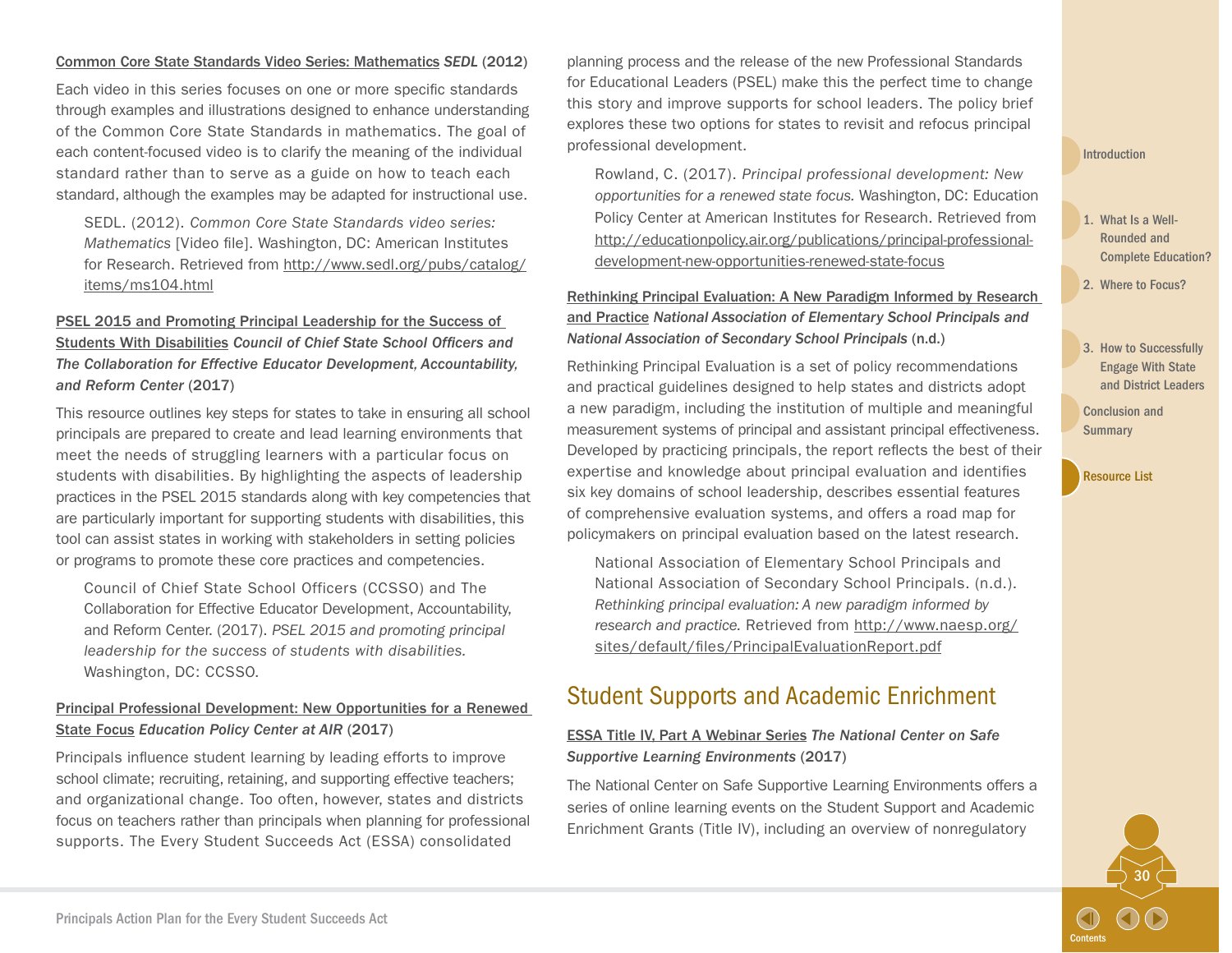guidance, allowable activities to support well-rounded educational opportunities, and the role of SEAs.

National Center on Safe Supportive Learning Environments. (2017). *ESSA, Title IV, Part A* [Webinar series]. Washington, DC: American Institutes for Research. Retrieved from [https://safesupportive](https://safesupportivelearning.ed.gov/resources/essa-title-iv-part-A-SSAE-non-regulatory-guidance-webinar-series) [learning.ed.gov/resources/essa-title-iv-part-A-SSAE-non-regulatory](https://safesupportivelearning.ed.gov/resources/essa-title-iv-part-A-SSAE-non-regulatory-guidance-webinar-series)[guidance-webinar-series](https://safesupportivelearning.ed.gov/resources/essa-title-iv-part-A-SSAE-non-regulatory-guidance-webinar-series)

#### [Non-Regulatory Guidance: Student Support and Academic Enrichment](https://www2.ed.gov/policy/elsec/leg/essa/essassaegrantguid10212016.pdf)  [Grants](https://www2.ed.gov/policy/elsec/leg/essa/essassaegrantguid10212016.pdf) *U.S. Department of Education* (October 2016)

This is one of two important U.S. Department of Education guidance documents released to support states in including well-rounded education within their ESSA plans. Funds received under new Title IV formula grants must be used to support a well-rounded education. The guidance expands on the letter of the ESSA law by discussing all the potential academic and nonacademic components that states might embed into their own well-rounded education definitions, including SEL, advanced coursework and CTE coursework. It also includes links to more than 40 resources on a range of well-rounded education topics.

U.S. Department of Education. (2016). *Non-regulatory guidance: Student support and academic enrichment grants.* Washington, DC: U.S. Department of Education. Retrieved from [https://www2.](https://www2.ed.gov/policy/elsec/leg/essa/essassaegrantguid10212016.pdf) [ed.gov/policy/elsec/leg/essa/essassaegrantguid10212016.pdf](https://www2.ed.gov/policy/elsec/leg/essa/essassaegrantguid10212016.pdf)

#### [Advancing Equity Through ESSA: Strategies for State Leaders](http://www.ccsso.org/Documents/2016/ESSA/AdvancingEquityThroughESSA101316.pdf) *Council of Chief State School Officers and The Aspen Institute* (2016)

This report from CCSSO and the Aspen Institute's National Commission on Social, Emotional, and Academic Development provides multiple strategies to state leaders on how to advance equity, including SEL and discipline, and offers suggestions on how Student Supports and Academic Enrichment Grants may be used to support this work.

Council of Chief State School Officers and The Aspen Institute. (2016). *Advancing equity through ESSA: Strategies for state leaders.* Retrieved from [http://www.ccsso.org/Documents/2016ESSA/](http://www.ccsso.org/Documents/2016/ESSA/AdvancingEquityThroughESSA101316.pdf) [AdvancingEquityThroughESSA101316.pdf](http://www.ccsso.org/Documents/2016/ESSA/AdvancingEquityThroughESSA101316.pdf)

[Expanding the Definition of Student Success Under ESSA: Opportunities](http://www.transformingeducation.org/essa/)  [to Advance Social-Emotional Mindsets, Skills, and Habits for Today's](http://www.transformingeducation.org/essa/)  [Students](http://www.transformingeducation.org/essa/) *Transforming Education* (n.d.)

This brief discusses how ESSA can be leveraged to support social and emotional skills, including through measurement and use of funding within the block grants.

Larocca, R., & Bartolino Krachman, S. (n.d.). *Expanding the definition of student success under ESSA: Opportunities to advance social-emotional mindsets, skills, and habits for today's students* [Policy brief]. Boston, MA: Transforming Education. Available at <http://www.transformingeducation.org/essa/>

#### [The SEL School: Connecting Social and Emotional Learning to Effective](http://www.gtlcenter.org/sel-school)  [Teaching](http://www.gtlcenter.org/sel-school) *Center on Great Teachers and Leaders* (n.d.)

Great teachers do more than promote the student's academic learning; they teach the whole child. SEL is critical to the introduction of CCR standards, which increase the demands on students' ability to engage in deeper learning and shift the focus and rigor of instruction. The SEL School helps teachers, school and district leaders, and SEAs collaborate in connecting SEL to effective teaching. The site includes briefs, webinars, professional learning materials, and self-assessments for educators as well as state and district leaders.

Center on Great Teachers and Leaders. (n.d.). *The SEL School: Connecting social and emotional learning to effective teaching.*  Washington, DC: American Institutes for Research. Retrieved from<http://www.gtlcenter.org/sel-school>

#### [The Arts Leading the Way to Student Success: A 2020 Action Agenda](http://www.aep-arts.org/wp-content/uploads/AEP-Action-Agenda-Web-version.pdf)  [for Advancing the Arts in Education](http://www.aep-arts.org/wp-content/uploads/AEP-Action-Agenda-Web-version.pdf) *Arts Education Partnership* (n.d.)

This resource provides arts and education leaders and other likeminded stakeholders with a blueprint for collective action and systemic change. It establishes an ambitious set of goals and strategies that articulates the role and contribution of the arts in education improvement efforts.

Arts Education Partnership. (n.d.). *The arts leading the way to student success: A 2020 action agenda for advancing the arts in*  [Introduction](#page-3-0)

- 1. What Is a Well-Rounded and [Complete Education?](#page-6-0)
- 2. [Where to Focus?](#page-8-0)
- 3. How to Successfully Engage With State [and District Leaders](#page-19-0)

31

**[Contents](#page-2-0)** 

[Conclusion and](#page-22-0)  **Summary**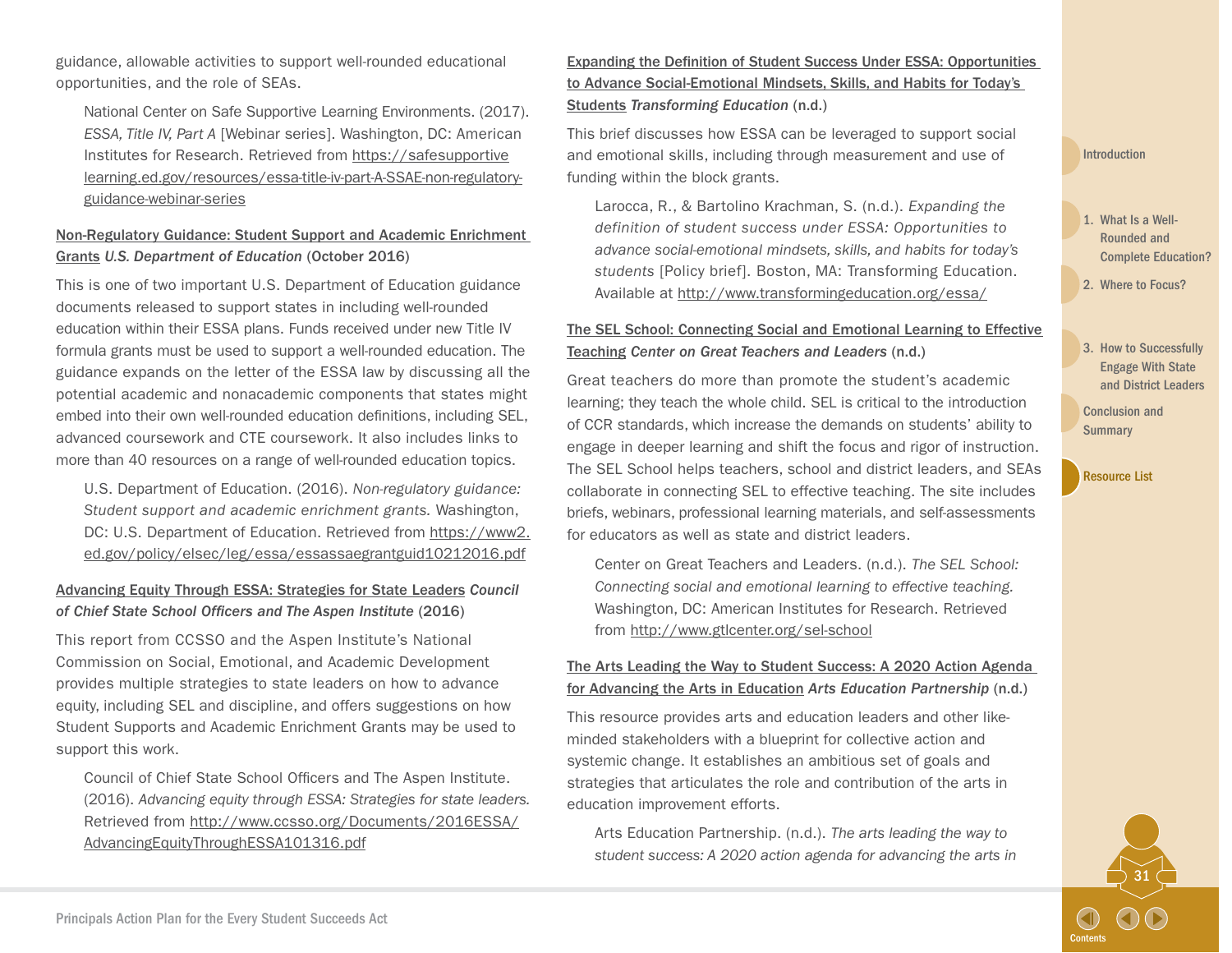*education.* Retrieved from [http://www.aep-arts.org/wp-content/](http://www.aep-arts.org/wp-content/uploads/AEP-Action-Agenda-Web-version.pdf) [uploads/AEP-Action-Agenda-Web-version.pdf](http://www.aep-arts.org/wp-content/uploads/AEP-Action-Agenda-Web-version.pdf)

[National Core Arts Standards](http://nationalartsstandards.org/) N*ational Coalition for Core Arts Standards* (n.d.)

This website offers a host of resources, including handbooks, that support understanding and implementation of the National Core Art Standards, which offer a process that guides educators in providing a unified quality arts education for students in prekindergarten through high school.

National Coalition for Core Arts Standards. (n.d.). *National core arts standards.* Retrieved from <http://www.nationalartsstandards.org/>

#### [Afterschool Alliance](http://www.afterschoolalliance.org/) *Afterschool Alliance* (n.d.)

The Afterschool Alliance is dedicated to raising awareness of the importance of after-school programs and advocating for more afterschool investments to ensure that all children have access to affordable, quality after-school programs. The website offers a wide variety of resources including policy topics, toolkits, and research on after-school programs.

Afterschool Alliance. (n.d.). *Afterschool Alliance* [Webpage]. Retrieved from <http://www.afterschoolalliance.org/>

#### [Summer Learning](http://www.rand.org/topics/summer-learning.html) *RAND Corporation* (2016)

This website offers a compendium of resources from RAND researchers that examine approaches and strategies for summer learning initiatives and their effect on student outcomes. Resources include research reports, blogs, articles, and multimedia.

RAND Corporation. (2016). *Summer learning.* Retrieved from <http://www.rand.org/topics/summer-learning.html>

#### [The Future Ready Framework](http://dashboard.futurereadyschools.org/framework) *Alliance for Excellent Education* (n.d.)

The premise of the Future Ready Framework is that when high-quality teaching is infused with the dynamic use of technology, personalized student learning becomes possible. This framework is designed to create a road map for achieving that success and for committing districts to move as quickly as possible toward a shared vision of

preparing students for success in college, career, and citizenship. The Future Ready Framework, which requires a systemic approach to change, begins with personalized student learning at its core. A district must align each of the seven key categories, called gears, to ensure a successful digital conversion. The seven *gears* are curriculum, instruction, and assessment; use of space and time; robust infrastructure; data and privacy; community partnerships; personalized professional learning; and budget and resources.

Alliance for Excellent Education. (n.d.). *The future ready framework.* Retrieved from [http://dashboard.futureready](http://dashboard.futurereadyschools.org/framework) [schools.org/framework](http://dashboard.futurereadyschools.org/framework)

### High-Quality Early Learning

#### [Investing in Our Future: The Evidence Base on Preschool Education](https://www.fcd-us.org/the-evidence-base-on-preschool/) *Society for Research in Child Development and Foundation for Child Development* (2013)

For the first time in a generation, national legislation on publicly funded preschool education is the focus of prominent debate. The research brief *Investing in Our Future: The Evidence Base on Preschool Education* reviews rigorous evidence on why early skills matter, which children benefit from preschool, the short- and long-term effects of preschool programs on children's school readiness and life outcomes, the importance of program quality, and the costs versus benefits of preschool education.

Yoshikawa, H., Weiland, C., Brooks-Gunn, J., Burchinal, M., Espinosa, L., Gormley, W. T., … & Zaslow, M. (2013). *Investing in our future: The evidence base on preschool education.* Washington, DC: Society for Research in Child Development. Retrieved from [https://www.fcd-us.org/assets/2016/04/Evidence-Base-on-](https://www.fcd-us.org/assets/2016/04/Evidence-Base-on-Preschool-Education-FINAL.pdf)[Preschool-Education-FINAL.pdf](https://www.fcd-us.org/assets/2016/04/Evidence-Base-on-Preschool-Education-FINAL.pdf)

#### [Title I and Early Childhood Programs: A Look at Investments in the](https://www.fcd-us.org/title-i-and-early-childhood-programs-a-look-at-investments-in-the-NCLB-Era/)  [NCLB Era](https://www.fcd-us.org/title-i-and-early-childhood-programs-a-look-at-investments-in-the-NCLB-Era/) *Center for Law and Social Policy* (2007)

This paper explores the wide variety of ways in which school districts are using Title I funds to finance early childhood programs.

- 1. What Is a Well-Rounded and [Complete Education?](#page-6-0)
- 2. [Where to Focus?](#page-8-0)
- 3. How to Successfully Engage With State [and District Leaders](#page-19-0)

32

**[Contents](#page-2-0)** 

[Conclusion and](#page-22-0)  **Summary**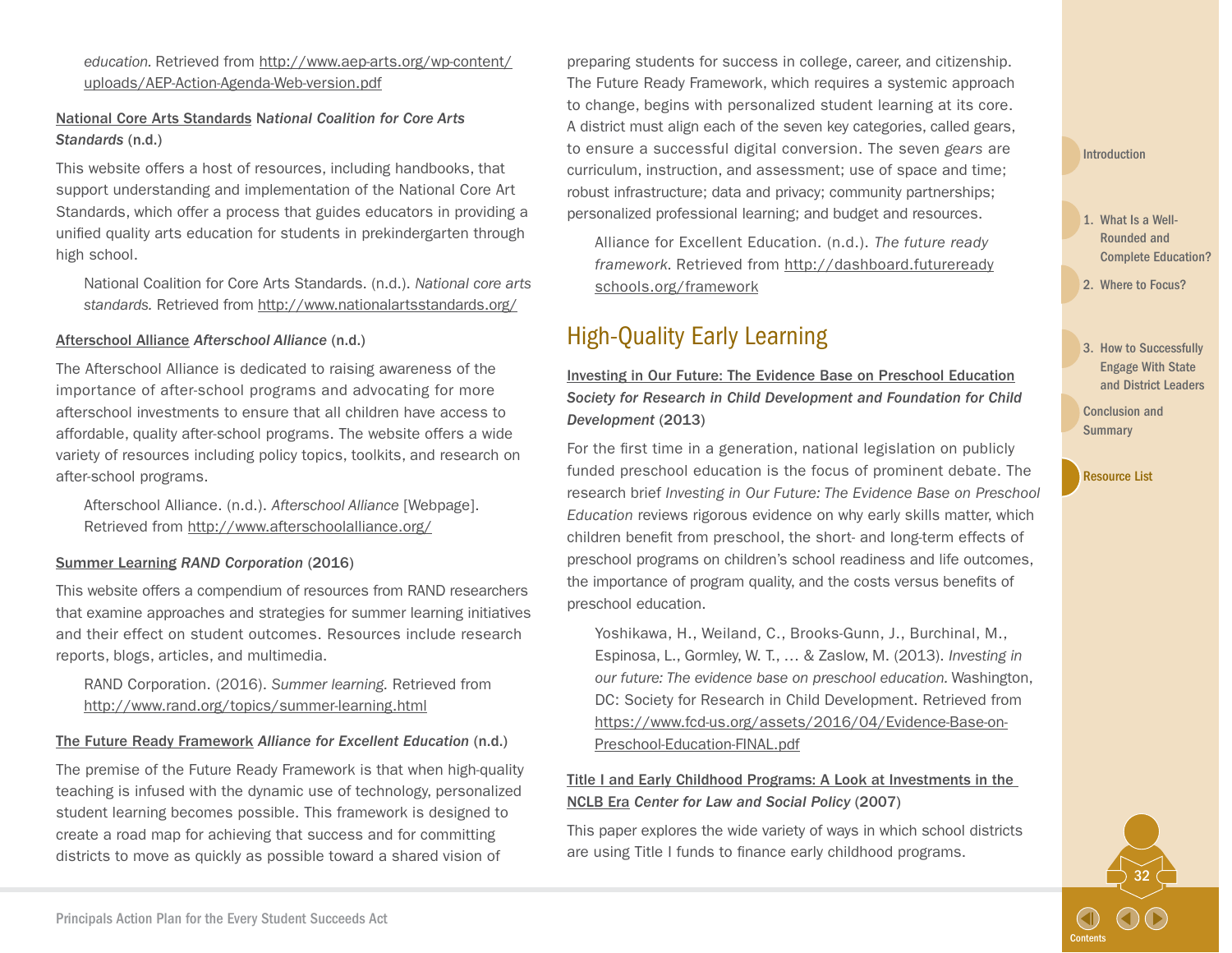Ewen, D., & Matthews, H. (2007). *Title I and early childhood programs: A look at investments in the NCLB era.* Washington, DC: Center for Law and Social Policy. Retrieved from [https://](https://www.fcd-us.org/title-i-and-early-childhood-programs-a-look-at-investments-in-the-NCLB-Era/) [www.fcd-us.org/title-i-and-early-childhood-programs-a-look-at](https://www.fcd-us.org/title-i-and-early-childhood-programs-a-look-at-investments-in-the-NCLB-Era/)[investments-in-the-NCLB-Era/](https://www.fcd-us.org/title-i-and-early-childhood-programs-a-look-at-investments-in-the-NCLB-Era/)

#### [The Effects of Universal Pre-K in Oklahoma: Research Highlights and](http://onlinelibrary.wiley.com/doi/10.1111/j.1541-0072.2005.00092.x/abstract)  [Policy Implications](http://onlinelibrary.wiley.com/doi/10.1111/j.1541-0072.2005.00092.x/abstract) *Policy Studies Journal* (2005)

This journal article describes how preschool affects children from different social, economic, and cultural groups. Although the benefits for disadvantaged children are more dramatic, high-quality preschool benefits all children. Oklahoma is one of only three states in the nation to offer a free prekindergarten program to all students in participating school districts on a voluntary basis. Fortuitous circumstances in Tulsa, Oklahoma, the state's largest school district, permitted an unusually rigorous evaluation of the prekindergarten program in Tulsa. The evaluation showed strong positive effects of the prekindergarten program on children's language and cognitive test scores.

Gormley, W. T., & Phillips, D. (2005). The effects of universal pre-k in Oklahoma: Research highlights and policy implications. *Policy Studies Journal, 33,* 65–82. Retrieved from [http://onlinelibrary.](http://onlinelibrary.wiley.com/doi/10.1111/j.1541-0072.2005.00092.x/abstract) [wiley.com/doi/10.1111/j.1541-0072.2005.00092.x/abstract](http://onlinelibrary.wiley.com/doi/10.1111/j.1541-0072.2005.00092.x/abstract)

#### [Ten Questions Local Policymakers Should Ask About Expanding](http://educationpolicy.air.org/publications/ten-questions-local-policymakers-should-ask-about-expanding-access-preschool)  [Access to Preschool](http://educationpolicy.air.org/publications/ten-questions-local-policymakers-should-ask-about-expanding-access-preschool) *Education Policy Center at American Institutes for Research* (2016)

This report explores 10 locally funded preschool initiatives, some school based and some in a variety of settings. The authors examine 10 questions around the following topics: universal or targeted, whether they serve 3- or 4-year-olds, the qualifications of the teachers, the adult-child ratios, the hours of operation, the cost per child, the finance mechanism, and the ways in which public support was built.

Muenchow, S., & Weinberg, E. (2016). *Ten questions local policymakers should ask about expanding access to preschool.*  Washington, DC: American Institutes for Research, Education Policy Center. Retrieved from [http://educationpolicy.air.org/](http://educationpolicy.air.org/sites/default/files/10-Preschool.pdf) [sites/default/files/10-Preschool.pdf](http://educationpolicy.air.org/sites/default/files/10-Preschool.pdf)

[Informing Investments in Preschool Quality and Access in Cincinnati:](http://www.rand.org/pubs/research_reports/RR1461.html)  [Evidence of Impacts and Economic Returns From National, State,](http://www.rand.org/pubs/research_reports/RR1461.html)  [and Local Preschool Programs](http://www.rand.org/pubs/research_reports/RR1461.html) *Rand Corporation* (2016)

This report analyzes the economic impact of preschool programs at various levels and the implications for the city of Cincinnati.

Karoly, L. A., & Auger, A. (2016). I*nforming investments in preschool quality and access in Cincinnati: Evidence of impacts and economic returns from national, state, and local preschool programs.* Santa Monica, CA: RAND Corporation. Retrieved from [http://www.rand.org/content/dam/rand/pubs/research\\_reports/](http://www.rand.org/content/dam/rand/pubs/research_reports/RR1400/RR1461/RAND_RR1461.pdf) [RR1400/RR1461/RAND\\_RR1461.pdf](http://www.rand.org/content/dam/rand/pubs/research_reports/RR1400/RR1461/RAND_RR1461.pdf)

#### [Condition of Children Birth to Age Five and Status of Early Childhood](http://www.cde.ca.gov/sp/cd/ce/documents/airmetanalysis.pdf)  [Services in California: Synthesis of Recent Research](http://www.cde.ca.gov/sp/cd/ce/documents/airmetanalysis.pdf) *AIR* (2012)

The synthesis reviews research on access to early learning and care, program quality assessment, family engagement, early childhood workforce development, dual language learners, developmental screening, assistance to children with special needs, early childhood mental health, facilities, kindergarten transition, and finance and governance.

American Institutes for Research. (2012). *Condition of children birth to age five and status of early childhood services in California: Synthesis of recent research.* Washington, DC: Author. Retrieved from <http://www.cde.ca.gov/sp/cd/ce/documents/airmetanalysis.pdf>

#### [What Early Learning in ESSA Can Look Like for States and Districts](http://ffyf.org/resources/early-learning-essa-can-look-like-states-districts/) *First Five Years Fund* (2017)

This sharable, downloadable resource is a helpful tool for states as they write innovative ESSA early learning plans. The resource highlights the law's express early learning provisions, as well as other provisions that could strengthen and expand early childhood initiatives at the state and local levels.

First Five Years Fund. (2017). *What early learning in ESSA can look like for states and districts.* Washington, DC: Author. Retrieved from [http://ffyf.org/resources/early-learning-essa-can-look-like-states](http://ffyf.org/resources/early-learning-essa-can-look-like-states-districts/)[districts/](http://ffyf.org/resources/early-learning-essa-can-look-like-states-districts/)

#### [Introduction](#page-3-0)

- 1. What Is a Well-Rounded and [Complete Education?](#page-6-0)
- 2. [Where to Focus?](#page-8-0)
- 3. How to Successfully Engage With State [and District Leaders](#page-19-0)

33

**[Contents](#page-2-0)** 

[Conclusion and](#page-22-0)  **Summary**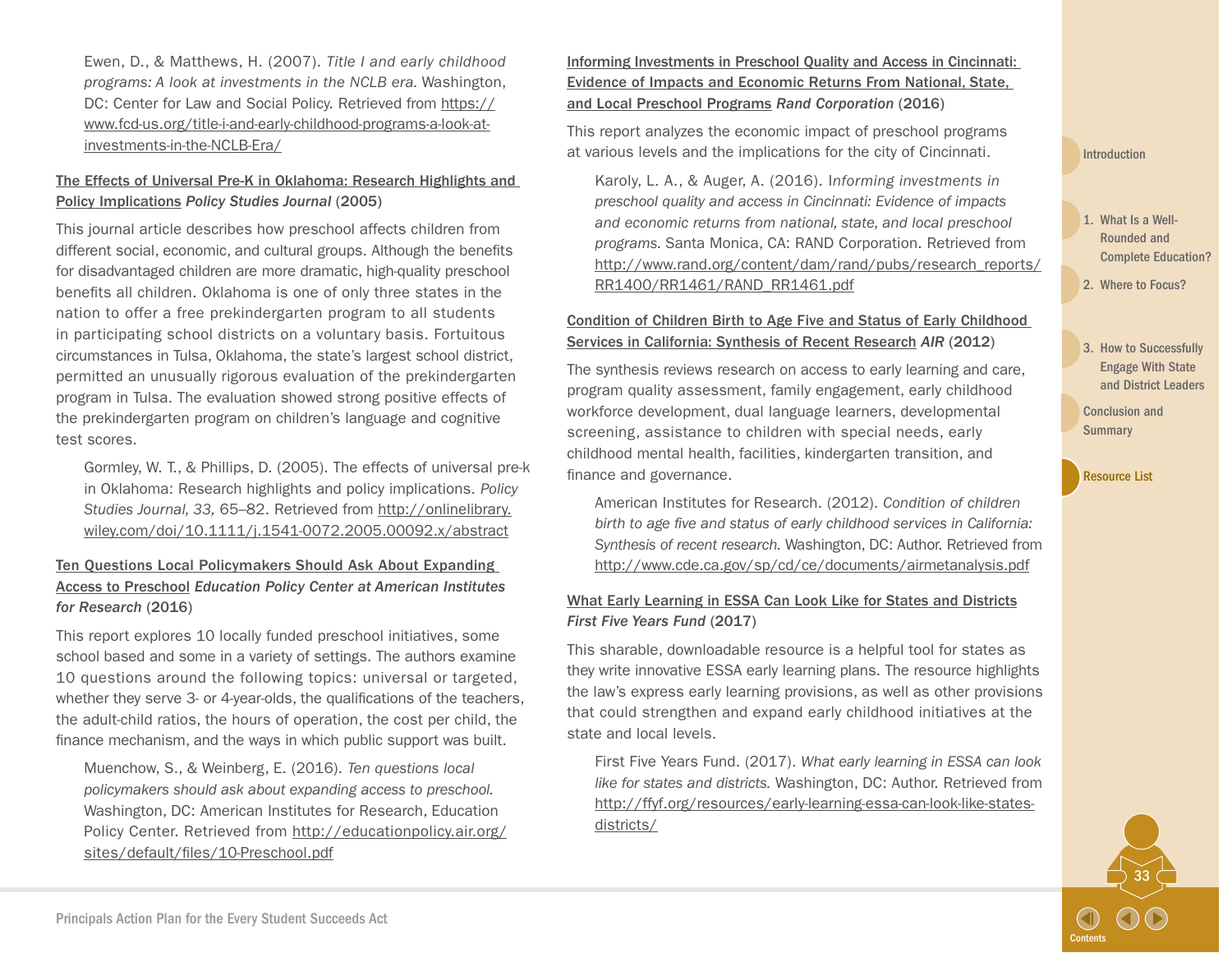Leading Pre-K-3 Learning Communities: Competencies for Effective [Principal Practice](http://www.naesp.org/sites/default/files/leading-pre-k-3-learning-communities-executive-summary.pdf) *National Association of Elementary School Principals* (2014)

The newly updated competency guide, *Leading Pre-K-3 Learning Communities: Competencies for Effective Principal Practice,* represents a new vision for school leadership that focuses on the education of young children from age three to Grade 3 and provides practical guidance that takes into account research and knowledge on child development and early childhood education. The vision entails a corresponding set of competencies and practical knowledge to help every principal acquire and demonstrate the practical skills necessary to ensure the academic, social, emotional, and physical development success of all young children in the nation.

National Association of Elementary School Principals. (2014). *Leading pre-k–3 learning communities: Competencies for effective principal practice.* Alexandria, VA: Author. Retrieved from [http://](http://www.naesp.org/sites/default/files/leading-pre-k-3-learning-communities-executive-summary.pdf) [www.naesp.org/sites/default/files/leading-pre-k-3-learning](http://www.naesp.org/sites/default/files/leading-pre-k-3-learning-communities-executive-summary.pdf)[communities-executive-summary.pdf](http://www.naesp.org/sites/default/files/leading-pre-k-3-learning-communities-executive-summary.pdf)

**[Introduction](#page-3-0)** 

1. What Is a Well-Rounded and [Complete Education?](#page-6-0)

2. [Where to Focus?](#page-8-0)

3. How to Successfully Engage With State [and District Leaders](#page-19-0) 

[Conclusion and](#page-22-0)  **Summary**